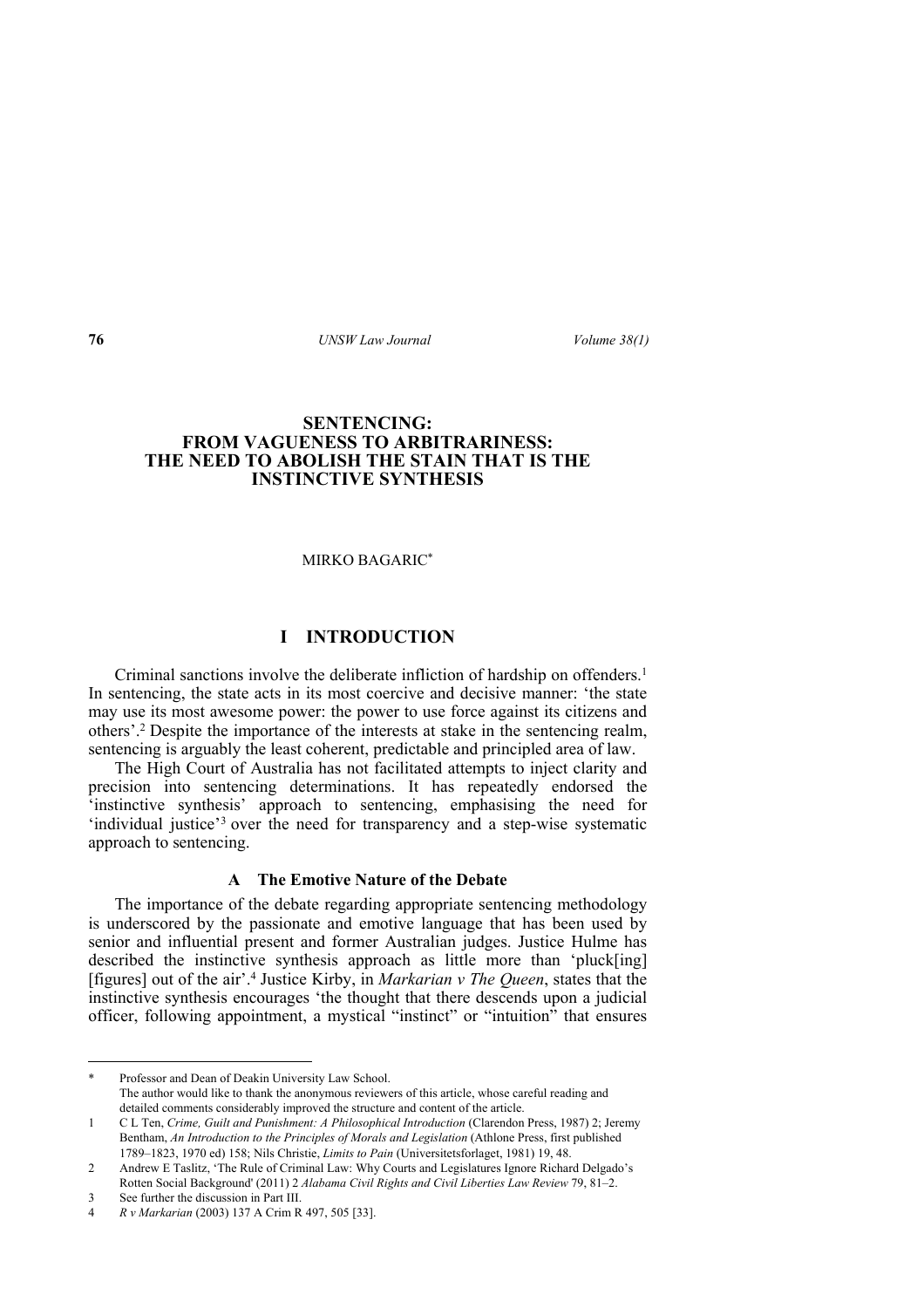that he or she will get the sentence right "instinctively"'.<sup>5</sup> Justice McHugh, in defence of the instinctive synthesis, labels the alternative approach<sup> $6$ </sup> as an appeal to 'junk science', <sup>7</sup> and reminiscent of a belief that 'belongs in Lord Reid's fairytales',<sup>8</sup> which are devoid of an 'Aladdin's Cave',<sup>9</sup> which to his mind is necessary to provide a more accurate sentencing methodology. Justice McHugh notes that 'chanting the magic words, "two-tier sentencing"'10 cannot unlock the answers.

Tensions between the need for legal certainty and flexibility manifest in most legal areas and it is not uncommon for decision-making to involve a degree of discretion. <sup>11</sup> Profoundly strong arguments can be made for the retention of discretion in most areas of the law. As noted by H L A Hart, discretion is a sound mechanism for dealing with legal indeterminacy which accords with the rule of law and is an appropriate mid-course between arbitrariness and fixed rule application.12 I argue that the breadth of the sentencing discretion is, however, so boundless that it violates key rule of law virtues in the form of consistency, predictability and transparency.<sup>13</sup>

The High Court has recognised the importance of consistency in sentencing, and has attempted to dilute the significance of consistency in the outcome of sanctions that are imposed by judges by stating that in this realm consistency in the application of principle (not outcome of sentence) is the desired goal.<sup>14</sup> I

<sup>5 (2005) 228</sup> CLR 357, 404 [130].

<sup>6</sup> As discussed below, this is referred to as the two-tier or two-step approach.

<sup>7</sup> *Markarian v The Queen* (2005) 228 CLR 357, 386 [71].

<sup>8</sup> Ibid.

<sup>9</sup> Ibid.<br>10 Ibid.

Ibid.

<sup>11</sup> Indeed, the whole area of equity is founded on the tension between legal rules and the need for wider principle to ameliorate the harshness of inflexible rules: see Samantha Hepburn, *Principles of Equity and Trusts* (Federation Press, 4<sup>th</sup> ed, 2009) ch 1. Rules (such as no driving over 60 km/h) apply to conclusively resolve an issue or not all, and hence according to Dworkin rules never clash. Where there is an apparent clash of rules, this is because of a failure to fully understand the scope or limits of one or more of the rules. Whereas principles (such as no person should benefit from his or her own wrongdoing) are standards observed because of a requirement for fairness or justice and more often than rules secure individual or group rights. These are of a broader compass and carry a certain amount of weight; several principles can apply to one situation, with the most relevant or important resolving the outcome: see Ronald Dworkin, *Taking Rights Seriously* (Duckworth, 1977) 22–8, 76–7. To this end, Dworkin uses the concepts of rules and principles in a different manner to theorists such as Neil MacCormick, who distinguishes rules from norms (as opposed to principles). According to MacCormick, norms are rules with a normative component: see Neil MacCormick, *Rhetoric and the Rule of Law: A Theory of Legal Reasoning* (Oxford University Press, 2005). For an application of MacCormick's theory, see Bibi Sangha and Robert Moles, 'MacCormick's Theory of Law, Miscarriages of Justice and the Statutory Basis for Appeals in Australian Criminal Cases' (2014) 37 *University of New South Wales Law Journal* 243. For a discussion regarding the action-guiding nature of normative concepts, see J L Mackie, *Ethics: Inventing Right and Wrong* (Penguin Books, 1977).

<sup>12</sup> H L A Hart, 'Discretion' (2013) 127 *Harvard Law Review* 652. For a critique of Hart's view on discretion, see Geoffrey C Shaw, 'H L A Hart's Lost Essay: "Discretion" and the Legal Process School' (2013) 127 *Harvard Law Review* 693.

<sup>13</sup> See, eg, Joseph Raz, *The Authority of Law: Essays on Law and Morality* (Oxford, 1979) ch 11, especially 211, 214–16; Joel Finnis, *Natural Law and Natural Rights* (Clarendon Press, 1980) 270–6.

<sup>14</sup> See discussion in Part III of this article.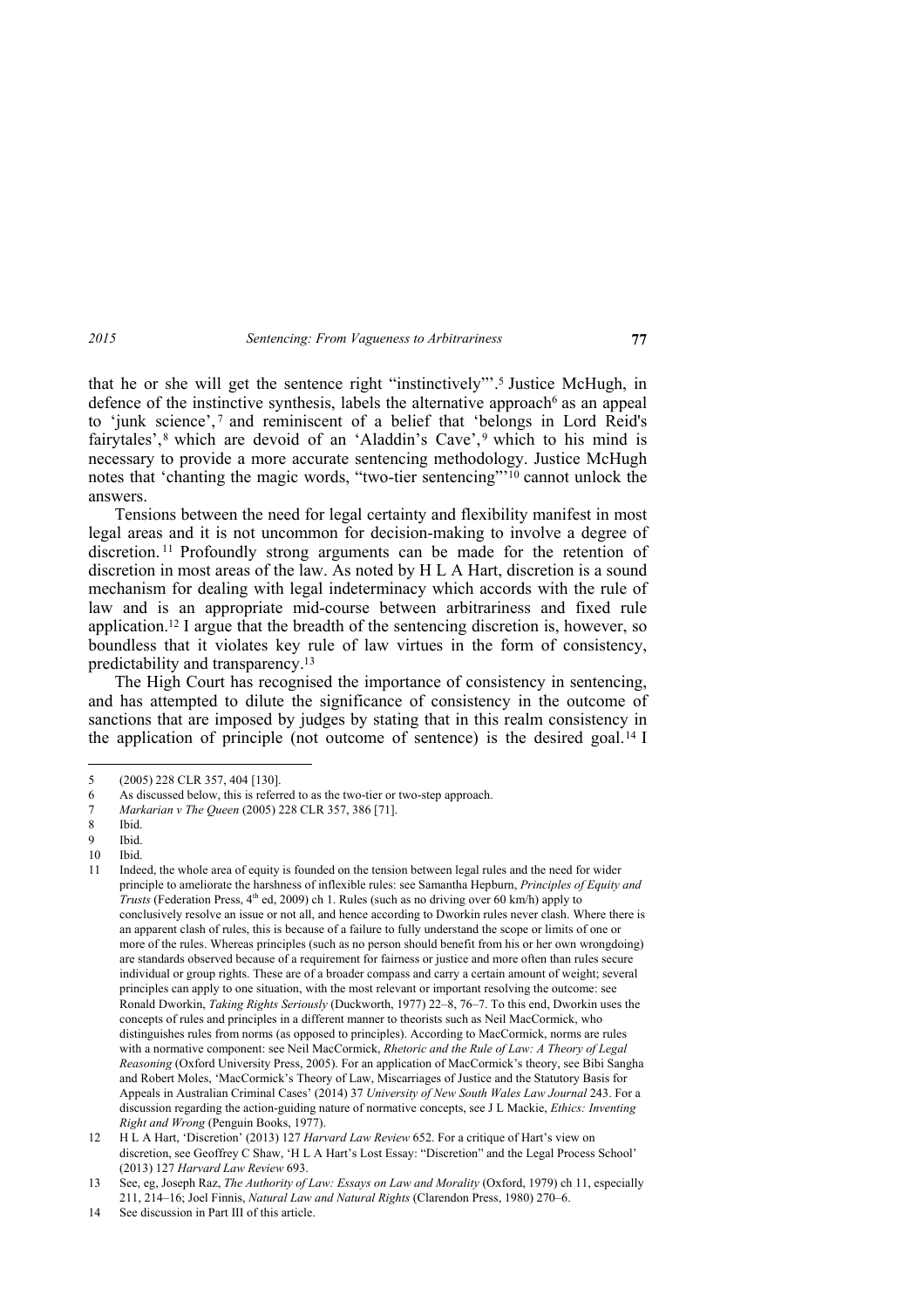argue that this approach is flawed for several reasons. First, from the perspective of the community and the offender, what matters most in sentencing is the sanction that is imposed, not an abstract quest for legal uniformity. Secondly, the notion of consistency in the form of an application of principle is an unattainable objective in an area of law such as sentencing where there are hundreds of often competing considerations, and where the weight that is attributable to the variables is for the sentencing judge (or magistrates) to determine.

Thirdly, there has been a universal move to expose the decision-making of public officials to greater scrutiny. This is especially evident in the administrative law domain.<sup>15</sup> Sentencing currently stands apart from this. It is an island of vagueness, in a world demanding, increasingly, particularity and precision.

In the end, retention of the instinctive synthesis allows (if not encourages) sloppy and outcome-oriented reasoning, and facilitates the expression of subconscious judicial biases and preferences. As noted below, research establishes that judges are influenced by their personal sentiments, and extralegal considerations often have a considerable impact on the outcome of cases. Considerations which have been shown to influence the outcome of penalties include the attractiveness, socio-economic status and race of the offender. The political persuasion, mindset and comfort level of the decision-maker are also relevant. In a society which subscribes to even basic rule of law virtues, it is unacceptable that these considerations can influence the extent to which an individual is punished.

Many of the deficiencies of the instinctive synthesis approach to sentencing were highlighted in the United States nearly half a century ago by Marvin Frankel, who described the system as a wasteland in the law. <sup>16</sup> The persuasiveness of this work was partly responsible for the (regrettable) legislative over-reaction in the United States which has resulted in a massive increase in presumptive or mandatory penalties over the last two decades,17 resulting in the United States imprisoning more of its citizens than any other nation – nearly 750 per 100 000 adults.18 Irreducible aspects of the rule of law are also likely to result in the inevitable abolition of the instinctive synthesis approach in Australia. This article attempts to accelerate this process.

<sup>15</sup> *Markarian v The Queen* (2005) 228 CLR 357, 403–4 [129] (Kirby J).

<sup>16</sup> Marvin Frankel, *Criminal Sentences: Law without Order* (Farrar, Straus and Giroux, 1973). For a critique of his impact, see Lynn Adelman and Jon Deitrich, 'Marvin Frankel's Mistakes and the Need to Rethink Federal Sentencing' (2008) 13 *Berkeley Journal of Criminal Law* 239.

<sup>17</sup> Douglas A Berman and Stephanos Bibas, 'Making Sentencing Sensible' (2006) 4 *Ohio State Journal of Criminal Law* 37; Centre for Law and Global Justice, University of San Francisco School of Law, *Cruel and Unusual: US Sentencing Practices in a Global Context* (2012).

<sup>18</sup> This reflects a near doubling in the past 20 years: see Lauren E Glaze and Erinn J Herberman, 'Correctional Populations in the United States, 2012' [2013] *Bureau of Justice Statistics Bulletin*  <http://www.bjs.gov/content/pub/pdf/cpus12.pdf>. This compares to the rate in Australia of 168 per 100 000: see Australian Bureau of Statistics, *4517.0 – Prisoners in Australia, 2012* (2 April 2013)  $\lt$ http://www.abs.gov.au/ausstats/abs@.nsf/Products/5087123B0CCE48C1CA257B3C000DC7CE?opend ocument>.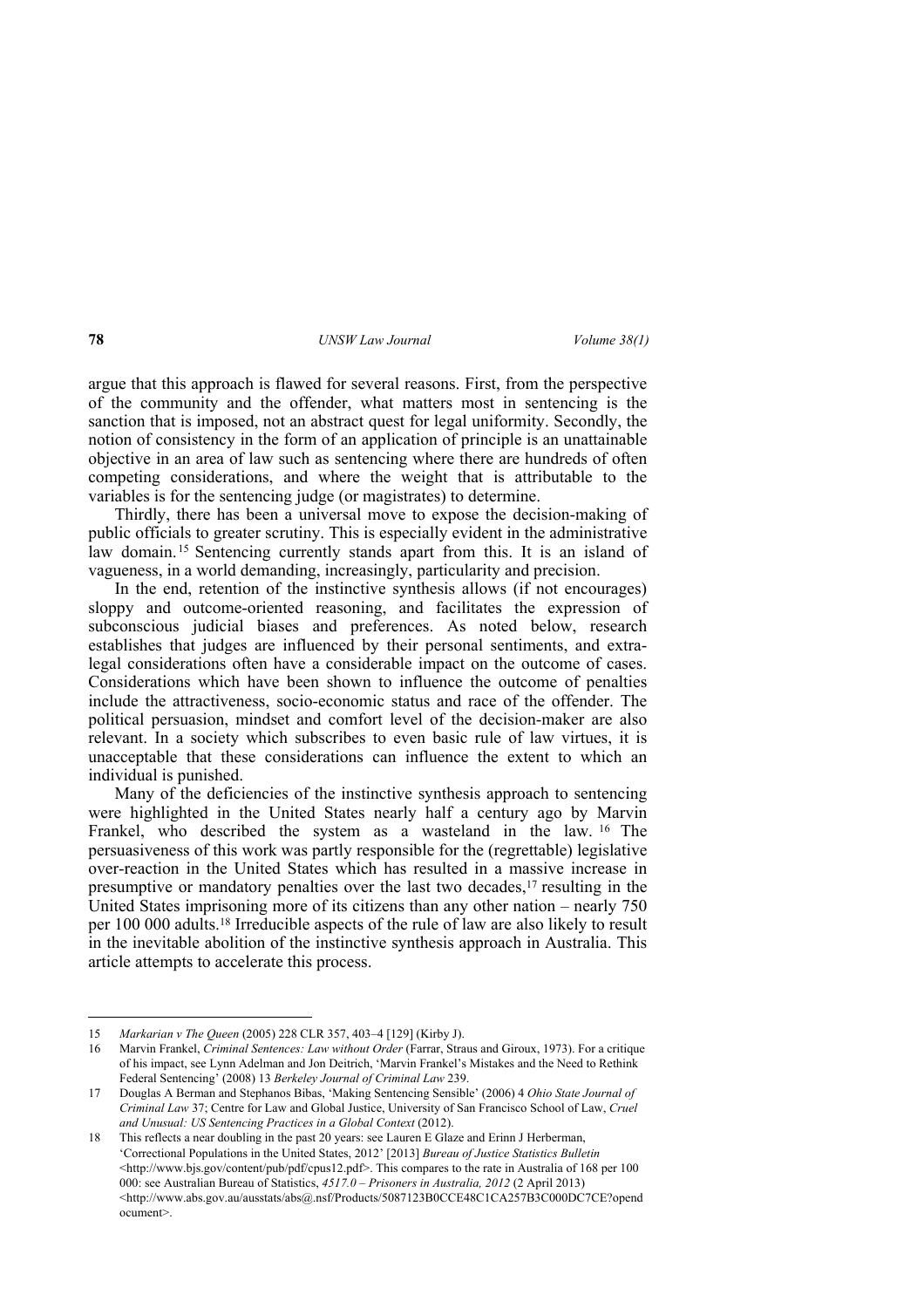### **B Recent High Court Authority Highlights the Need for Reform**

The need for a rethink of the manner in which sentences are determined is made more pressing by the result of the recent High Court decision of *Barbaro v The Queen*, <sup>19</sup> where the Court stated that it is impermissible for the prosecution to inform the sentencing judge of its view regarding the appropriate sentencing range. This is likely to result in a higher number of accused persons pleading guilty. Core to the High Court's reasoning in *Barbaro* is the open-ended and unpredictable nature of sentencing outcomes. The consequence of this decision compounds the reasons in favour of abolishing the instinctive synthesis. Thus, while debate about the appropriateness of the instinctive synthesis approach to sentencing is not new, $20$  the need to reform the sentencing process is now more important.

In the next Part of the article, I provide an overview of the nature of the sentencing decision-making process. In Part III, I analyse the negative practical consequences of the instinctive approach to sentencing. In Part IV, I consider the attempt to rebut the arguments in favour of the instinctive synthesis. Part V argues that the impact of implicit judicial bias on sentencing provides an insurmountable reason for the rejection of the instinctive synthesis. Conceptually, the arguments in Part V could form part of Part III, but they deserve separate consideration because they are core to the central issue in this paper and have not been discussed in depth previously in the Australian setting, neither by the judiciary nor in academia. My concluding remarks are in Part VI.

# **II THE SENTENCING METHODOLOGY**

The overarching methodology and conceptual approach that sentencing judges undertake in making sentencing decisions is 'instinctive synthesis'. The term originates from the Full Court of the Supreme Court of Victoria decision of *R v Williscroft*, where Adam and Crockett JJ stated: 'Now, ultimately every sentence imposed represents the sentencing  $judge<sub>2</sub><sup>2</sup>$  instinctive synthesis of all the various aspects involved in the punitive process'.

The process of instinctive synthesis is a mechanism whereby sentencers make a decision regarding all of the considerations that are relevant to sentencing, and then give due weight to each of them (and, in the process, incorporate considerations that incline to a heavier penalty and offset against them factors that favour a lesser penalty), and then set a precise penalty. The hallmark of this

<sup>19 (2014) 305</sup> ALR 323 ('*Barbaro*').

<sup>20</sup> See, eg, Terry Hewton, 'Instinctive Synthesis, Structured Reasoning, and Punishment Guidelines: Judicial Discretion in the Modern Sentencing Process' (2010) 31 *Adelaide Law Review* 79. Hewton argues that there is not a sharp distinction between the two-tier approach and the instinctive synthesis. However, as discussed below, developments post-*Markarian v The Queen* (2005) 228 CLR 357 (which is the foundation of the analysis by Hewton) firmly indicate a preference by the High Court for an unfettered approach to sentencing.

<sup>21</sup> *R v Williscroft* [1975] VR 292, 300 (Adams and Crockett JJ).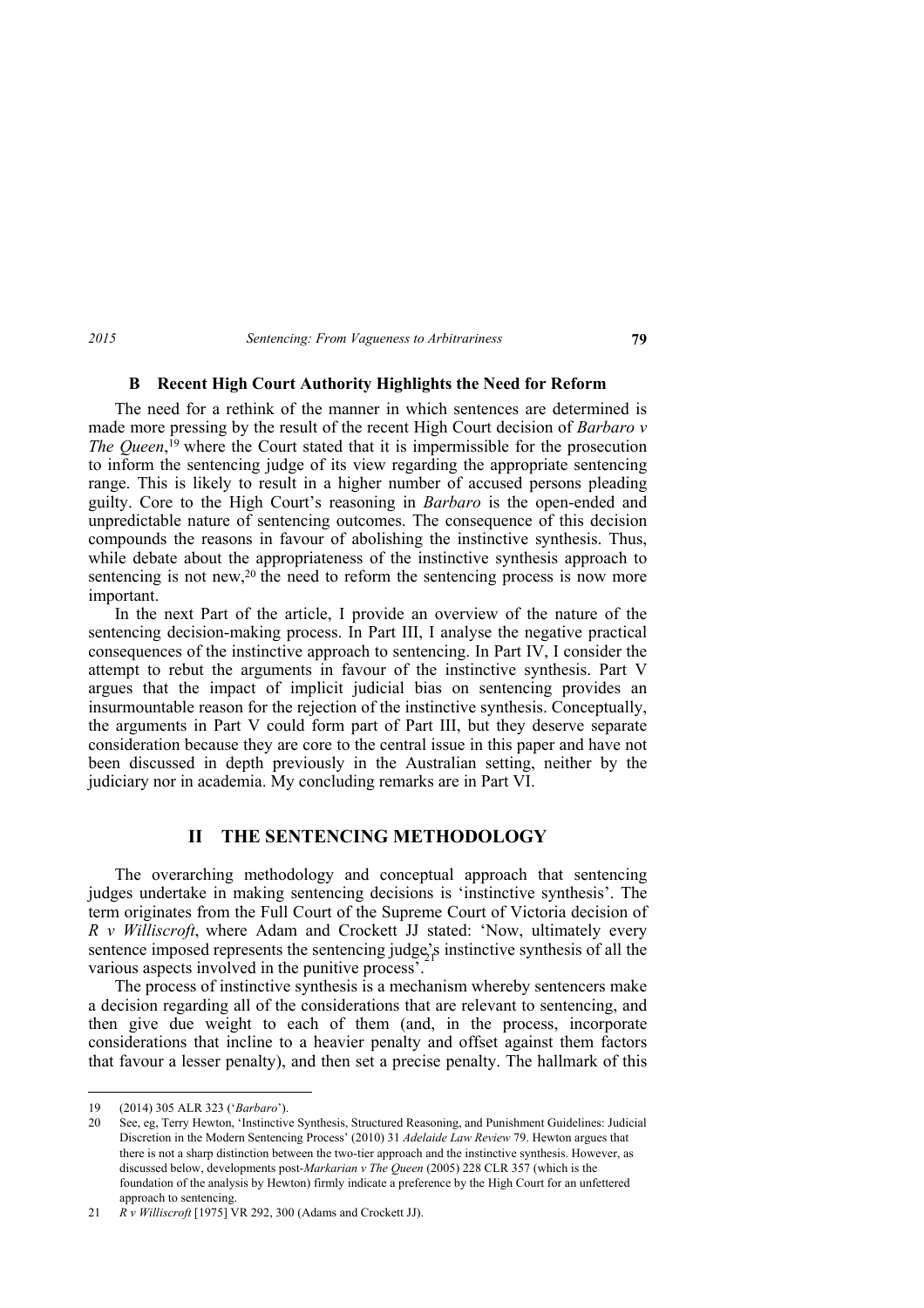process is that it does not require (nor permit) judges to set out with any particularity<sup>22</sup> the weight (in mathematical terms) accorded to any particular consideration. A global judgment is made without recourse to a step-wise process that demarcates the precise considerations that influence the judgment.

Accordingly, a degree of subjectivity is incorporated into the sentencing calculus. Current orthodoxy maintains that there is no single correct sentence.<sup>23</sup> and that the 'instinctive synthesis will, by definition, produce outcomes upon which reasonable minds will differ'.<sup>24</sup> Under this model, courts can impose a sentence within an 'available range' of penalties. The spectrum of this range is not clearly designated; however, if the tariff is not observed, the sentence can be overturned on appellate review as being either 'manifestly excessive' <sup>25</sup> or 'manifestly inadequate'.<sup>26</sup>

The alternative approach to the instinctive synthesis is termed the two-tier or two-step approach. It involves a court setting an appropriate sentence commensurate with the severity of the offence and then making allowances up and down, in light of relevant aggravating and mitigating circumstances.<sup>27</sup>

The two-step approach was firmly rejected by the High Court in *Markarian v The Queen*, <sup>28</sup> where it was noted: 'Following the decision of this Court in *Wong*  it cannot now be doubted that sentencing courts may not add and subtract item by item from some apparently subliminally derived figure<sub>22</sub> passages of time in order to fix the time which an offender must serve in prison'.

The competing approaches were most recently considered by the High Court of Australia in *Barbaro*, where the plurality decisively confirmed the instinctive synthesis approach. The plurality stating:

Fixing the bounds of a range within which a sentence should fall or within which a sentence that has been imposed should have fallen wrongly suggests that

<sup>22</sup> With minor exceptions discussed in Part IV below.

<sup>23</sup> *Markarian v The Queen* (2005) 228 CLR 357.

<sup>24</sup> *Hudson v The Queen* (2010) 30 VR 610, 616 (The Court).

<sup>25</sup> In *Melham v The Queen* [2011] NSWCCA 121, [85], the Court stated: 'The relevant test for the applicant to succeed on this ground [manifest excess] requires the applicant to demonstrate that the sentence was unreasonable or plainly unjust': *Dinsdale v The Queen* (2000) 202 CLR 321, [6] (Gleeson CJ and Hayne J).

<sup>26</sup> For discussion of this concept, see *R v Creighton* [2011] ACTCA 13; *R v Hill* [2010] SASCFC 79; *R v Holland* (2011) 205 A Crim R 429, 441–2 [60] (Schmidt J); *R v Sukkar* [2011] NSWCAA 140; *R v McHarg* [2011] NSWCCA 115, [122]–[124] (Johnson J).

<sup>27</sup> The contrasts are also set out by McHugh J in *Markarian v The Queen* (2005) 228 CLR 357, 377–8 [51], as follows:

By two-tier sentencing, I mean the method of sentencing by which a judge first determines a sentence by reference to the 'objective circumstances' of the case. This is the first tier of the process. The judge then increases or reduces this hypothetical sentence incrementally or decrementally by reference to other factors, usually, but not always, personal to the accused. This is the second tier. By instinctive synthesis, I mean the method of sentencing by which the judge identifies all the factors that are relevant to the sentence, discusses their significance and then makes a value judgment as to what is the appropriate sentence given all the factors of the case. Only at the end of the process does the judge determine the sentence.

<sup>28 (2006) 228</sup> CLR 357.

<sup>29</sup> Ibid 375 [39] (Gleeson CJ, Gummow, Hayne and Callinan JJ).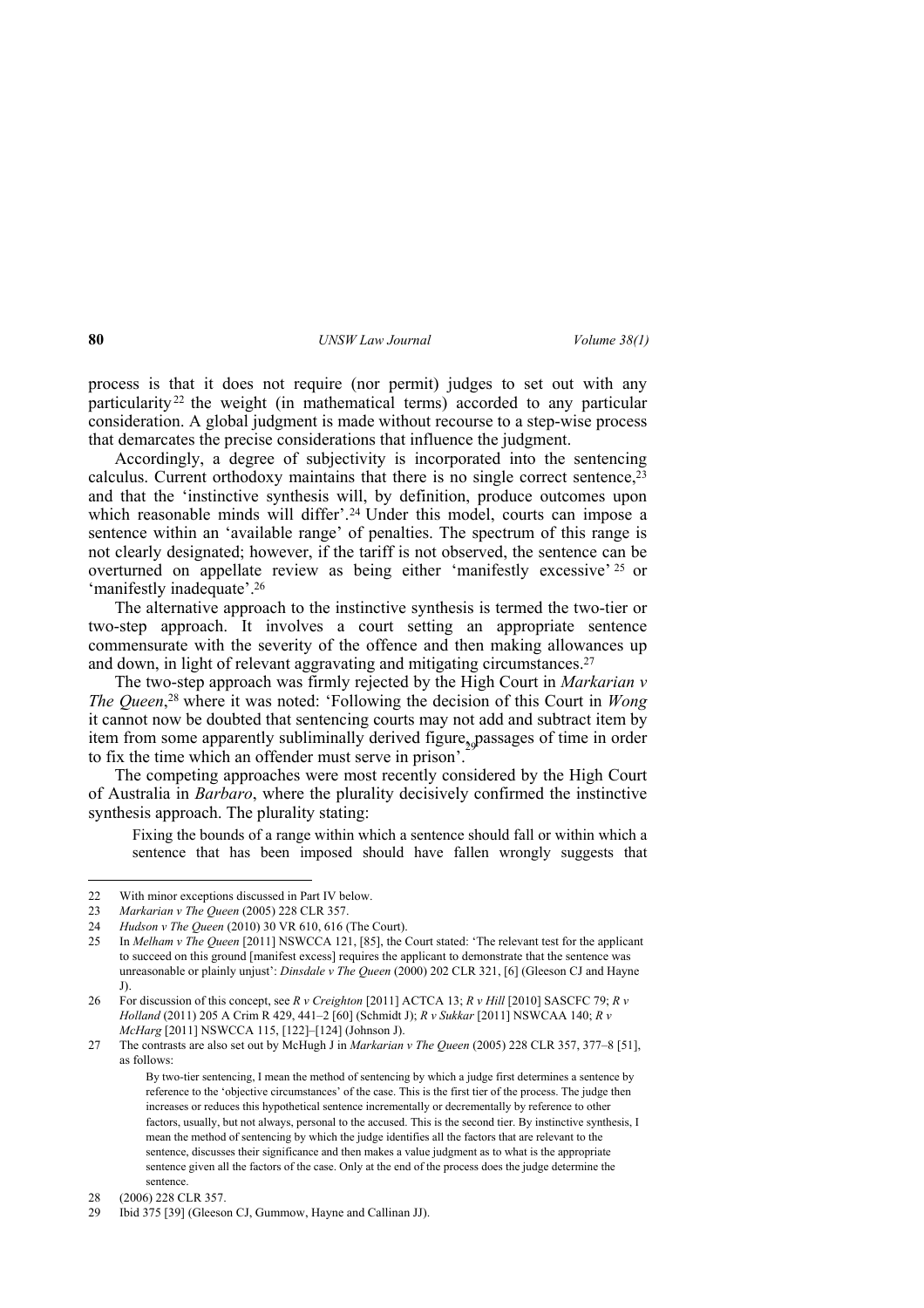sentencing is a mathematical exercise. Sentencing an offender is not, and cannot be undertaken as, some exercise in addition or subtraction. A sentencing judge must reach a single sentence for each offence and must do so by balancing many different and conflicting features. The sentence cannot, and should not, be broken down into some set of component parts. As the plurality said in *Wong*, '[s]o long as a sentencing judge must, or may, take account of *all* of the circumstances of the offence and the offender, to single out some of those considerations and attribute specific numerical or proportionate value to some features, distorts the already difficult balancing exercise which the judge must perform'.<sup>30</sup>

Sentencing is, therefore, regarded as an attempt above all else to attain 'individualised justice'. The High Court in *Elias v The Queen*, in diminishing the importance of the maximum penalty to sentence, stated:

As this Court has explained on more than one occasion, the factors bearing on the determination of sentence will frequently pull in different directions. It is the duty of the judge to balance often incommensurable factors and to arrive at a sentence that is just in all of the circumstances. The administration of the criminal law involves individualised justice, the attainment of which is acknowledged to involve the exercise of a wide sentencing discretion.<sup>31</sup>

The broad rationale for instinctive synthesis was considered in *Wong v The Queen*, <sup>32</sup> where most members of the High Court saw the process of sentencing as an exceptionally difficult task with a high degree of 'complexity'.33 Exactness is supposedly not possible because of the inherently multi-faceted nature of that activity.34 Thus, different outcomes are tenable so long as they come within what is an acceptable range.

In addition to this, a number of specific arguments have been advanced in favour of the instinctive synthesis. The most extensive justification of the instinctive synthesis approach is by McHugh J in *Markarian v The Queen*. <sup>35</sup> In order to understand fully the persuasiveness of his reasons and the responses to them, it is necessary to provide more background to the nature of the sentencing and the sentencing inquiry. This is canvassed in Part III of this article. Once this background has been established, the specific responses to the supposed advantages of instinctive synthesis are discussed in Part VI.

<sup>30 (2014) 305</sup> ALR 323, 330 [34] (French CJ, Hayne, Kiefel and Bell JJ) (emphasis in original) (citations omitted).

<sup>31 (2013) 248</sup> CLR 483, 494–5 [27] (citations omitted). The importance of individualised justice is also emphasised in *Bugmy v The Queen* (2013) 249 CLR 571, 592 [36], 594 [41] (French CJ, Hayne, Crennan, Kiefel, Bell and Keane JJ).

<sup>32 (2001) 207</sup> CLR 584.

<sup>33</sup> Ibid 612 [77] (Gaudron, Gummow and Hayne JJ).

<sup>34</sup> See the dicta of McHugh J, who notes the difficulties of any 'attempts to give the process of sentencing a degree of exactness which the subject matter can rarely bear': *AB v The Queen* (1999) 165 ALR 298, 303 [13].

<sup>35</sup> These reasons expand on those he set out in *AB v The Queen* (1999) 165 ALR 298, 303–4 [13]–[18].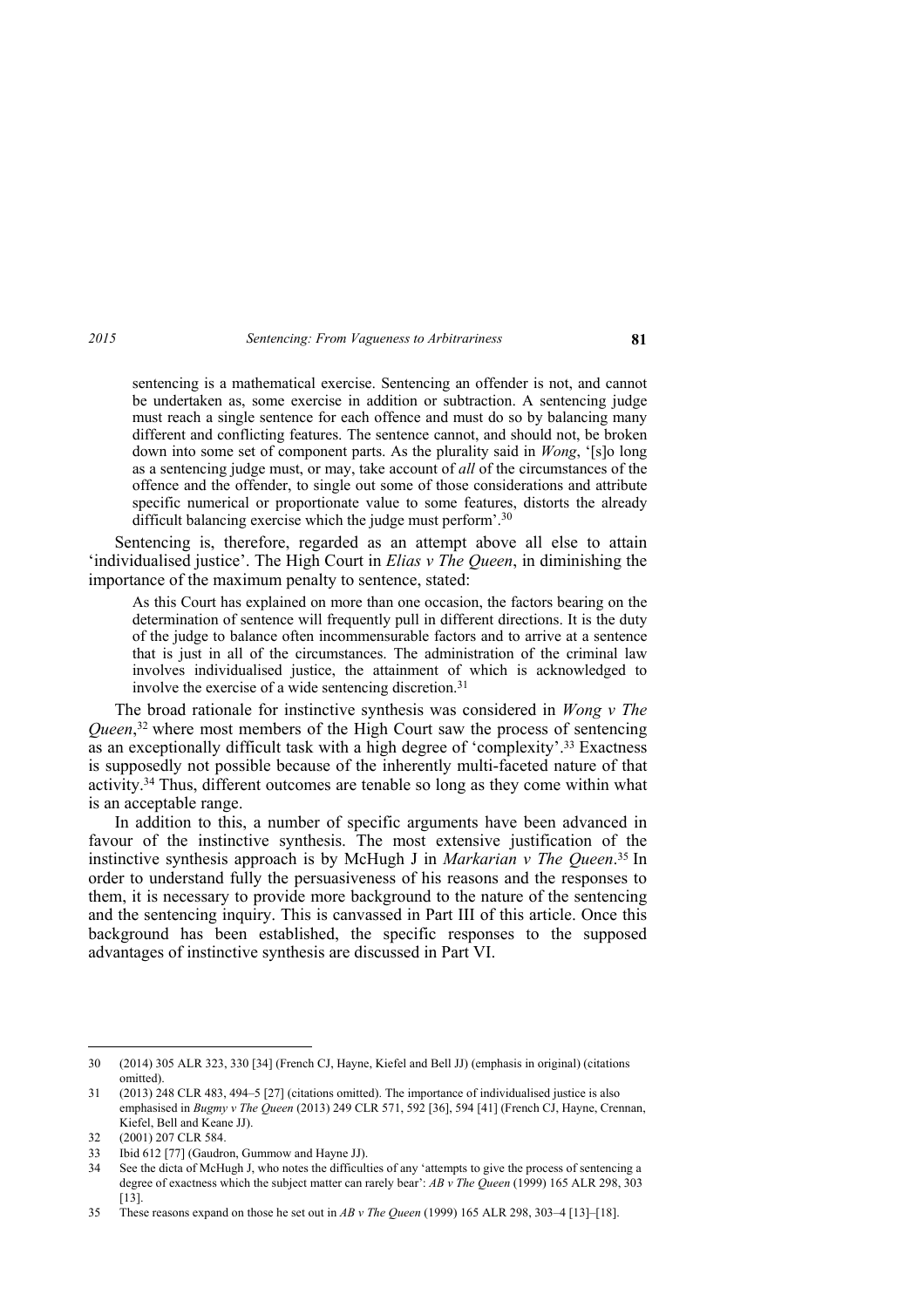## **III PROBLEMS WITH THE INSTINCTIVE SYNTHESIS**

### **A Inconsistent Sentences**

A key problem with the instinctive synthesis is that it leads to inconsistent sentences. This is an obvious shortcoming of this approach and the criticism has not been missed by the High Court. In *Hili v The Queen*, French CJ, Gummow, Hayne, Crennan, Kiefel and Bell JJ stated that consistency in sentencing is important, but the

consistency that is sought is consistency in the application of the relevant legal principles, not some numerical or mathematical equivalence. Consistency in sentencing federal offenders is achieved by the proper application of the relevant statutory provisions, having proper regard not just to what has been done in other cases but *why* it was done, and by the work of the intermediate courts of appeal.<sup>36</sup>

They added:

Consistency is not demonstrated by, and does not require, numerical equivalence. Presentation of the sentences that have been passed on federal offenders in numerical tables, bar charts or graphs is not useful to a sentencing judge. It is not useful because referring only to the lengths of sentences passed says nothing about why sentences were fixed as they were. … The consistency that is sought is consistency in the application of the relevant legal principles.<sup>37</sup>

Thus, to the extent that consistency is sought in the sentencing realm, it is the uniform application of the proper sentencing considerations as opposed to numerical equivalence in the quantum and type of sentence that is required.<sup>38</sup>

This response to potential inconsistency stemming from the instinctive synthesis is unsatisfactory for two reasons. The first is that what matters in sentencing, so far as offenders, victims and the community are concerned, is the ultimate penalty that is imposed, and evidence suggests patent inconsistency exists in this area. Secondly, even if consistency is defined as 'consistency in the application of the relevant legal principles',  $39$  it is unattainable against the backdrop of the instinctive synthesis. I now expand on these matters.

### *1 Inconsistent Outcomes*

### *(a) Inconsistency (in Outcome) is the Badge of Unfairness*

Sentencing is the sharp end of the criminal law and comprises the mechanism through which criminal offenders are punished for their crimes. The punishment consists of a hardship imposed on the offender.40 From the perspective of the offender, the victim and community, the most important aspect of the sentence is the nature and amount of punishment that is imposed. It is, principally, on this

<sup>36 (2010) 242</sup> CLR 520, 527 [18] (emphasis in original). See also *Barbaro* (2014) 305 ALR 323, 328 [26] (French CJ, Hayne, Kiefel and Bell JJ).

<sup>37</sup> *Hili v The Queen* (2010) 242 CLR 520, 535 [48]–[49].

<sup>38</sup> Ibid 526 (French CJ, Gummow, Hayne, Crennan, Kiefel and Bell JJ).

<sup>39</sup> Ibid 527 [18].

<sup>40</sup> Ten, above n 1; Nigel Walker, *Why Punish?* (Oxford University Press, 1991) 1.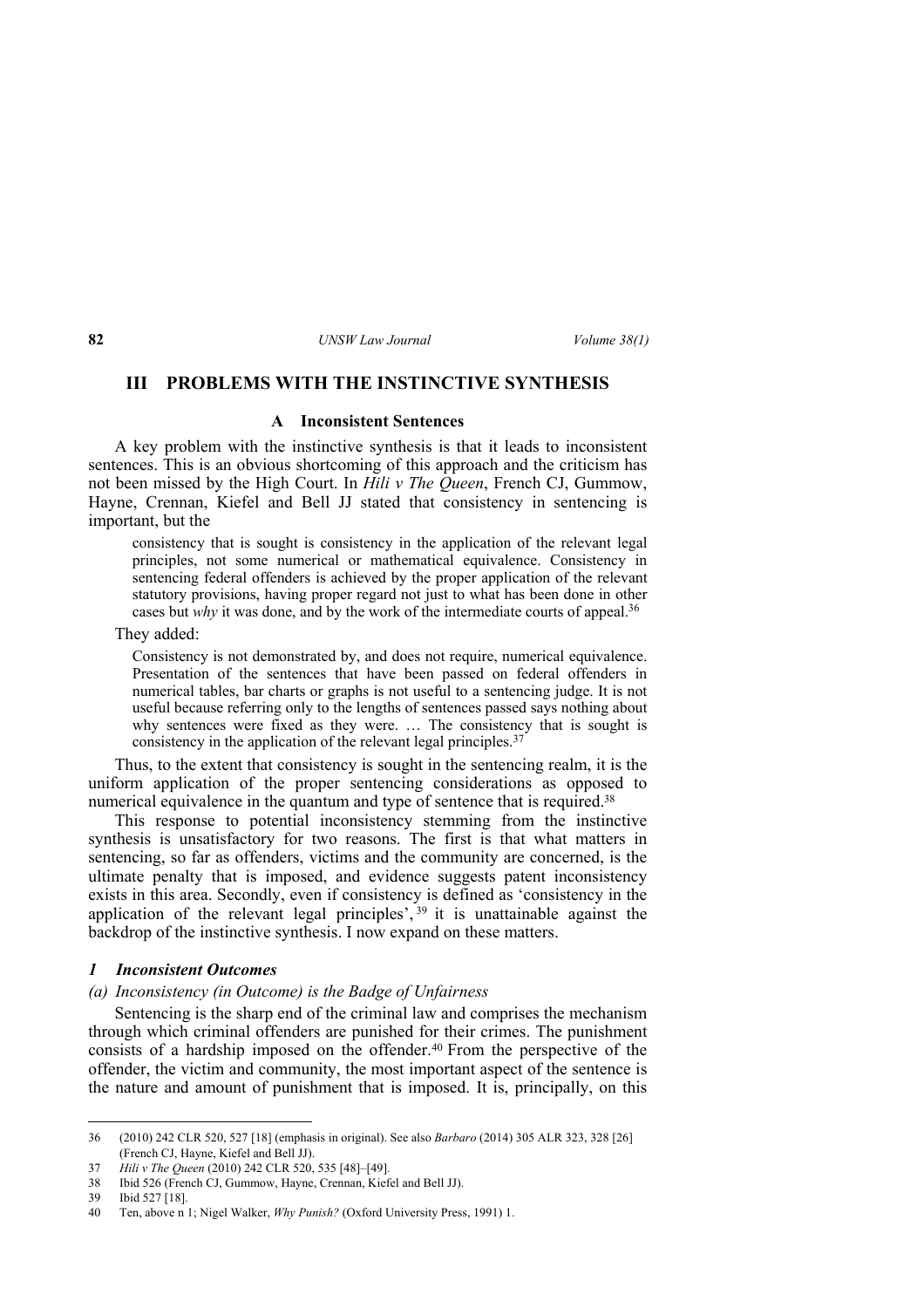criterion that the effectiveness or adequacy of the sentencing process is evaluated.41 While there is no universally endorsed meaning of consistency in sentencing, the essence of what is being appealed to is clear: 'similar offenders who commit similar offences in similar circumstances would be expected to receive similar sentencing outcomes'.<sup>42</sup>

The reasoning process by which this occurs is a secondary consideration – and a remote one at that. In order to maintain the integrity of the process, consistency in outcome is important. This was recognised by Mason J (dissenting) in *Lowe v The Queen*:

Just as consistency in punishment – a reflection of the notion of equal justice – is a fundamental element in any rational and fair system of criminal justice, so inconsistency in punishment, because it is regarded as a badge of unfairness and unequal treatment under the law, is calculated to lead to an erosion of public confidence in the integrity of the administration of justice.<sup>43</sup>

Even in more recent times, the High Court has endorsed the importance of numerical consistency. In *Green v The Queen*, French CJ, Crennan and Kiefel JJ stated:

'Equal justice requires identity of outcome in cases that are relevantly identical. It requires different outcomes in cases that are different in some relevant respect.' ... Consistency in the punishment of offences against the criminal law is 'a reflection of the notion of equal justice' and 'is a fundamental element in any rational and fair system of criminal justice'. It finds expression in the 'parity principle' which requires that like offenders should be treated in a like manner.<sup>44</sup>

Thus, the notion of equal justice is not simply an intrinsically valuable ideal; it has instrumental benefits as well. Justice Garling in *Rees v The Queen* also observed that inconsistent sentences are 'likely to lead to an erosion of public confidence in the integrity of the administration of justice'.<sup>45</sup> In a similar vein, former Chief Justice Spigelman of the New South Wales Supreme Court states the absence of consistency threatens the 'maintenance of the rule of law', and undermines the integrity of sentencing as a judicial activity.<sup>46</sup>

In theory, the instinctive synthesis approach, with its global approach and resistance to matters of weight being prescribed in the decision, is inimical to consistency in outcome. The theory is consistent with the reality. A number of

<sup>41</sup> This is reflected by the fact that it is only when courts impose what are perceived to be inappropriate penalties that there are community calls for changes to the sentencing system. A recent example is the community disquiet following the sentencing of Kieran Loveridge for killing Thomas Kelly, which resulted in legislative increases to 'king hit' deaths in NSW: see Rick Morton, 'Family Fury as Thomas Kelly Killer Kieran Loveridge Gets Four Years', *The Australian* (online), 9 November 2013 <http://cached.newslookup.com/cached.php?ref\_id=111&siteid=2104&id=3645037&t=1383917349>.

<sup>42</sup> UK Sentencing Council, *Analytical Note: The Resource Effects of Increased Consistency in Sentencing* (2011) [3.1]. See also Sangha and Moles, *MacCormick's Theory of Law*, above n 11, 244.

<sup>43 (1984) 154</sup> CLR 606, 610–11.

<sup>44</sup> *Green v The Queen* (2011) 244 CLR 462, 473 [28] (emphasis altered) (citations omitted).

<sup>45</sup> *Rees v The Queen* [2012] NSWCCA 47, [50].

<sup>46</sup> J J Spigelman, 'Sentencing Guideline Judgments' (1999) 11 *Current Issues in Criminal Justice* 5, 8.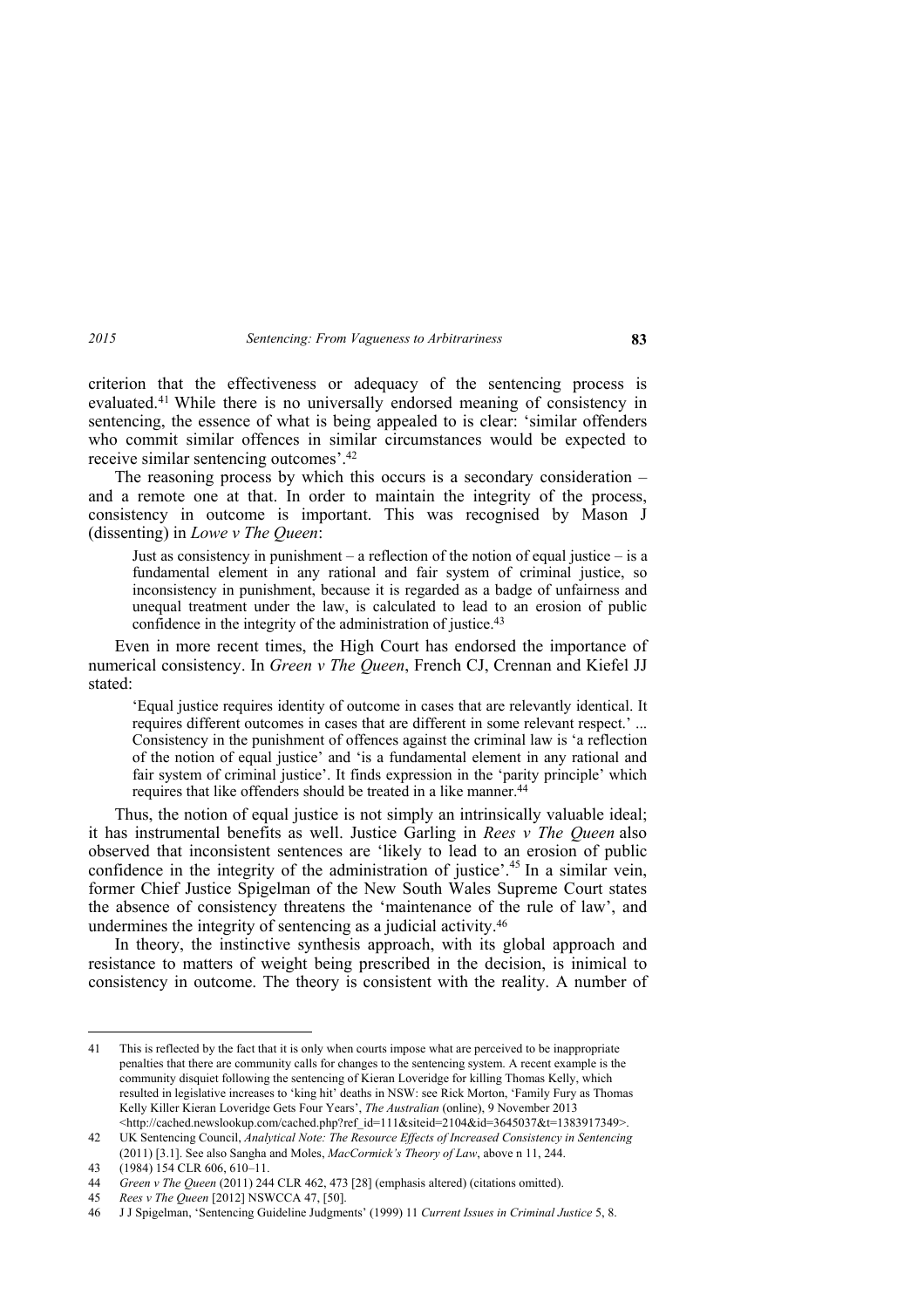reports or studies document patent inconsistency in sentencing, including some studies that go back nearly thirty years.<sup>47</sup>

## *(b) Evidence of Inconsistent Outcomes*

More recently, the Australian Law Reform Commission report, *Same Crime, Same Time: The Sentencing of Federal Offenders*, <sup>48</sup> looked at sentences across Australia involving the same offences (focusing on drug and fraud offences where the courts were all applying the federal sentencing regime), and noted considerable differences in penalties across the jurisdictions.

For example, the report looked at 63 instances of trafficking a commercial quantity of MDMA (3,4-Methylenedioxy-N- methamphetamine, or Ecstasy) during the five-year period 2000–2004. The jurisdictions where most cases occurred were New South Wales, Western Australia and Victoria. Overall, the mean terms (maximum and minimum) combined for all three states were 136 and 66 months, respectively, while for each individual state they were as follows: in New South Wales: 154: 72; Western Australia: 132: 69; Victoria: 66: 39.<sup>49</sup>

For a commercial quantity of heroin there were 155 cases, of which 86 per cent involved this charge only. The mean term for these three states combined was 87: 48, but, once again, there were considerable regional differences for each state; ie, in New South Wales: 81: 48; Western Australia: 169: 70; and Victoria:  $65 \cdot 43^{50}$ 

The level of inconsistency is also demonstrated by research reports which compare similarly placed offenders who are subjected to vastly different penalties. The most recent example of this is a 2013 report by the Victorian Advisory Council entitled *Reoffending Following Sentencing in the Magistrates' Court of Victoria*. One of the purposes of this report was to ascertain whether offenders who were sentenced to imprisonment reoffended at different rates from those sentenced to other sanctions. To this end, the empirical data show that harsh punishment does not discourage offenders from further offending and, in fact, may even result in a higher incidence of future offending. The theory of specific deterrence is false. The report supported this finding – ie, offenders

<sup>47</sup> See, eg, Austin Lovegrove, 'An Empirical Study of Sentencing Disparity among Judges in an Australian Criminal Court' (1984) 33 *Applied Psychol*ogy 161; T Vinson et al, *Accountability and the Legal System: Drug Cases Termintating in the District Court 1980*–*1982* (University of New South Wales, 1986); Samantha Jeffries and Christine Bond, 'Does Indigeneity Matter? Sentencing Indigenous Offenders in South Australia's Higher Courts' (2009) 42 *Australian and New Zealand Journal of Criminology* 47. For observations regarding the difficulty in firmly proving inconsistency in sentencing, see Sarah Krasnostein and Arie Freiberg, 'Pursuing Consistency in an Individualist Sentencing Framework: If You Don't Know Where You're Going, How Do You Know When You've Got There?' (2013) 76 *Law and Contemporary Problems* 265, 272–3.

<sup>48</sup> Australian Law Reform Commission, *Same Crime, Same Time: Sentencing of Federal Offenders*, Report No 103 (2006).

<sup>49</sup> Ibid.

<sup>50</sup> Australian Law Reform Commission, above n 48, 878–80. In 2008, the High Court in *Adams v The Queen* (2008) 234 CLR 143 ruled that there is no difference in drug seriousness for sentencing purposes. Thus, the disparity between sentences for MDMA and heroin is no longer justified.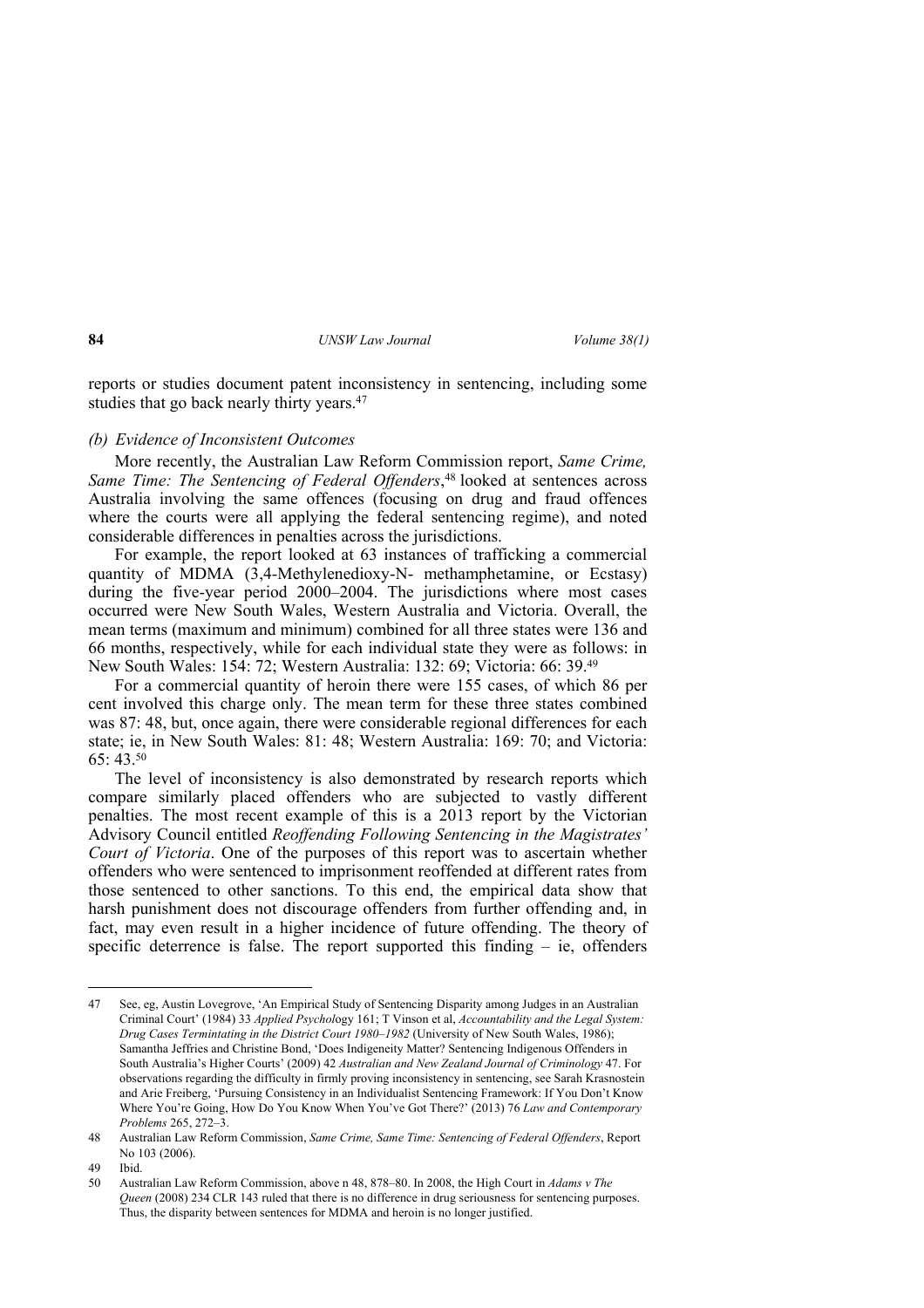sentenced to imprisonment generally reoffended at a higher rate than those subjected to more lenient dispositions.<sup>51</sup> This information is not new.<sup>52</sup>

The most illuminating aspect of the report for the purposes of this article is the manner in which the conclusion was derived. The methodology involved comparing the recidivism rates of offenders who had been sentenced to imprisonment with those who were subjected to more lenient dispositions, including wholly suspended sentences.53 This involved controlling the respective samples for factors that could influence the result (eg, prior criminal record, age, offence type and sex).54 Thus, the methodology involved using matched subsamples.

It is striking that identically situated offenders could be subjected to such vastly different outcomes. This can only occur against the backdrop of a largely unfettered judicial sentencing discretion, without adequate regard to the need for consistency in the outcome of sentences.

## *(c) Parity: Even Principles Designed to Achieve Consistency are Admitting of Failure*

Further evidence of the limitations of the current sentencing process to achieve outcome consistency is the loose manner in which the parity principle is applied. Parity in sentencing is the principle that offenders who are party to the same offence should, all things being equal, receive the sanction. Formally, the principle can be clearly and simply stated. One of its clearest expressions is by Gibbs CJ (Wilson J agreeing) in *Lowe v The Queen*,<sup>55</sup> where his Honour states:

The true position in my opinion may be briefly stated as follows. It is obviously desirable that persons who have been parties to the commission of the same offence should, if other things are equal, receive the same sentence, but other things are not always equal, and such matters as the age, background, previous criminal history and general character of the offender, and the part which he or she played in the commission of the offence, have to be taken into account.<sup>56</sup>

However, the relevance of this principle is considerably limited by the fact that it only applies where the differences in the respective penalties are considerable. The importance of this limitation is underlined by the number of

<sup>51</sup> Sentencing Advisory Council (Vic), *Reoffending Following Sentencing in the Magistrates' Court of Victoria* (2013) 58–9.

<sup>52</sup> See, eg, Don Weatherburn, Sumitra Vignaendra and Andrew McGrath, 'The Specific Deterrent Effect of Custodial Penalties on Juvenile Re-offending' (2009) 132 *Crime and Justice Bulletin* 1; Daniel S Nagin, Francis T Cullen and Cheryl Lero Jonson, 'Imprisonment and Reoffending' (2009) 38 *Crime and Justice* 115, 145.

<sup>53</sup> It has been argued that suspended sentences constitute no punishment at all: Mirko Bagaric, 'Suspended Sentences and Preventive Sentences: Illusory Evils and Disproportionate Punishments' (1999) 22 *University of New South Wales Law Journal* 565.

<sup>54</sup> Sentencing Advisory Council (Vic), above n 51, 25.

<sup>55 (1984) 154</sup> CLR 606.

<sup>56</sup> Ibid 609. For a general overview of the principle, see Geraldine Mackenzie and Nigel Stobbs, *Principles of Sentencing* (Federation Press, 2010), 53–8. See also *Postiglione v The Queen* (1997) 189 CLR 295; *Nguyen v Western Australia* [2009] WASCA 81.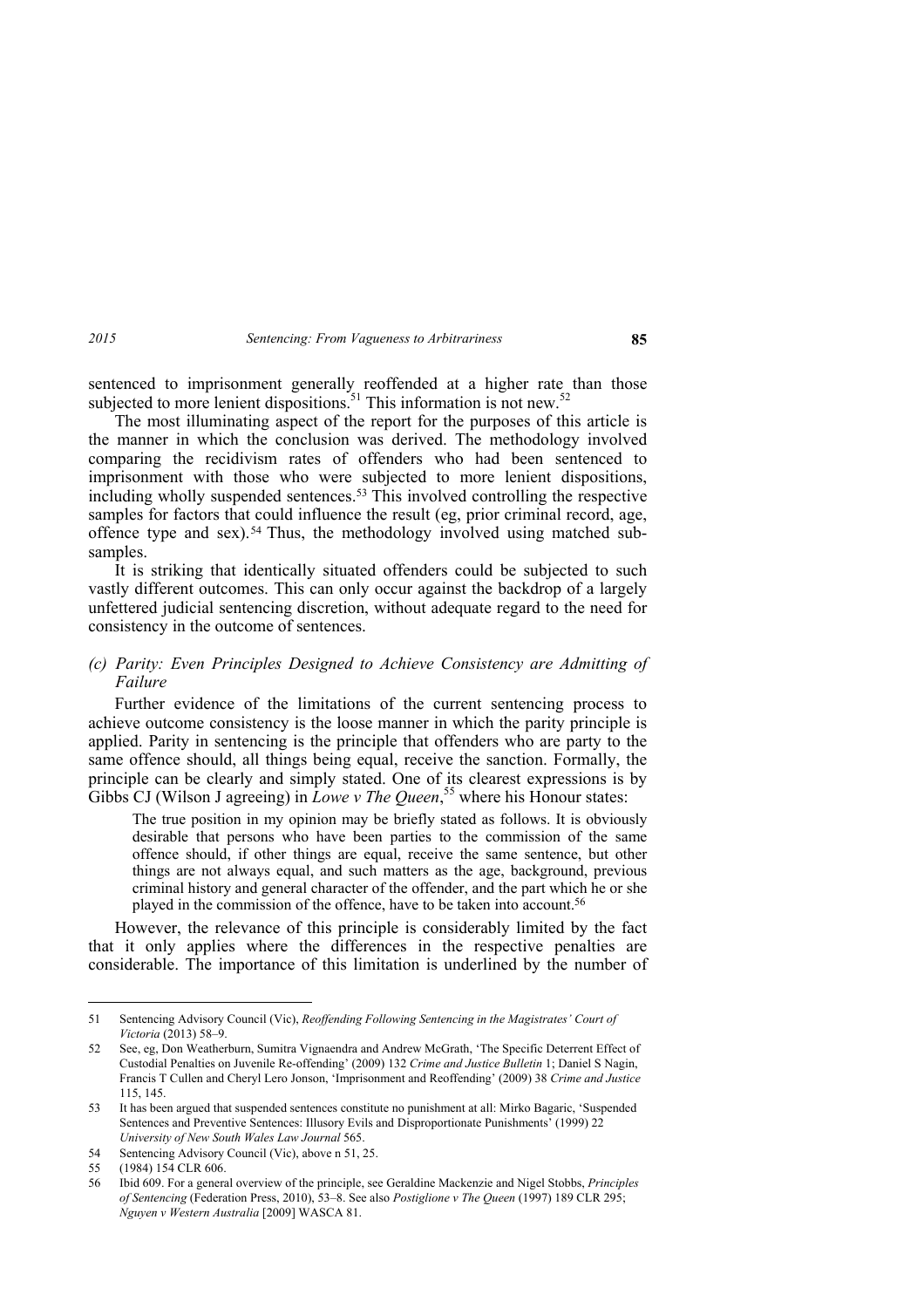different adjectives that have been used to designate the required differences between sentences in order for the parity principle to be used as a basis for altering a sentence. In *Green v The Queen*, <sup>57</sup> the High Court stated that the difference must be 'marked'.<sup>58</sup>

In *England v The Queen*,<sup>59</sup> the Court noted that other adjectives that have been used include: "gross", ... "glaring" or "manifest" disparity'.<sup>60</sup>

More fully, in *Arenilla-Cepeda v The Queen*,<sup>61</sup> Johnson J (Macfarlan JA and Davies J agreeing) adopted the comments of Garling J in *Rees v The Queen*,<sup>62</sup> where it was noted that:

Hence, the discrepancy required to be identified between sentences is one which is not merely an arguable one, but one which is 'marked', or 'clearly unjustifiable', or 'manifest ... such as to engender a justifiable sense of grievance' or else it '[appears] that justice has not been done' ...<sup>63</sup>

A stream cannot rise higher than its source. In the obscurity that is the instinctive synthesis, the application of a principle that is based on consistency and equality is necessarily limited; and, in fact, so limited that it loses much of its utility.

A system which requires gross or glaring error to justify appellate intervention is grossly and glaringly wrong. A minor or fine error should justify sentence reduction. Until the sentencing methodology is sufficiently fine-tuned and clear for that to occur, it will remain jurisprudentially and doctrinally compromised.

Accordingly, the instinctive synthesis leads to inconsistent sentencing in outcomes, and the differences are so stark that the courts unreasonably stretch the bounds of principles that aim to curtail inconsistency.

### *(d) Moves to Greater Consistency are Negligible*

It is relevant to note that there are some aspects of sentencing law which incline to greater consistency in outcome.64 These are principally in the form

<sup>57 (2011) 244</sup> CLR 462.

<sup>58</sup> Ibid 474 [31] (French CJ, Crennan and Kiefel JJ). The majority noted that on appeal a court can reduce a sentence even when it is not manifestly excess to 'avoid a marked disparity with a sentence imposed on a co-offender' (citations omitted).

<sup>59 [2009]</sup> NSWCCA 274.

<sup>60</sup> Ibid [62] (Howie J).

<sup>61 [2012]</sup> NSWCCA 267.

<sup>62 [2012]</sup> NSWCCA 47.

<sup>63</sup> Ibid [50], citing *Lowe v The Queen* (1984) 154 CLR 606, 610 (Gibbs CJ) (Wilson J agreeing), 613 (Mason J), 623–4 (Dawson J); *Postiglione v The Queen* (1997) 189 CLR 295, 301 (Dawson and Gaudron JJ), 323 (Gummow J), 338 (Kirby J); *R v Taudevin* [1996] 2 VR 402, 403 (Hampel AJA), 404 (Callaway JA); *DGM v The Queen* [2006] NSWCCA 296, [46] (Latham J) (McColl JA agreeing); *Green v The Queen* (2011) 244 CLR 462, 474–5 [31] (French CJ, Crennan and Kiefel JJ), 496–7 [105] (Bell J).

<sup>64</sup> These are discussed in some length; see Krasnostein and Freiberg, above n 47; Hewton, above n 20.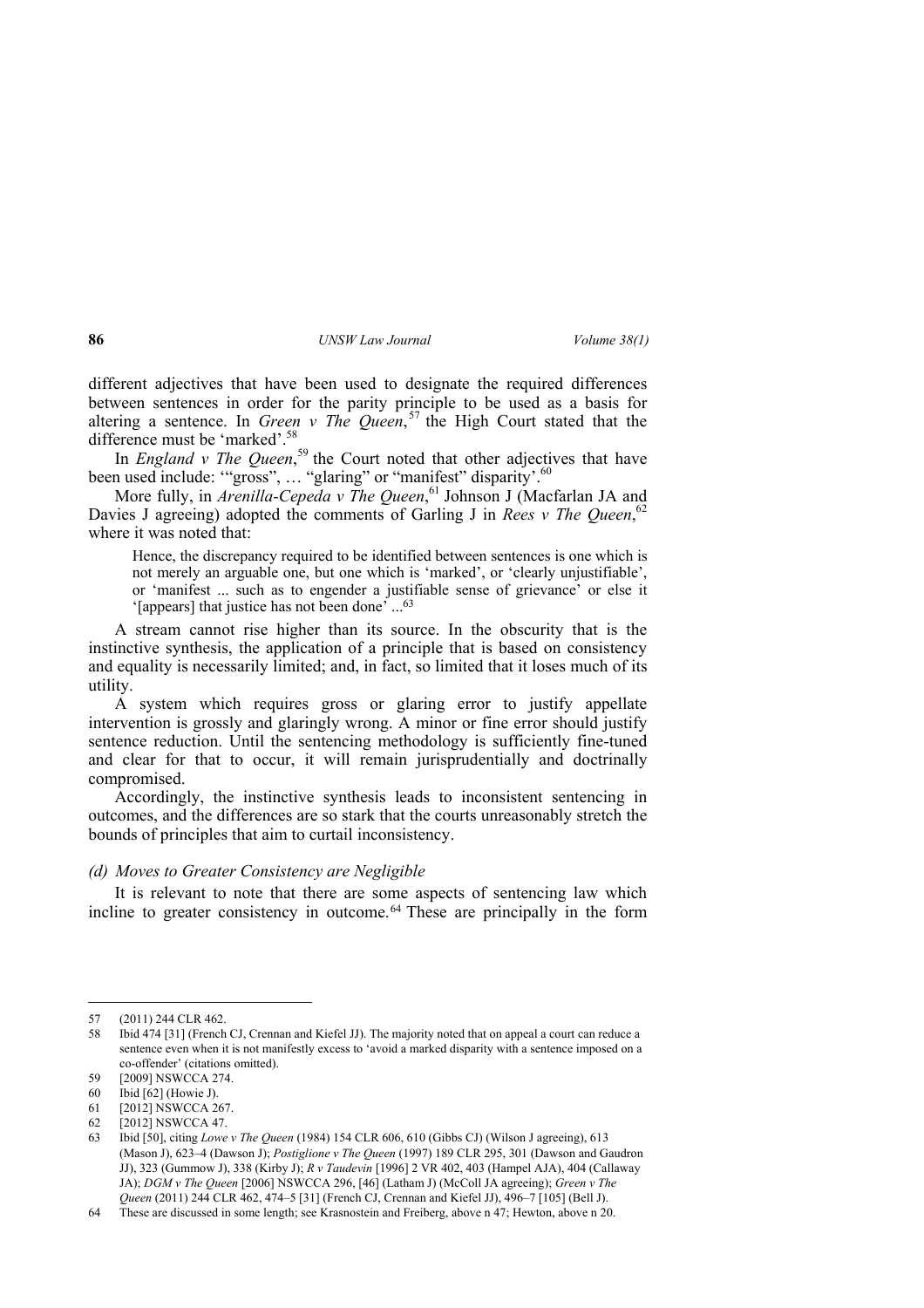guideline judgments;<sup>65</sup> mandatory minimum and standard penalties;<sup>66</sup> and the use of sentencing statistics by courts.<sup>67</sup> However, the overall contribution of these matters to forging greater consistency is negligible. Despite legislative endorsement in four jurisdictions of guideline judgments, the courts have been very reluctant to develop them, <sup>68</sup> and, in a relative sense only, a very small number of offences are subject to a mandatory or presumptive penalty. Further, while the courts are prepared to receive sentencing statistics, they have been steadfast in maintaining the capacity to impose sentences outside the range of the trends represented in the data. $6\overline{9}$  It is also illuminating to note that the main moves towards injecting a degree of predictability in sentencing outcomes have emanated from the legislature, not the judiciary. This gives some insight into the measures that need to be taken to abolish the instinctive synthesis.70 The one exception to this is a degree of convergence that has emerged with regard to the most relevant sentencing objectives in relation to some offence classifications. Thus, we see that for large scale drug and dishonesty offences, $71$  the courts have repeatedly stated that general deterrence is a cardinal consideration. However, the

<sup>65</sup> Legislative provisions in NSW, Qld, SA, Vic and WA expressly provide for the respective Appeal Courts to provide guideline sentencing judgments: *Crimes (Sentencing Procedure) Act* 1999 (NSW) pt 3 div 4 ss 36–42A; *Penalties and Sentences Act 1992* (Qld) ss 15AA–15AL; *Criminal Law (Sentencing) Act 1988* (SA) ss 29A–29B; *Sentencing Act 1991* (Vic) ss 6AB(1)(a)–(b); *Sentencing Act 1995* (WA) s 143. They are used sparingly in these jurisdictions (and in Vic and WA, to date, not at all), with NSW being the jurisdiction where most guideline judgments have been issued. They are not issued in other jurisdictions.

<sup>66</sup> The main extensive use of standard penalties in NSW: see *Crimes (Sentencing Procedure) Act 1999* (NSW) pt 4 div 1A s 54A(2). Section 54A(2) sets designated penalties for a range of offences, which set out standard non-parole periods where the offender is found guilty after a trial. For application of these provisions, see *Muldrock v The Queen* (2011) 244 CLR 120. See also *Criminal Law (Sentencing) Act 1988* (SA) s 32A. Most recently, see *Sentencing Amendment (Baseline Sentences) Act 2014* (Vic). While presumptive or mandatory penalties can inject greater consistency, they should not be implemented if they will result in disproportionately harsh penalties: see George Zdenkowski, 'Mandatory Imprisonment of Property Offenders in the Northern Territory' (1999) 22 *University of New South Wales Journal* 302; Russell Hogg, 'Mandatory Sentencing Legislation and the Symbolic Politics of Law and Order' (1999) 22 *University of New South Wales Law Journal* 262; Neil Morgan, 'Capturing Crims or Capturing Votes? The Aims and Effects of Mandatories' (1999) 22 *University of New South Wales Law Journal* 267; Mirko Bagaric and Athula Pathinayake, 'Mandatory Harsh Penalties for People Smugglers in Australia: Time for Reform' (2012) 76 *Journal of Criminal Law* 493.

<sup>67</sup> See, eg, *R v Nguyen (*2010) 205 A Crim R 106; *R v Chandler* [2010] QCA 21, where statistics seemed to play an influential role in determining the penalty.

<sup>68</sup> As noted above, guideline judgments are only issued in NSW and SA. Guideline judgments that have been issued are in the following cases: *R v Jurisic* (1998) 45 NSWLR 209; *R v Henry* (1999) 46 NSWLR 346; *R v Ponfield* (1999) 48 NSWLR 327; *R v Thomson* (2000) 49 NSWLR 383; *R v Whyte* (2002) 55 NSWLR 252; *R v Place* (2002) 81 SASR 395; *Eldridge v Bates* (1989) 51 SASR 532; *Police v Cadd* (1997) 69 SASR 150. There is some evidence that guideline judgments can lead to greater consistency in outcome: Lynne A Barnes and Patrizia Poletti, 'Sentencing Trends for Armed Robbery and Robbery in Company: The Impact of the Guideline in *R v Henry*' (2003) 26 *Sentencing Trends and Issues*  <http://www.judcom.nsw.gov.au/publications/st/st26>; Patrizia Poletti, 'Impact of the High Range PCA Guideline Judgment on Sentencing Drink Divers in NSW' (2005) 35 *Sentencing Trends and Issues*  <http://www.judcom.nsw.gov.au/publications/st/st35/st35.pdf>.

<sup>69</sup> See *R v Ioane* [2006] VSCA 84; *R v Manners* [2002] VSCA 161.

<sup>70</sup> As noted in Part V below, this will almost certainly require legislative sanction.

<sup>71</sup> See Mirko Bagaric and Theo Alexander, 'A Rational Approach to Sentencing White-Collar Offenders in Australia' (2014) 34 *Adelaide Law Review* 317.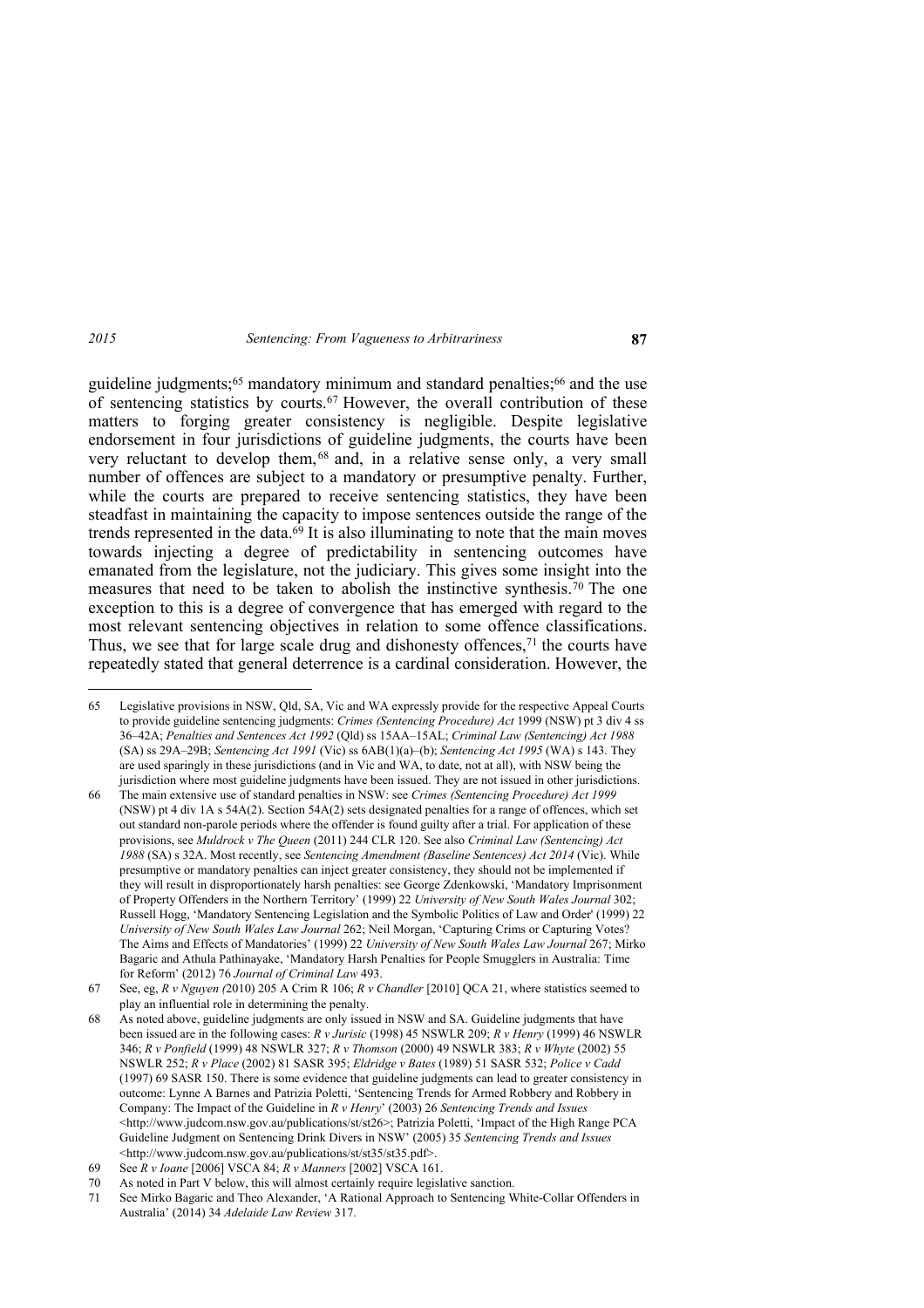prospect of such measures leading to a degree of mathematical consistency is greatly undermined by the fact that the weight accorded to sentencing objectives and considerations is a matter for the sentencing judge.

## **B Consistency in Application of Principles is a Hopeless Aspiration**

Inconsistency in outcome, while undesirable, is unlikely to sway the courts or legislature to abolish the instinctive synthesis because, as we have seen, this shortcoming is recognised by the judiciary who instead aim for a different form of consistency: the uniform application of principle. However, even this form of consistency is unattainable in the context of the instinctive synthesis. To understand why requires a brief overview of the sentencing landscape and inquiry.

## *1 Overview of Sentencing Considerations and Process*

The broad considerations that guide sentencing decisions are similar throughout Australia. Each of the respective principal sentencing statutes sets out the purposes and aims of sentencing.<sup>72</sup> Typically, they include deterrence. community protection, rehabilitation and denunciation. While these objectives are often clearly set out, they often point to sentences of a different nature (especially rehabilitation in contrast to general deterrence and specific deterrence) and there is no attempt to prioritise which aim is the most important.

In addition to the purposes of sentencing, the sentencing discretion is guided by the principle of proportionality. A clear statement of the principle of proportionality is found in the High Court case of *Hoare v The Queen*:

[A] basic principle of sentencing law is that a sentence of imprisonment imposed by a court should never exceed that which can be justified as appropriate or proportionate to the gravity of the crime considered in the light of its objective circumstances.<sup>73</sup>

In *Veen v The Queen*<sup>74</sup> and *Veen v The Queen [No 2]*, <sup>75</sup> the High Court stated that proportionality is the primary aim of sentencing. It is considered so important that it cannot be trumped even by the goal of community protection, which at various times has also been declared as the most important aim of sentencing.<sup>76</sup>

<sup>72</sup> *Crimes (Sentencing) Act 2005* (ACT) s 7(1); *Crimes Act 1914* (Cth) s 16A(1)(2); *Crimes (Sentencing Procedure) Act 1999* (NSW) s 3A; *Sentencing Act 1995* (NT) s 5(1); *Penalties and Sentences Act 1992*  (Qld) s 9; *Criminal Law (*Sentencing*) Act 1988* (SA) s 10(1); *Sentencing Act 1997* (Tas) s 3; *Sentencing Act 1991* (Vic) s 5(1); *Sentencing Act 1995* (WA) s 6.

<sup>73 (1989) 167</sup> CLR 348, 354 (The Court) (emphasis altered).

<sup>74 (1979) 143</sup> CLR 458, 467 (Stephen J).

<sup>75 (1988) 164</sup> CLR 465, 472 (Mason CJ, Brennan, Dawson and Toohey JJ).

<sup>76</sup> See, eg, *R v Channon* (1978) 20 ALR 1.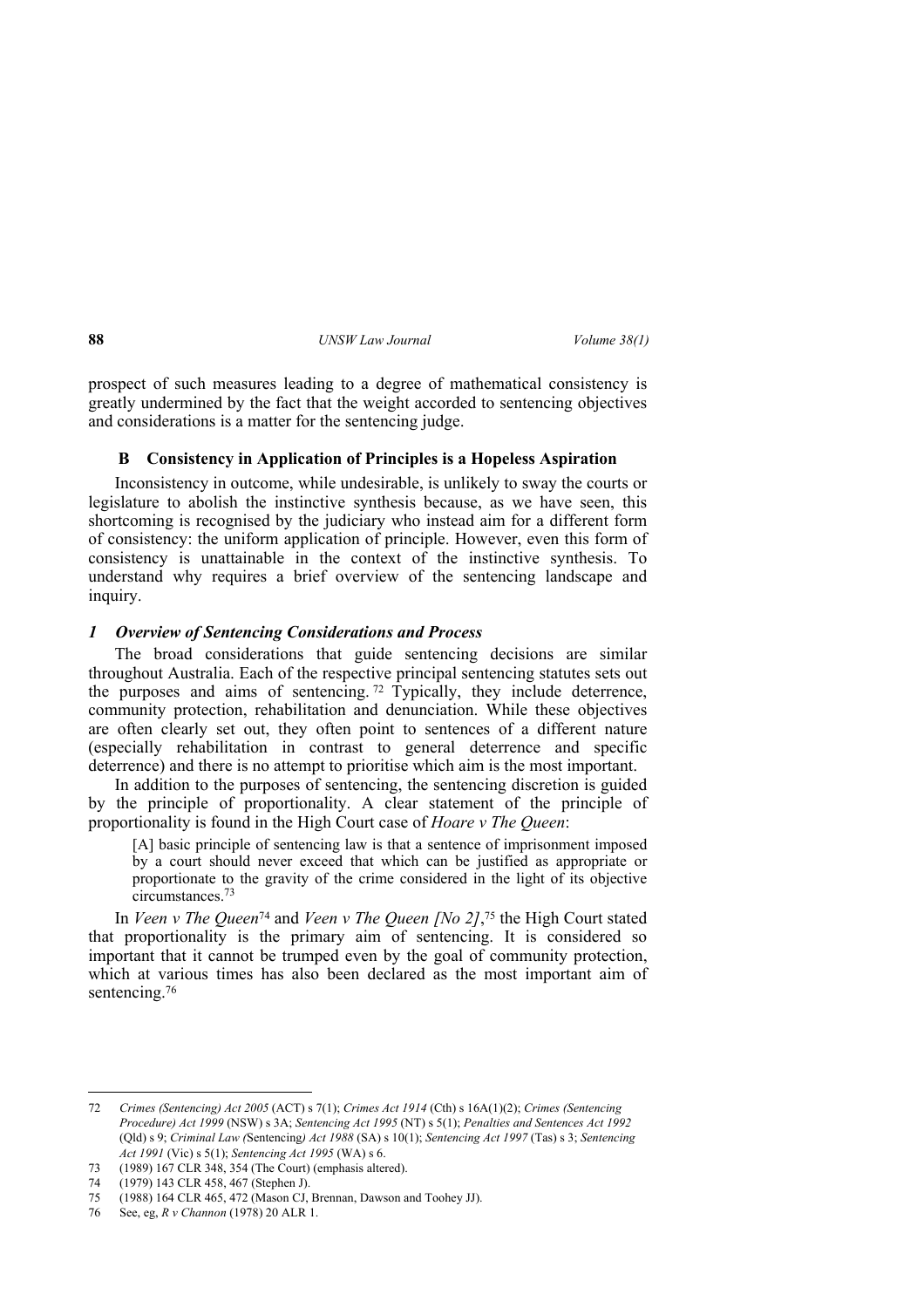Proportionality has also been given statutory recognition in all Australian jurisdictions.77 However a number of statutory incursions into the proportionality principle have also occurred, mainly stemming from the trend towards tougher sentences. In Victoria, for example, serious sexual, drug, arson or violent offenders may receive sentences in excess of that which is proportionate to the offence.78 Indefinite jail terms may also be imposed for offenders convicted of 'serious offences',79 where the court is satisfied 'to a high degree of probability' that the offender is a serious danger to the community.80 Similar provisions to those operating in Victoria regarding serious violent and sexual offenders, <sup>81</sup> and indefinite sentences also exist in other jurisdictions.82 The *Dangerous Prisoners (Sexual Offenders) Act 2003* (Qld) goes one step further and allows for preventive detention of offenders who have completed their sentence if there is a high degree of probability that they are a serious danger to the community.<sup>83</sup>

In addition to these considerations, the courts in sentencing are required to give effect to aggravating and mitigating factors. There is a considerable degree of variation in the extent to which these factors are set out in the respective legislative schemes. These considerations are set out most expansively in *Crimes (Sentencing Procedure) Act* 1999 (NSW),<sup>84</sup> which lists 30 relevant factors. Most sentencing statutes only sparsely deal with these considerations. This is not, however, indicative of a legal divergence between the respective jurisdictions; it

77 The *Sentencing Act 1991* (Vic) s 5(1)(a) provides that one of the purposes of sentencing is to impose just punishment, and that in sentencing an offender the court must have regard to the gravity of the offence: s 5(2)(c), and the offender's culpability and degree of responsibility: s 5(2)(d). The *Sentencing Act 1995* (WA) states that the sentence must be 'commensurate with the seriousness of the offence': s 6(1), and the *Crimes (Sentencing) Act 2005* (ACT) s 7(1)(a) provides that the sentence must be 'just and appropriate'. In the NT and Queensland, the relevant sentencing statute provides that the punishment imposed on the offender must be just in all the circumstances: *Sentencing Act 1995* (NT) s 5(1)(a); *Penalties and Sentences Act 1992* (Qld) s 9(1)(a), while in South Australia the emphasis is upon ensuring that 'the defendant is adequately punished for the offence': *Criminal Law (Sentencing) Act 1988* (SA) s 10(1)(j). The need for a sentencing court to 'adequately' punish the offender is also fundamental to the sentencing of offenders for Commonwealth matters: *Crimes Act 1914* (Cth) s 16A(2)(k). The same phrase is used in the NSW Act: *Crimes (Sentencing Procedure) Act 1999* (NSW) s 3A(a).

80 *Sentencing Act* 1991 (Vic) s 18B(1).

<sup>78</sup> See especially *Sentencing Act 1991* (Vic) s 6D(b). Serious offenders are, essentially, those who have previously been sentenced to jail for a similar type of offence, except in the case of serious sexual offenders, where the offender must have two prior sexual matters or a sexual and violent prior arising from the same incident. See *R v LD* [2009] VSCA 311; *R v Dooley* [2006] VSCA 269; *R v Nguyen* [2008] VSCA 141 for examples where offenders were wrongly characterised as serious offenders by the sentencing judges.

<sup>79</sup> *Sentencing Act 1991* (Vic) ss 18A–18P. Serious offences include certain homicide offenders, rape, serious assault, kidnapping and armed robbery: s 3.

<sup>81</sup> *Penalties and Sentences Act 1992* (Qld) s 163; *Sentencing Act 1995* (NT) s 65; *Criminal Law (Sentencing) Act 1988* (SA) s 23; *Sentencing Act 1997* (Tas) s 19; *Sentencing Act 1995* (WA) s 98.

<sup>82</sup> See, eg, *Penalties and Sentences Act 1992* (Qld) pt 10*; Crimes (Serious Sex Offenders) Act 2006* (NSW); *Sentencing Act 1995* (NT) ss 65–78; *Sentencing Act 1995* (WA) ss 98–101; *Criminal Law (Sentencing) Act 1988* (SA) pt 2 div III; *Criminal Code 1924* (Tas) s 392.

<sup>83</sup> The constitutional validity of this Act was upheld by the High Court in *Fardon v The Queen* (2004) 78 ALJR 1519. For a discussion of the Queensland provision, see Mackenzie and Stobbs, above n 56, 210– 11. See also *Crimes (Sentences) Act 1999* (SA) s 23.

<sup>84</sup> See *Crimes (Sentencing Procedure) Act 1999* (NSW) ss 21A, 24.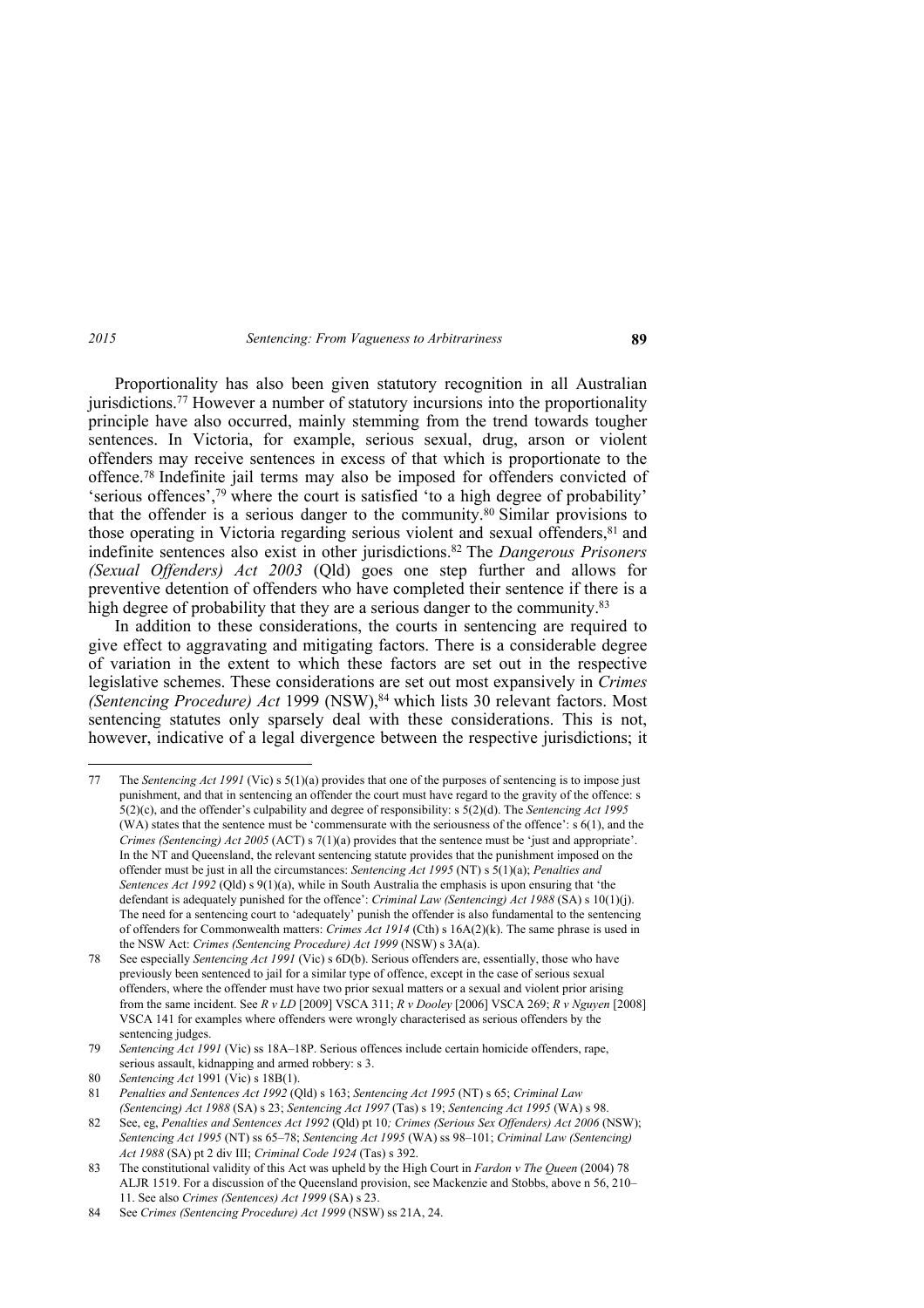is because aggravating and mitigating factors are mainly defined by the common law, which continues to apply in all jurisdictions.<sup>85</sup>

There are well over one hundred mitigating and aggravating factors. <sup>86</sup> Mitigating factors can be divided into four categories.  $87$  The first are those relating to the offender's response to a charge and include pleading guilty,<sup>88</sup> cooperating with law enforcement authorities, $89$  and remorse. $90$  The second are factors that relate to the circumstances of the offence and which contribute to, and to some extent explain, the offending. These include mental impairment, $91$ duress,<sup>92</sup> and provocation.<sup>93</sup> The third category includes matters personal to the offender, such as youth, <sup>94</sup> previous good character, <sup>95</sup> old age, <sup>96</sup> and good prospects of rehabilitation.<sup>97</sup> The impact of the sanction is the fourth broad type of mitigating factor and includes considerations such as onerous prison conditions,  $98$  poor health,  $99$  and public opprobrium.<sup>100</sup>

Important aggravating factors are: prior criminal record;101 significant level of injury,<sup>102</sup> or damage caused by the offence;<sup>103</sup> high vulnerability of victim;<sup>104</sup>

<sup>85</sup> See *Bui v DPP (Cth)* (2012) 244 CLR 638, with particular reference to the federal sentencing regime.

<sup>86</sup> Joanna Shapland identified 229 factors while the Legal Studies Department in a study of Victorian Magistrates' Courts identified 292 relevant sentencing: Joanna Shapland, *Between Conviction and Sentence: The Process of Mitigation* (Routledge, 1981) 55; Legal Studies Department, La Trobe University, *Guilty, Your Worship: A Study of Victoria's Magistrates' Courts* (1980). For an overview of the operation of mitigating and aggravating factors, see Mackenzie and Stobbs, above n 56, ch 4; Richard Fox and Arie Freiberg, *Sentencing: State and Federal Law in Victoria* (Oxford University Press, 2<sup>nd</sup> ed, 1999).

<sup>87</sup> See Victorian Sentencing Committee, *Sentencing: Report of the Victorian Sentencing Committee* (1988) 359–60.

<sup>88</sup> See *Cameron v The Queen* (2002) 209 CLR 339.

<sup>89</sup> See *R v Cartwright* (1989) 17 NSWLR 243, 252 (Hunt J and Badgery-Parker J); *R v El Hani* [2004] NSWCCA 162, [66] (Howie J); *TXT v Western Australia* (2012) 220 A Crim R 266, 270–1 [28] (Buss JA).

<sup>90</sup> *R v Whyte* (2004) 7 VR 397; *Barbaro v The Queen* (2012) 226 A Crim R 354; *Phillips v The Queen* (2012) 37 VR 594.

<sup>91</sup> See *R v Tsiaras* [1996] 1 VR 398; *Muldrock v The Queen* (2011) 244 CLR 120; *R v Verdins* (2007) 16 VR 269.

<sup>92</sup> *Tiknius v The Queen* (2011) 221 A Crim R 365.

<sup>93</sup> *Va v The Queen* (2011) 37 VR 452.

<sup>94</sup> *R v Neilson* [2011] QCA 369; *R v Kuzmanovski; Ex parte A-G (Qld)* [2012] QCA 19.

<sup>95</sup> Although it has limited weight in relation to white-collar offenders: *R v Coukoulis* (2003) 7 VR 45.

<sup>96</sup> *Gulyas v Western Australia* (2007) 178 A Crim R 539; *R v RLP* (2009) 213 A Crim R 461.

<sup>97</sup> *R v Osenkowski* (1982) 30 SASR 212; *R v Skilbeck* [2010] SASCFC 35; *Elyard v The Queen* (2006) 45 MVR 402.

<sup>98</sup> *Western Australia v O'Kane* [2011] WASCA 24; *R v Puc* [2008] VSCA 159; *Tognolini v The Queen [No 2]* [2012] VSCA 311.

<sup>99</sup> *Dosen v The Queen* [2010] NSWCCA 283; *AWP v The Queen* [2012] VSCA 41.

<sup>100</sup> *Ryan v The Queen* (2001) 206 CLR 267.

<sup>101</sup> *Field v The Queen* [2011] NSWCCA 70; *Saunders v The Queen* [2010] VSCA 93.

<sup>102</sup> *DPP (Vic) v Marino* [2011] VSCA 133.

<sup>103</sup> *R v Halls* [2008] NSWCCA 251; *Porter v The Queen* [2008] NSWCCA 145.

<sup>104</sup> *R v Tran* (2002) 4 VR 457; *DPP (Vic) v Grabovac* (1998) 92 A Crim R 258; *R v Eisenach* [2011] ACTCA 2; *Royer v Western Australia* (2009) 197 A Crim R 319; *R v El-Chammas* [2009] NSWCCA 154.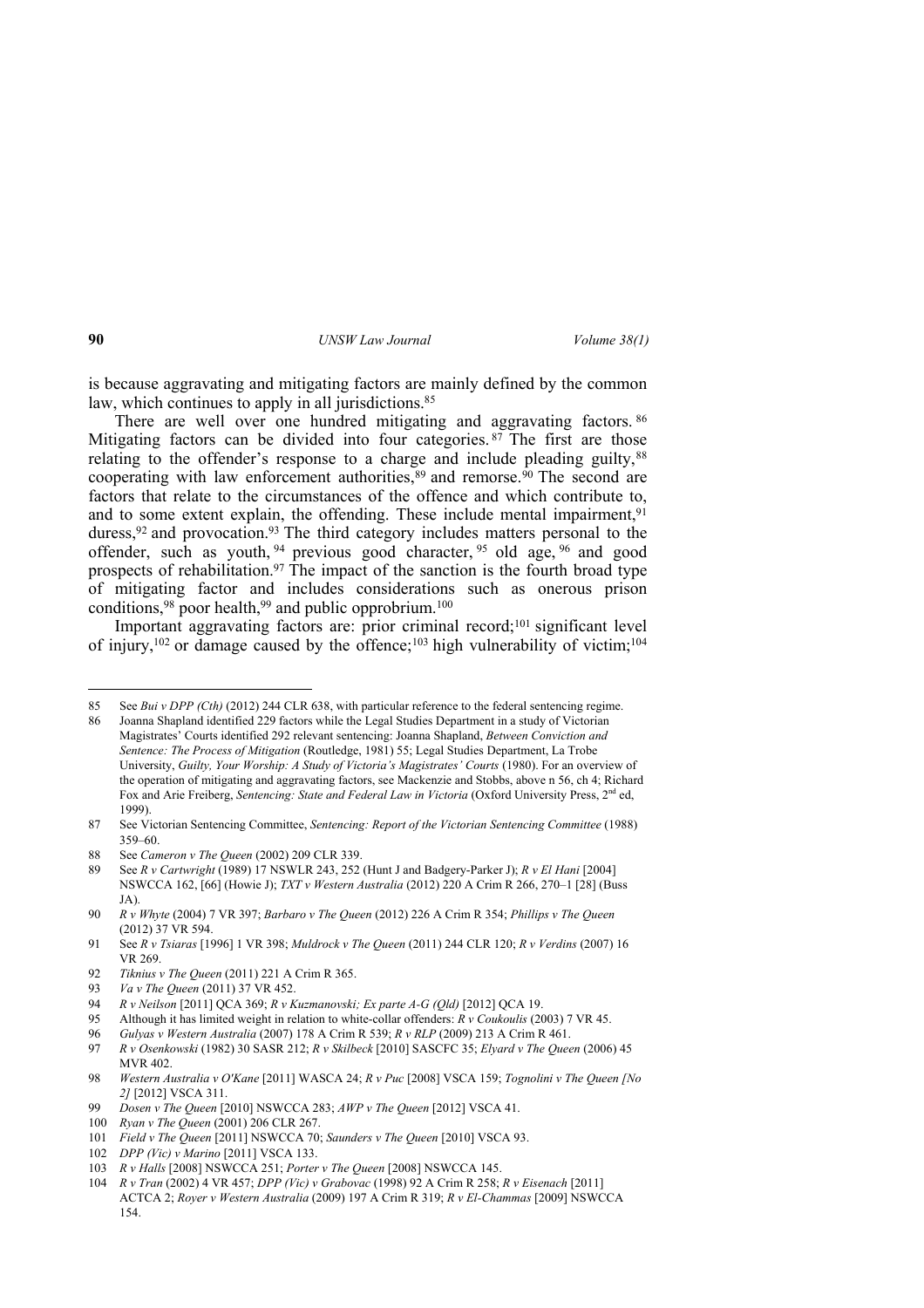high level of planning;<sup>105</sup> offences committed while on bail or parole;<sup>106</sup> offences committed with others – gangs;<sup>107</sup> breach of trust, and monetary motive for the crime.<sup>108</sup>

Thus, there are broadly three different phases of the sentencing calculus. First, the court must ascertain a penalty that is commensurate with the objective seriousness of the offence. The judge must also identify the key objectives of sentencing, so far as they apply to the particular offence and offender. Thirdly, aggravating and mitigating factors need to be identified and the penalty needs to be adjusted up or down to accommodate those considerations. The complexity of the process is overlaid by the fact that, as discussed below, the content of the limbs that constitute the principle of proportionality is poorly defined.

### *2 The Sentencing Judge Determines Matters of Weight*

Predicting or anticipating the likely outcome of this process is made much harder by the fact that it is for the court to determine the weight to be accorded to any particular aggravating or mitigating factor.109 There is no effective fetter to prevent courts from giving, say, 40 per cent or 2 per cent weight to a particular consideration, such as remorse,  $110$  in order to mitigate a penalty, or an aggravating factor such as prior criminality in order to increase the penalty.111 As noted in *DPP (Vic) v Terrick*: 'The proposition that too much – or too little – weight was given to a particular sentencing factor is almost always untestable. This is so because quantitative significance is not to be assigned to individual considerations.'<sup>112</sup>

In *Pesa v The Queen*, the Court acknowledged that the absence of the attribution of weight to considerations in sentencing decisions made them 'opaque':

[So far as weight is concerned] the ultimate sentencing decision is entirely opaque. While the sentencing reasons record the judge's consideration of the various matters relevant to sentence, the sentencing decision itself is a conclusion arrived at by the process of intuitive synthesis, without the attribution of weight to any individual factor 113

<sup>105</sup> *R v Yildiz* (2006) 160 A Crim R 218; *R v Douglas* (2004) 146 A Crim R 590.

<sup>106</sup> *R v Gray* [1977] VR 225; *R v Basso* (1999) 108 A Crim R 392; *R v AD* (2008) 191 A Crim R 409.

<sup>107</sup> *R v Quin* [2009] NSWCCA 16.

<sup>108</sup> *DPP (Vic) v Truong* [2004] VSCA 172; *Carreras v The Queen* (1992) 60 A Crim R 402; *A-G (Tas) v Saunders* [2000] TASSC 22; *Hill v The Queen* [1999] TASSC 29; *R v Ottobrino* [1999] WASCA 207; *R v Black* [2002] WASCA 26.

<sup>109</sup> *Pesa v The Queen* [2012] VSCA 109.

<sup>110</sup> For an example of where a considerable amount of weight was given to remorse, see *CD v The Queen* [2013] VSCA 95.

<sup>111</sup> The amount of weight given to a sentencing factor is only erroneous if it results in a sentence being manifestly excessive or inadequate: *DPP (Vic) v Terrick* (2009) 23 VR 457.

<sup>112</sup> Ibid 459 [5] (The Court).

<sup>113 [2012]</sup> VSCA 109, [10] (The Court).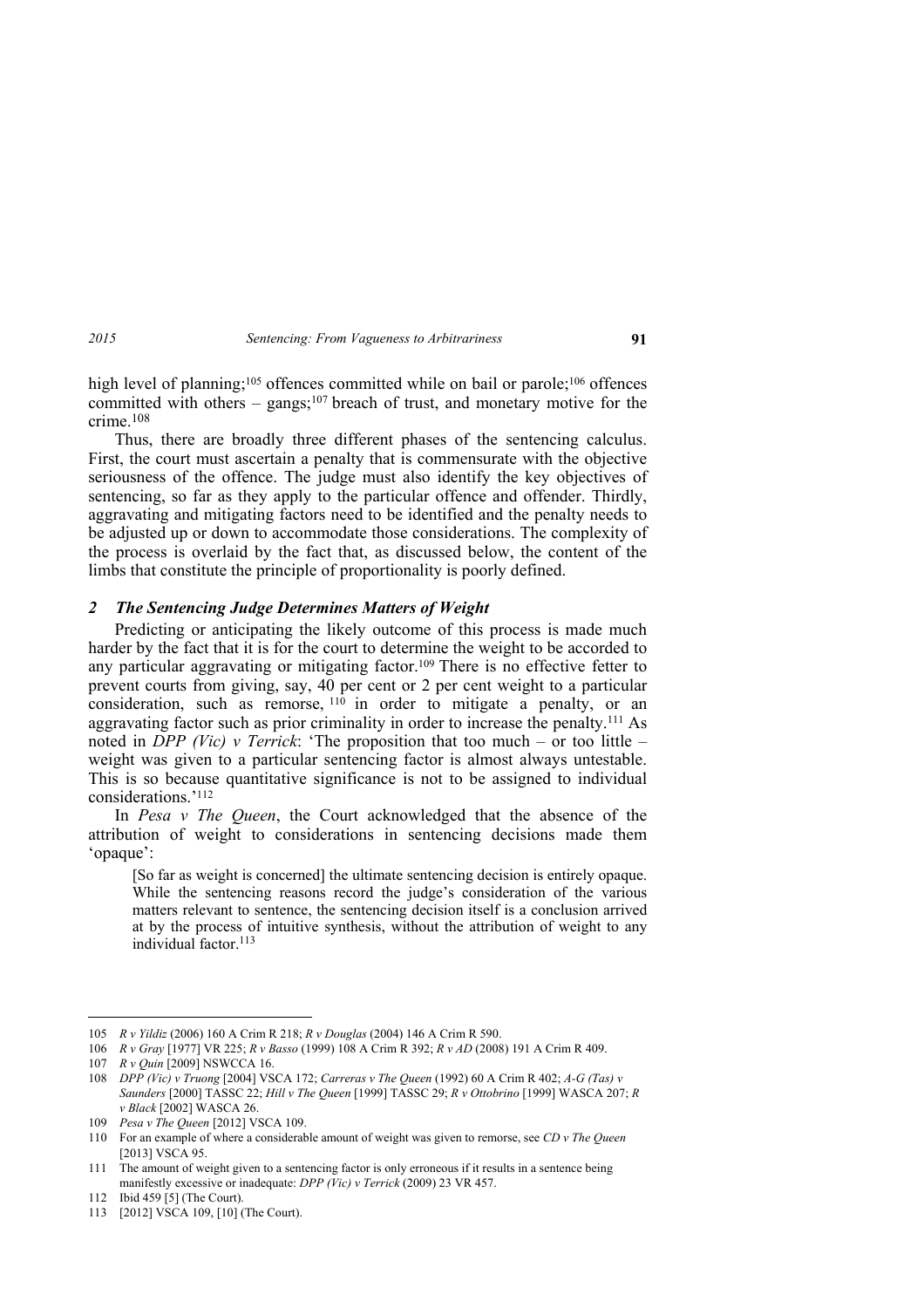#### **92** *UNSW Law Journal Volume 38(1)*

## *3 Consistency in Principle is Untenable: Courts Ignore Decisions of Other Courts or Make No Attempt to Engage with Alternative Jurisprudence*

However, the degree of convergence and the extent to which there is a development of principle is overwhelmed by the manifest flexibility reposed in judges, and is highlighted by the glaring inconsistencies regarding matters of supposed principle.

A good example of the inconsistent application of principle relates to the identification and application of mitigating factors. The nature and type of these factors is not closed. However, the growth and expansion of these considerations is often devoid of a clear justification and frequently there is no attempt to reconcile conflicting decisions.

A few examples illustrate the point. Offenders who are not Australian citizens risk deportation if they fail a 'character test', which occurs, among other circumstances, if a person is sentenced to imprisonment for a year or more.<sup>114</sup> Deportation is an additional burden that would be faced by the offender. Hence, arguably it should be mitigatory. This was the position taken in *Valayamkandathil v The Queen*,<sup>115</sup> *Guden v The Queen*,<sup>116</sup> and *DPP (Vic) v Yildirim*. <sup>117</sup> However, a different position was taken in *Ponniah v The Queen*. 118

In Victoria, it has been held that the consent of a child sex victim does not mitigate a penalty in relation to child sex cases.<sup>119</sup> A different approach is taken in Western Australia.120 It is not simply that the differences in 'principle' emerge across state boundaries.

In *Avdic v The Queen*, the Victorian Court of Appeal held that an offender who was pregnant at the time of sentence with her first child was not entitled to a sentencing discount on account of the fact that she would be required to raise the child in the prison setting. To this end, the Court simply stated:

The evidence on the plea was that she would be accommodated in a special unit for mothers of young children. I am not satisfied that the evidence before the sentencing judge demonstrated that her pregnancy would render imprisonment more burdensome than for other prisoners. This is not a case where the appellant will be separated from her child by reason of imprisonment.<sup>121</sup>

The reality is that pregnancy is difficult. Raising children is difficult. Undergoing and undertaking these activities is necessarily more difficult in a custodial setting. In *Hancock v The Queen*, <sup>122</sup> the same Court recognised that

<sup>114</sup> *Migration Act 1958* (Cth) s 501; John Vrachnas et al, *Migration and Refugee Law: Principles and Practice in Australia* (Cambridge University Press,  $3<sup>rd</sup>$  ed, 2011) ch 10.

<sup>115 [2010]</sup> VSCA 260.

<sup>116 (2010) 28</sup> VR 288.

<sup>117 [2011]</sup> VSCA 219.

<sup>118 [2011]</sup> WASCA 105.

<sup>119</sup> *Clarkson v The Queen* [2011] VSCA 157.

<sup>120</sup> *R v SJH* [2010] WASCA 40.

<sup>121 [2012]</sup> VSCA 172, [21] (Osborn JA) ('*Avdic*').

<sup>122 [2013]</sup> VSCA 199 ('*Hancock*').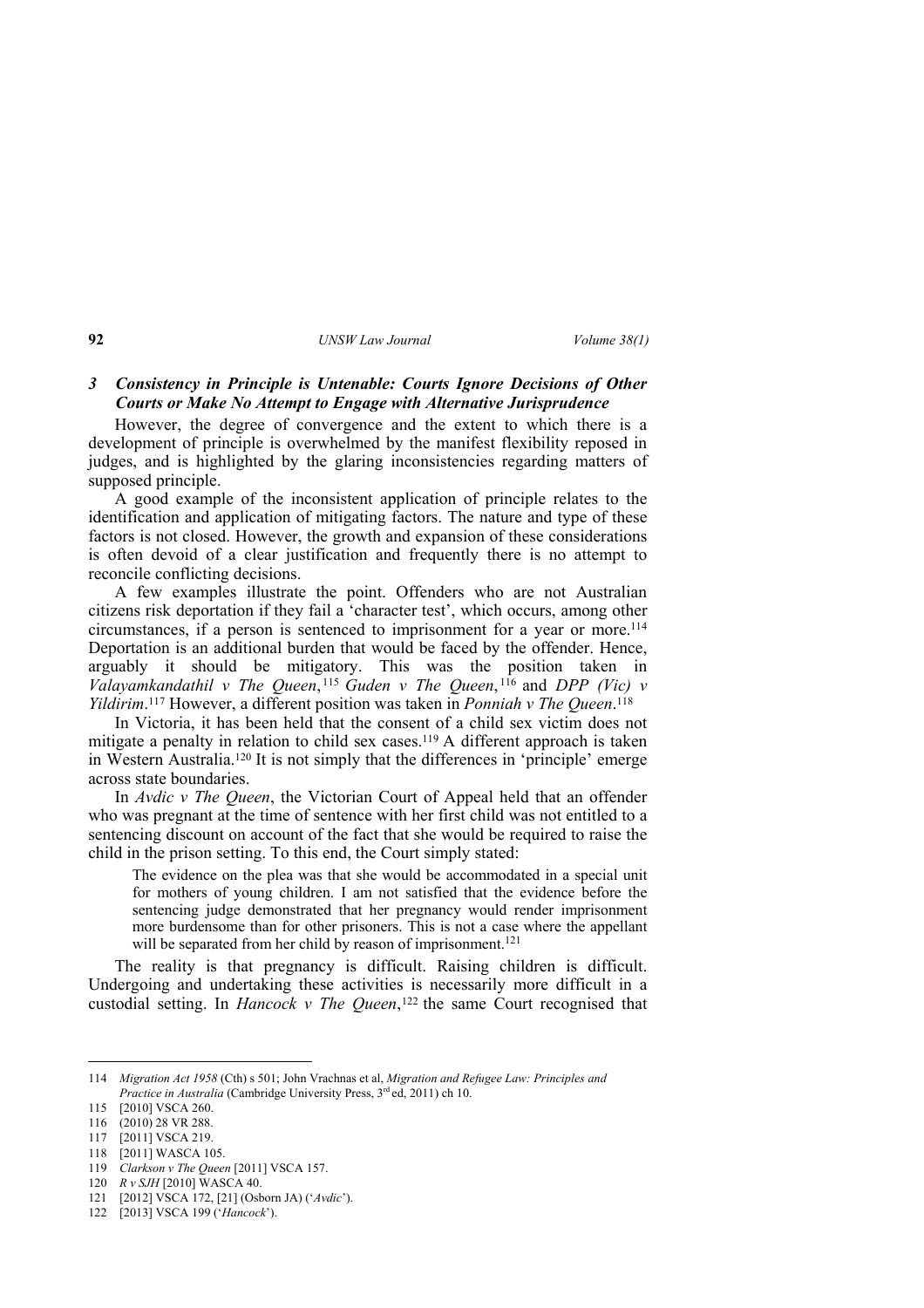pregnancy could be a mitigating factor. The decisions are barely a year apart. In *Hancock* there is no reference to *Avdic*.

It is not uncommon for judges to differ in their views about matters of law and principle. But what is irregular and unacceptable is that the same court can take a wholly different position without even acknowledging the existence of an alternative position previously taken by the same court. It is inconsistent with the rule of law for there not to be even an attempt to engage with the alternative jurisprudence. The instinctive synthesis approach undermines the need for jurisprudential rigour in the development and application of the law. The capacity for legal coherence<sup>123</sup> is diminished in a decision-making construct which can at its highest be described as approximate in nature. Acceptance of approximation in the outcome of any particular decision naturally leads to approximation in that field. The concept of consistency in principle is meaningless in this construct.

The prospect of there being a convergence in principle in circumstances where there are hundreds of potential competing considerations and different layers of guidance, in the form of objectives (which are often inconsistent) and no requirement for decision-makers to articulate the emphasis that should be accorded to objectives and considerations, is remote. Certainly, there is no evidence that such consistency does exist.

#### **D Incoherency with Current Mathematical Approach**

Another flaw with the instinctive synthesis approach is that it is conceptually inconsistent. Current practice, which was initiated by the judiciary and endorsed by the High Court, enables, and in some situations requires, judges to provide mathematically specific adjustments to the sentence. There are two factors which are already subjected to a precise numerical application.

The High Court in *Cameron v The Queen* approved of a discount for offenders who plead guilty (and, in the process, the majority of the Court rejected a number of arguments against the discount, including that it constitutes a form of discrimination against offenders who elect to pursue their right to a trial).<sup>124</sup> The normal range of the discount is between 10 per cent and about 30 per cent, depending on the circumstances of the case. In several jurisdictions it is now

<sup>123</sup> To this end, coherency is used in the same context as Neil MacCormick, to mean norms that are part of a rational and integrated body of knowledge: MacCormick, *Rhetoric and the Rule of Law,* above n 11. For a good illustration of MacCormick's Theory of Law, see Sangha and Moles, *MacCormick's Theory of Law*, above n 11.

<sup>124 (2002) 209</sup> CLR 339.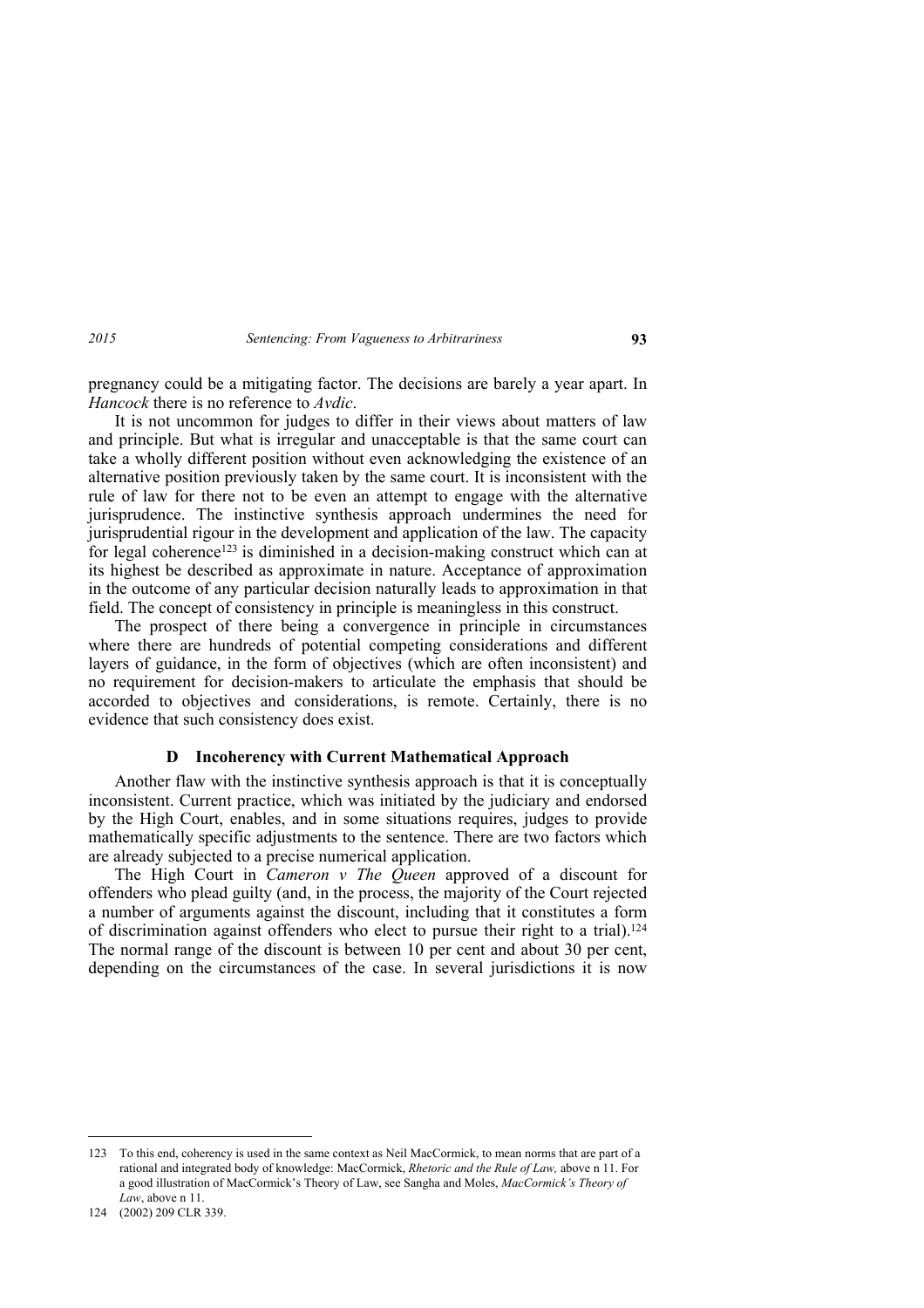either conventional or a statutory requirement to indicate the size of the discount.<sup>125</sup>

For example, in *R v Thomson*,<sup>126</sup> the New South Wales Court of Criminal Appeal issued a guideline judgment stating that a guilty plea will generally be reflected in a 10 to 25 per cent discount on sentence, depending on how early the plea is entered and the complexity of the case.127 This suggested range relates only to the utilitarian value of a guilty plea to the criminal justice system and does not include additional discounts that may be available – for example, where the guilty plea may be said to evidence remorse. In *Lee v The Queen*, <sup>128</sup> it was held, where the plea was taken on the second day set for trial, that a 12.5 per cent discount was appropriate. The co-offender received a 20 per cent discount for pleading on arraignment and it was held that the difference was appropriate.<sup>129</sup>

In Western Australia, section 9AA of the *Sentencing Act 1995* (WA) permits a court to reduce a sentence by up to 25 per cent for a plea entered into at the first reasonable opportunity. In South Australia, recent legislative changes allow for a guilty plea reduction of up to 40 per cent for an early guilty plea.<sup>130</sup>

Providing assistance to authorities is treated in a similar way to guilty pleas, particularly where it results in the detection and prosecution of other offenders.<sup>131</sup> This benefit is given independent of any reasons or remorse that might be demonstrated by assisting the authorities. Arguably, criminals, in principle, should not be dealt with less severely because they opportunistically decide to give evidence against co-offenders. However, as a matter of public policy, the law encourages those involved in criminal behaviour to betray the confidence reposed in each other by providing a significant discount at the sentencing stage of the criminal justice system.132 This is especially apposite given that it often places the individual in personal danger.<sup>133</sup>

<sup>125</sup> In NSW and Qld, the court must indicate if it *does not* award a sentencing discount in recognition of a guilty plea: *Crimes (Sentencing Procedure) Act 1999* (NSW) s 22(2); *Penalties and Sentences Act 1992* (Qld) s 13(3). In SA, WA and NSW, the courts often specify the size of the discount given. In Victoria, s 6AAA of the *Sentencing Act 1991* (Vic) states that when courts provide a discount for a plea of guilty, they must specify the sentence that would have been given in the absence of that discount. The rationale and size of the typical discount in Victoria is discussed in *Phillips v The Queen* (2012) 37 VR 594. There has been some judicial comment as to the artificiality of s 6AAA given the instinctive synthesis that produces the actual sentence. See *Scerri v The Queen* (2010) 206 A Crim R 1, 5 [23]–[25] (The Court); *R v Flaherty [No 2]* (2008) 19 VR 305. See also Mackenzie and Stobbs, above n 56, 90–1; Fox and Freiberg, above n 86.

<sup>126 (2000) 49</sup> NSWLR 383.

<sup>127</sup> See also *Charkawi v The Queen* [2008] NSWCCA 159; *R v Bugeja* [2001] NSWCCA 196.

<sup>128 [2011]</sup> NSWCCA 169.

<sup>129</sup> The same discount was accorded in *Nakhla v The Queen* [2011] NSWCCA 143.

<sup>130</sup> See the *Criminal Law (Sentencing) (Guilty Pleas) Amendment Act 2012* (SA), which introduced ss 10B and 10C into the *Criminal Law (Sentencing) Act 1988* (SA).

<sup>131</sup> See Mackenzie and Stobbs, above n 56, 93–4; Fox and Freiberg, above n 86.

<sup>132</sup> *Malvaso v The Queen* (1989) 168 CLR 227, 239 (Deane and McHugh JJ).

<sup>133</sup> *R v Barber* (1976) 14 SASR 388, 390 (Bray CJ). See also *DPP (Cth) v AB* (2006) 94 SASR 316.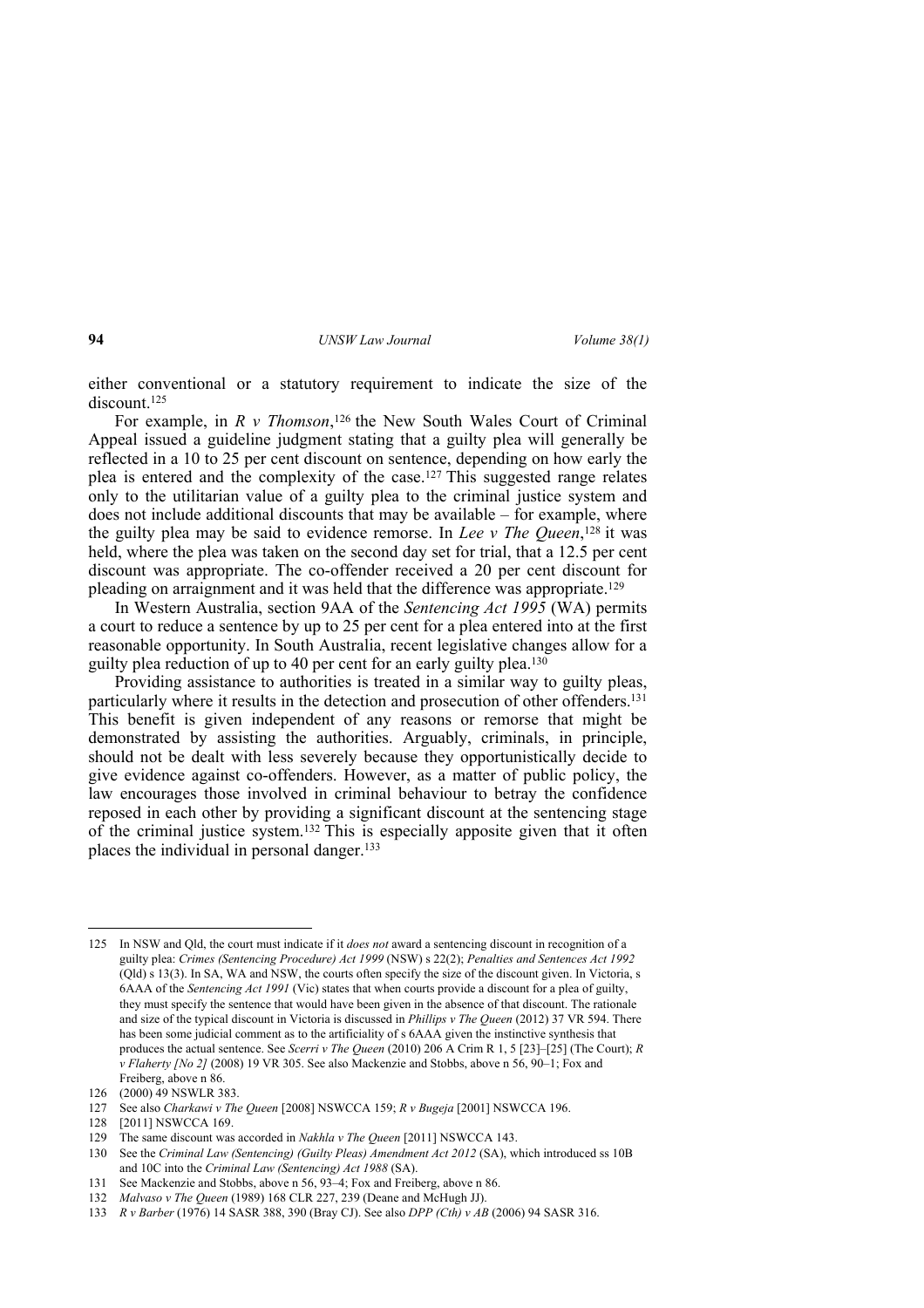Assistance to law enforcement officials now enjoys recognition in a number of statutory regimes.134 In terms of the size of the discount available, it has been held that the discount for a plea of guilty and assistance to authorities should be up to 50 per cent.<sup>135</sup>

The key aspect of these discounts is that they are precise and normally require the court to stipulate the concession that is accorded. In order to make a mathematical subtraction, it is logically necessarily to have an exact figure as the starting point. This is a two-step approach, as is expressly noted by Kirby J in *Markarian v The Queen*. 136

Thus, the two-step approach is workable. Moreover, it is arbitrary to accord some sentencing considerations concrete weight, while glossing over the impact of others. If this approach can be implemented for pleading guilty and assisting authorities, there is no conceptual limitation to extending it to all sentencing considerations.

### **E Unpredictable Outcomes**

A central problem with the instinctive synthesis is that it leads to unpredictable outcomes. From the rule of law perspective this is inherently undesirable.137 From the pragmatic perspective, as discussed below, it is even more undesirable because it discourages accused persons from pleading guilty. The level of uncertainty in sentencing determinations has been elevated to new levels recently following the High Court's decision in *Barbaro*. <sup>138</sup> In *Barbaro*, the High Court held that it was impermissible for the prosecution at plea to make a submission regarding the appropriate sentence or even the range of sentences that was appropriate.

In this case, the applicants, Barbaro and Zirilli, pleaded guilty to serious drug offences after the prosecution during plea negotiations expressed its views about appropriate sentencing ranges for each offender, and that it would convey these views to the sentencing judge at the pleas. In the case of *Barbaro*, the prosecution agreed that the appropriate range was a head sentence of 32 to 37 years with a minimum term of 24 to 28 years, while with Zirilli it was a head sentence of 21 to 25 years with a minimum term of 18 years.139 The sentencing judge imposed sentences which exceeded these ranges. Barbaro was sentenced to life

<sup>134</sup> See *Penalties and Sentences Act 1992* (Qld) s 9(2)(i); *Crimes (Sentencing) Procedure Act 1999* (NSW) s 23; *Criminal Law (Sentencing) Act 1988* (SA) ss 10(1)(h), 10A; *Sentencing Act 1995* (NT) s 5(1)(h); *Crimes (Sentencing) Act 2005* (ACT) s 36. There are also similar provisions at the Commonwealth level: see *Crimes Act 1914* (Cth) s 16(2)(h).

<sup>135</sup> For an example of where a 50 per cent discount was allowed, see *R v Johnston* (2008) 186 A Crim R 345, 349–50 [15]–[21] (Nettle JA). For an application of these principles, see *Wang v The Queen* [2010] NSWCCA 319; *Yue Ma v The Queen* [2010] NSWCCA 320; *R v Nguyen* [2010] NSWCCA 331.

<sup>136 (2005) 228</sup> CLR 357, 402 [123] (Kirby J).

<sup>137</sup> For a discussion regarding the importance of legal certainty and predictability, see MacCormick, *Rhetoric and the Rule of Law*, above n 11; Tom Bingham, *The Rule of Law* (Penguin, 2011). I thank the anonymous referee for this observation.

<sup>138 (2014) 305</sup> ALR 323.

<sup>139</sup> Ibid 376 [15] (French CJ, Hayne, Kiefel and Bell JJ).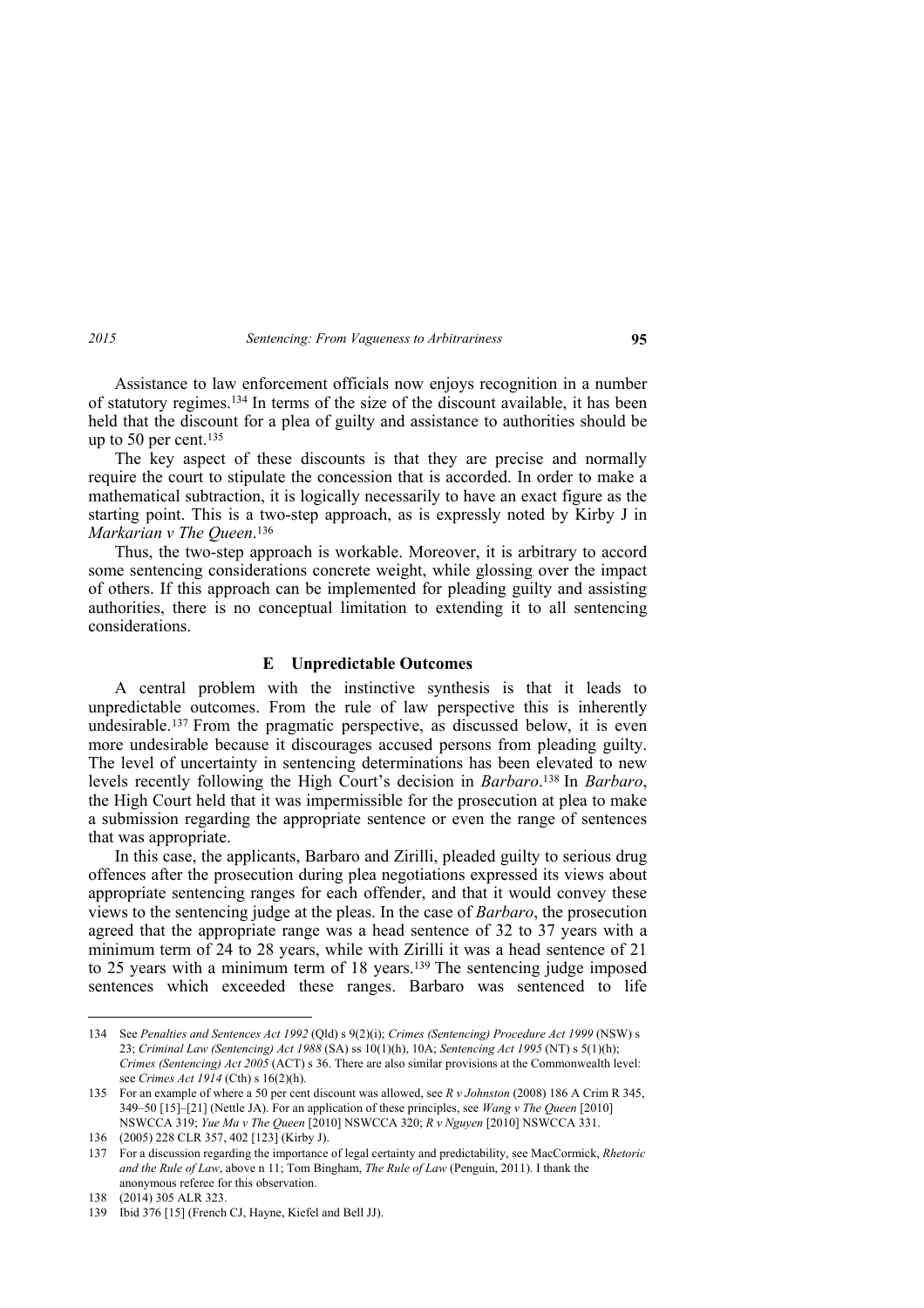imprisonment with a non-parole period of 30 years. Zirilli was sentenced to 26 years' imprisonment with a non-parole period of 18 years.<sup>140</sup>

The sentencing judge at the plea did not seek and refused to receive submissions from the prosecution regarding appropriate sentences.<sup>141</sup> The applicants submitted that this resulted in the sentencing hearing being procedurally unfair and that the sentencing judge precluded herself from taking into account a relevant consideration to sentencing.<sup>142</sup> The High Court rejected the appeal.

## *1 Prosecution Submission on Sentencing Range – A Former Duty That is Now a Prohibition*

In doing so, it overturned earlier authority that stated that the prosecution can, and in some cases is required to, make submissions regarding the appropriate sentencing range. In *R v MacNeil-Brown*, a majority of the Victorian Court of Appeal (Maxwell P, Vincent and Redlich JJA, Buchanan and Kellam JJA dissenting on this issue) held that 'the making of submissions on sentencing range is an aspect of the *duty* of the prosecutor to assist the court'.<sup>143</sup> The Court stated that such a duty applied in two circumstances: (i) when requested by the court, and (ii) when the prosecutor believes there is a significant risk that the court would otherwise make an error regarding the appropriate range.

Thus, the High Court turned the practice of the prosecution indicating a sentencing range on its head. Prior to *Barbaro*, existing orthodoxy was that in some cases the prosecution had a *duty* to inform the sentencing judge of the bounds of the appropriate sentence; now the prosecution can *never* make such a statement.

The Court gave several reasons for this profound reassessment of the prosecution function at sentence. The first is that the prosecution's view of the appropriate bounds of the appropriate sentence is supposedly a 'statement of opinion';144 not a submission – it 'advances no proposition of law or fact which a sentencing judge may properly take into account in finding the relevant facts, deciding the applicable principles of law or applying those principles to the facts to yield the sentence to be imposed.'<sup>145</sup>

Further, the Court stated:

A statement of bounds, on its face, purports to identify the points at which conclusions of manifest excess and manifest inadequacy of sentence become open. Leaving aside the evident difficulties which attend such pretended accuracy, it is important to recognise that manifest excess or manifest inadequacy of sentence founds an inference of error in the exercise of the sentencing discretion. But the nature of the error that has been made is not, and cannot be, identified. All that is

<sup>140</sup> Ibid 324 [1] (French CJ, Hayne, Kiefel and Bell JJ).

<sup>141</sup> Ibid 376 [17] (French CJ, Hayne, Kiefel and Bell JJ), 383 [62] (Gageler J).

<sup>142</sup> Ibid 374 [2]–[3] (French CJ, Hayne, Kiefel and Bell JJ)

<sup>143 (2008) 188</sup> A Crim R 403, 406 [2] (emphasis added).

<sup>144</sup> *Barbaro* (2014) 305 ALR 323, 375 [7] (French CJ, Hayne, Kiefel and Bell JJ).

<sup>145</sup> Ibid.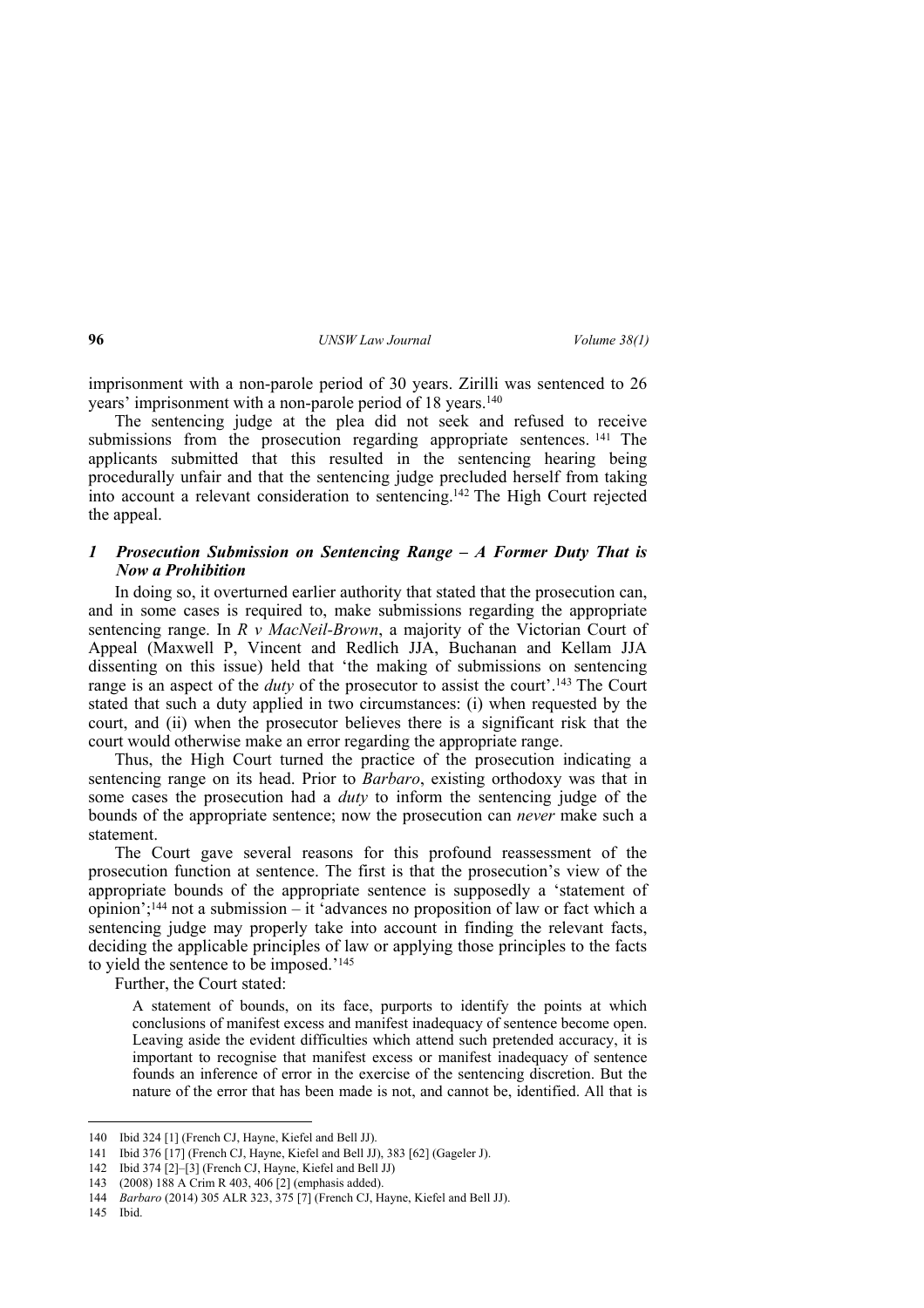known is that, because the result 'upon the facts ... is unreasonable or plainly unjust, the appellate court may infer that in some way there has been a failure properly to exercise the discretion which the law reposes in the court of first instance'. Hence, stating the bounds of the available range of sentences states no proposition of law.<sup>146</sup>

The observation by the Court that the sentencing range is a statement of opinion and hence is irrelevant is flawed to the point of being unintelligible. A statement regarding the appropriate sentencing range is a submission of law which relies on assumptions and conclusions regarding relevant facts. The submission might be wrong. The prosecution might not be aware of all the relevant facts or might misconceive the law. However, the same applies in relation to most submissions made by lawyers in Australian courts in the adversarial process. More importantly, the terminology used to describe the prosecution's sentencing submission, whether it is an 'opinion', 'view' or 'statement of law', is irrelevant and reflects an obsessiveness to formalism which has the capacity to place the law into disrepute. The irreducible position is that in the adversarial context each party should be permitted to make submissions regarding the outcome of the case. Additionally, Gageler J, in his separate judgment, noted that it is not sensible that on appeal the prosecution can submit that a sentence is outside the available range, but cannot make submission at the plea (before the event) regarding the appropriate range.<sup>147</sup>

The plurality in *Barbaro* also stated that a prosecution statement about the appropriate range is inappropriate because it could be erroneous. The prosecution view is supposedly not 'dispassionate',148 and is often based on assumed, not actual, facts.

If a party makes a submission to a sentencing judge about the bounds of an available range of sentences, the conclusions or assumptions which underpin that range can be based only upon predictions about what facts will be found by the sentencing judge. … This serves to demonstrate that bare statement of a range tells a sentencing judge nothing of the conclusions or assumptions upon which the range depends.<sup>149</sup>

This reasoning applies no less to all submissions in an adversarial process. It is rare that each party is aware of all the relevant facts. Yet parties are permitted (and often required) to make submissions on the basis of the material that is available to them. The essence of the adversarial system is that parties advance their interpretation of the facts and law in a manner that they believe will best further their position. In the sentencing realm, all pleas commence with a prosecution account of the manner in which the offence occurred. Any misunderstanding of the facts or misconceptions of the law can be responded to by defence counsel, and any contested facts or legal disputes are decided by the judge. This does not make legal submissions based on contested facts worthless.

<sup>146</sup> Ibid 380 [43] (French CJ, Hayne, Kiefel and Bell JJ) (citations omitted).

<sup>147</sup> Ibid 382–3 [62].

<sup>148</sup> Ibid 378 [32] (French CJ, Hayne, Kiefel and Bell JJ).

<sup>149</sup> Ibid 378 [36]–[37] (French CJ, Hayne, Kiefel and Bell JJ).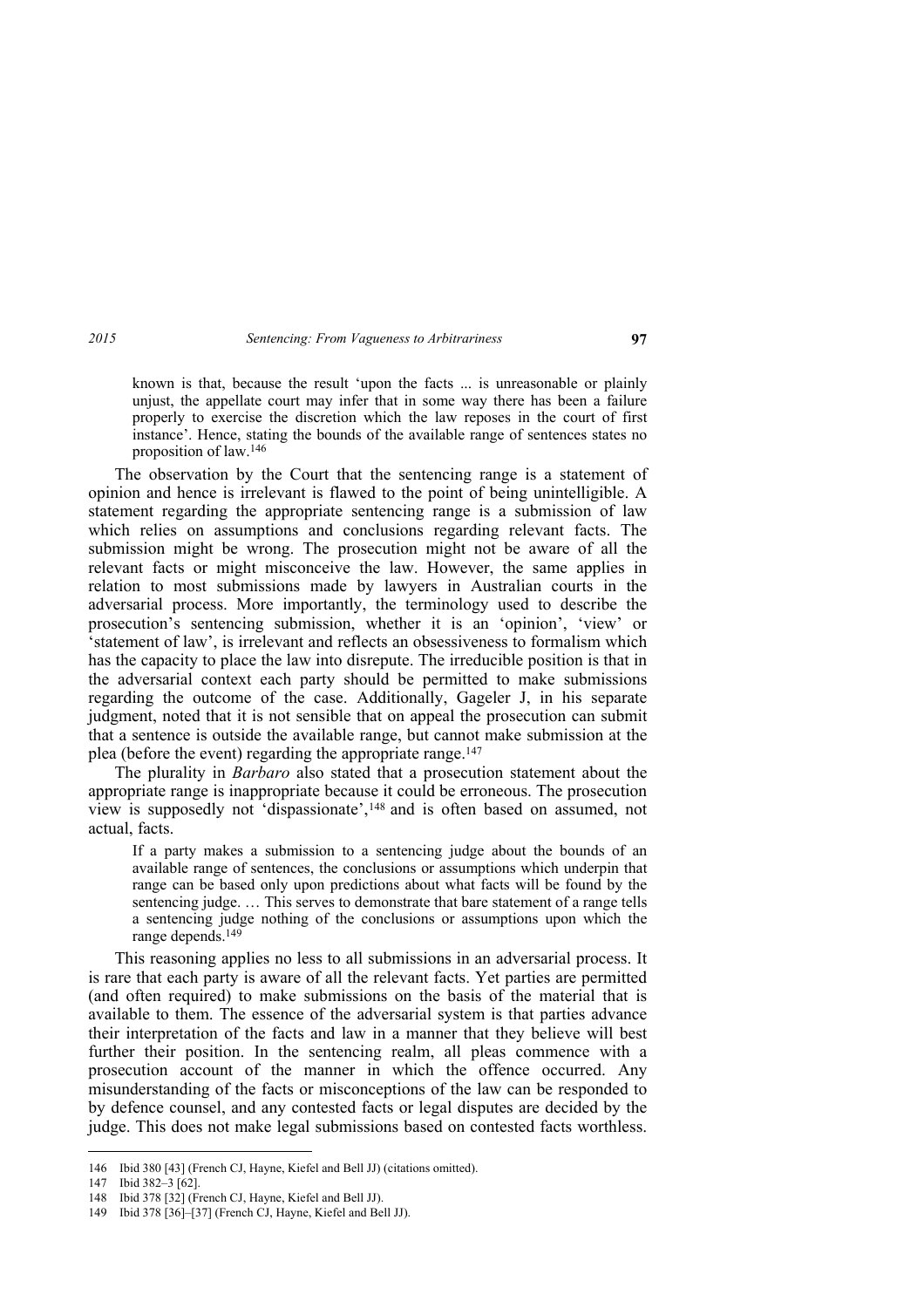It simply means that if certain facts are not established the conclusion contained in the submission is compromised and adjustments may need to be made to accommodate the actual state of affairs. But this hardly negates totally the utility of the submission.

## *2 The Curiosity That is Sentencing Law: The Only Realm Where Advocates Are Not Meant to Influence*

Finally, the Court stated that if a judge imposes a sentence within the prosecution range it may suggest that 'the sentencing judge has been swayed by the prosecution's view of what punishment should be imposed'.<sup>150</sup>

This observation is verging on the incredulous. The purpose of legal submissions is precisely to sway the court. If the community or offender believes that a court has been persuaded by the views of the prosecution, it cannot in any manner derogate from the integrity of the process – in fact, it is evidence of the workings of the system.

It is, of course, impossible to anticipate the future development of any legal area with total certainty. But legal and logical howlers made in *Barbaro* represent the low water mark as far as High Court jurisprudence on sentencing is concerned. <sup>151</sup> The exact reasons for the confused reasoning in the case are unclear, but it is evident that the obscurity of sentencing outcomes and opaqueness of the instinctive synthesis is a key premise in the Court's reasoning. This is an exemplar of bad principle damaging the legal system. Not only are sentencing outcomes even more obscure as a result of the inability of prosecution and defence to discuss their views on a sentence (such discussions are now pointless given that they cannot be expressed in court), but, from a pragmatic perspective, it is likely to result in even fewer accused pleading guilty.

### *3 Instinctive Synthesis Now Discouraging Guilty Pleas*

Governments and the community have a strong interest in encouraging more guilty pleas. At the time of writing this article the issue of encouraging more guilty pleas was the topic of a paper by the New South Wales Law Reform Commission.152 The data that is available, though not conclusive, suggest that plea negotiations are connected to an increase in the rate of guilty pleas. The Office of the Director of Public Prosecutions (NSW) has maintained that prosecutors should be able to negotiate the quantum of the sentence (which is not binding on the court) because it would be 'a more effective incentive than advice given concerning a discount on sentence, because of the inherent illusoriness of a discount on sentence'.153 In Canada, the prosecution regularly makes sentence

<sup>150</sup> Ibid 378 [33] (French CJ, Hayne, Kiefel and Bell JJ).

<sup>151</sup> (2014) 305 ALR 323.

<sup>152</sup> New South Wales Law Reform Commission, *Encouraging Appropriate Early Guilty Pleas: Models for Discussion*, Consultation Paper No 15 (2013).

<sup>153</sup> Office of the Director of Public Prosecutions, Submission No PEGP06 to New South Wales Law Reform Commission, *Encouraging Appropriate Early Guilty Pleas: Models for Discussion*, 8, quoted in New South Wales Law Reform Commission, above n 152, 69.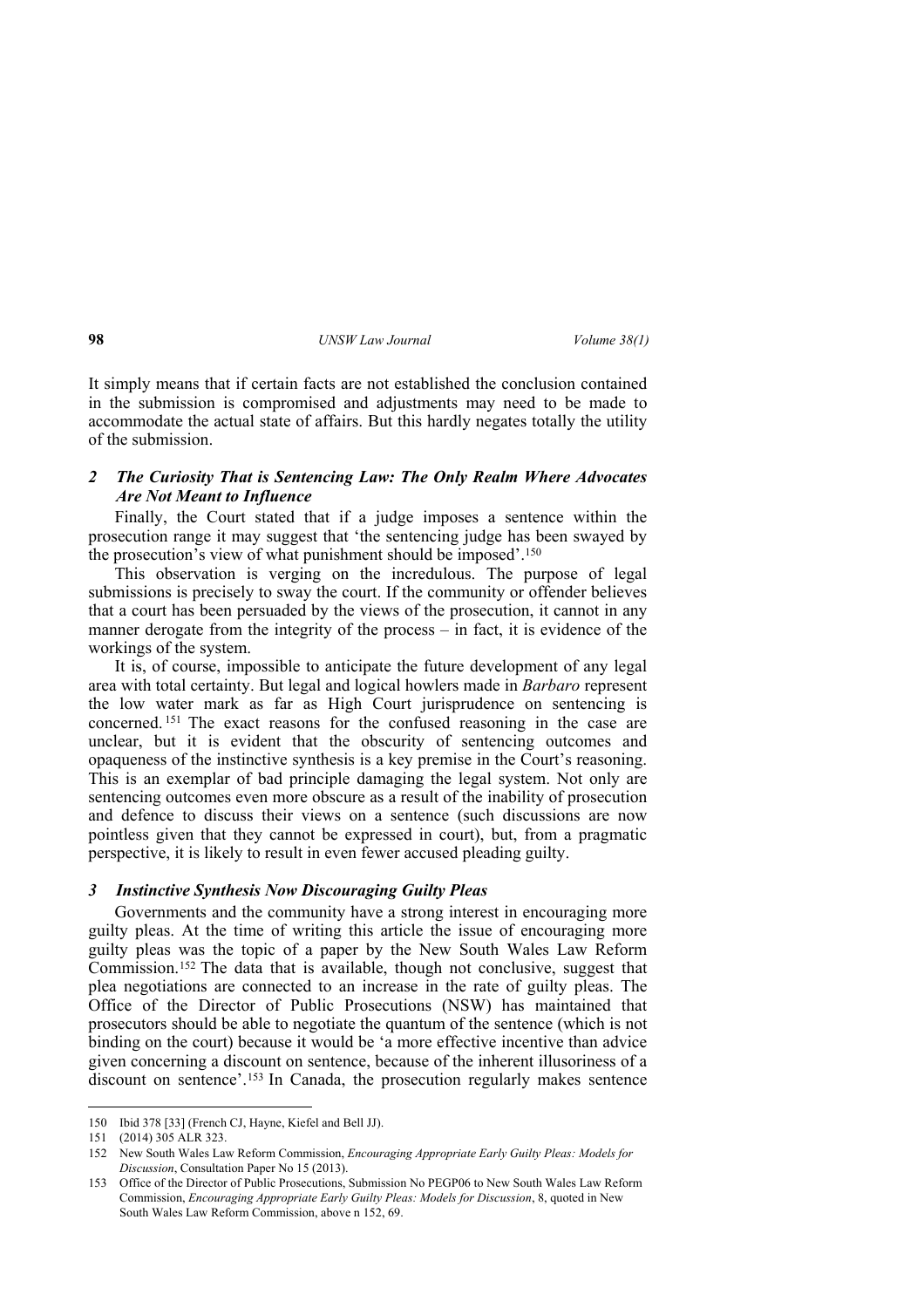agreements with the defence whereby a defined sentencing range is recommended. Courts are not bound by the joint submission regarding the sentence, but will rarely depart from it because it is assumed that, without a high degree of certainty that the submission will be accepted, defendants will not be induced to plead guilty.<sup>154</sup>

Australian sentencing law now has moved to even higher levels of unpredictability and uncertainty which can only discourage the entering of guilty pleas. Remarkably, this is for reasons that are devoid of any positive countervailing benefits – whether in principle or practice.

### **F Supposed Advantages of Instinctive Synthesis**

In light of the above, it is appropriate to consider in more detail the supposed benefits of the instinctive synthesis. These have been most comprehensively set out by McHugh J in *Markarian v The Queen*. 155

## *1 Two-Tier Sentencing is Acute Enough to Provide for a Sentence for the Offence*

First, McHugh J claims that it is artificial and wrong to start with a benchmark sentence because '[i]nstead of sentencing this accused for his or her criminality, the judge sentences the person for another crime and adjusts the notional sentence by reference to factors that are additional to the objective circumstances'. <sup>156</sup> Related to this assertion is his claim that, 'the judge who commences with a notional sentence downplays the importance of mitigation, reformation and rehabilitation in the sentencing process'.<sup>157</sup>

This reasoning is flawed. The first part of the two-tier process is to define a proportionate penalty. This involves setting a penalty that is commensurate with the objective considerations of *the* offence – not some other offence. <sup>158</sup> The second is to then adjust up and down for aggravating and mitigating considerations, taking into account the objectives of sentencing. Once this has occurred the offender has been sentenced for his or her crime, not some other offence. It is irrelevant whether all of the circumstances of the offence and the offender have not been calibrated into the first step. The assertion that mitigating factors are given a lesser role in a two-tier approach is without foundation. There is no evidence that rehabilitation and mitigation are given a considerable role in the instinctive synthesis approach. The evidence that does exist is to the contrary. As we saw above, the only sentencing variables that carry designated weight are the discounts accorded for pleading guilty and cooperating with authorities. And

<sup>154</sup> Simon N Verdun-Jones and Adamira A Yijerino, *Victim Participation in the Plea Negotiation Process in Canada: A Review of the Literature and Four Models for Reform* (Policy Centre for Victim Issues: Research Statistics Division, 2002) 23, cited in New South Wales Law Reform Commission, above n 152, 61.

<sup>155</sup> The reasons develop on those set out in *AB v The Queen* (1999) 165 ALR 298.

<sup>156</sup> *Markarian v The Queen* (2005) 228 CLR 357, 378–9 [53].

<sup>157</sup> Ibid 379 [54].

<sup>158</sup> See further the discussion below.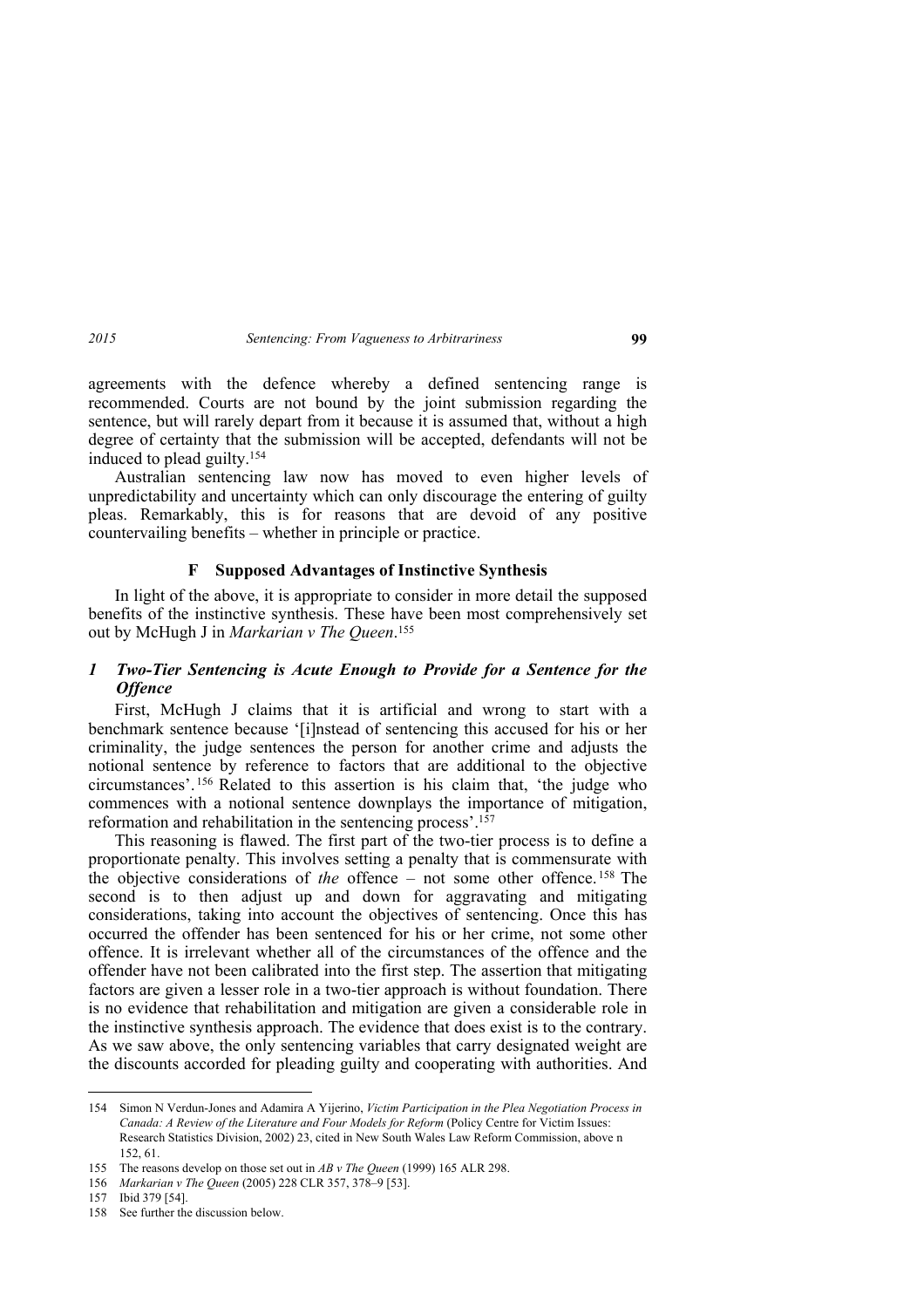the reason we can be confident that this is the case is precisely because their implementation is via a two-step process, which stands outside the instinctive synthesis orthodoxy.

## *2 Proportionality is Vague, but Not Devoid of Content*

Secondly, McHugh J believes that the

first tier of the two-tier approach – unless it is the maximum sentence – is itself derived by an instinctive synthesis of the "objective circumstances" of the case. Or on another view of the two-tier approach, the first-tier sentence is the product of a value judgment that is proportionate to the offence.<sup>159</sup>

There is some validity to this criticism.

As we have seen, in terms of fixing the amount of punishment, the cardinal determinant is the principle of proportionality. The key aspect of the principle is that it has two limbs. The first is the seriousness of the crime and the second is the harshness of the sanction. Further, the principle has a quantitative component – the two limbs must be matched. In order for the principle to be satisfied, the seriousness of the crime must be equal to the harshness of the penalty.

There has been no systematic, doctrinally sound approach to defining the factors that are relevant to proportionality. Rather than positively defining the factors that are relevant to offence severity, it has proved easier to dismiss some considerations as being irrelevant. Factors, such as 'good character, … repentance, restitution, possible rehabilitation and intransigence',160 have been excluded.161 However, some factors have been positively identified as relevant to offence seriousness. These include: the consequences of the offence, as well as the level of harm; the victim's vulnerability and the method of the offence;162 the offender's culpability, which turns on such factors as the offender's mental state, <sup>163</sup> and his or her level of intelligence; the level of sophistication involved; <sup>164</sup> the protection of society; <sup>165</sup> and even the offender's previous criminal history.<sup>166</sup>

The problem with such a list is that despite its non-exhaustive character it is too particular, and is no more than a non-exhaustive list of common aggravating factors. There is not even an attempt to explain how these considerations relate to and inform the proportionality thesis. Once considerations such as the method of

<sup>159</sup> *Markarian v The Queen* (2005) 228 CLR 357, 379 [55].

<sup>160</sup> *Veen v The Queen [No 2]* (1988) 164 CLR 465, 491 (Deane J).

<sup>161</sup> See also *Hoare v The Queen* (1989) 167 CLR 348, 363 (The Court).

<sup>162</sup> This includes the matters such as use of weapons and whether there was a breach of trust: see Richard G Fox, 'The Meaning of Proportionality in Sentencing' (1994) 19 *Melbourne University Law Review* 489, 499–500.

<sup>163</sup> Eg, whether it was intentional, reckless or negligent.

<sup>164</sup> See Fox, above n 162, 498–501; New South Wales Law Reform Commission, *Sentencing*, Discussion Paper No 33 (1996) 62–4.

<sup>165</sup> *Veen v The Queen [No 2]* (1988) 164 CLR 465, 474 (Mason CJ, Brennan, Dawson and Toohey JJ).

<sup>166</sup> *R v Mulholland* (1991) 1 NTLR 1, 13 where prior convictions were treated as part of the objective circumstances of the offence on the basis that they are relevant to the mens rea of the offender in committing the offence. This view was rejected in *R v McNaughton* (2006) 66 NSWLR 566.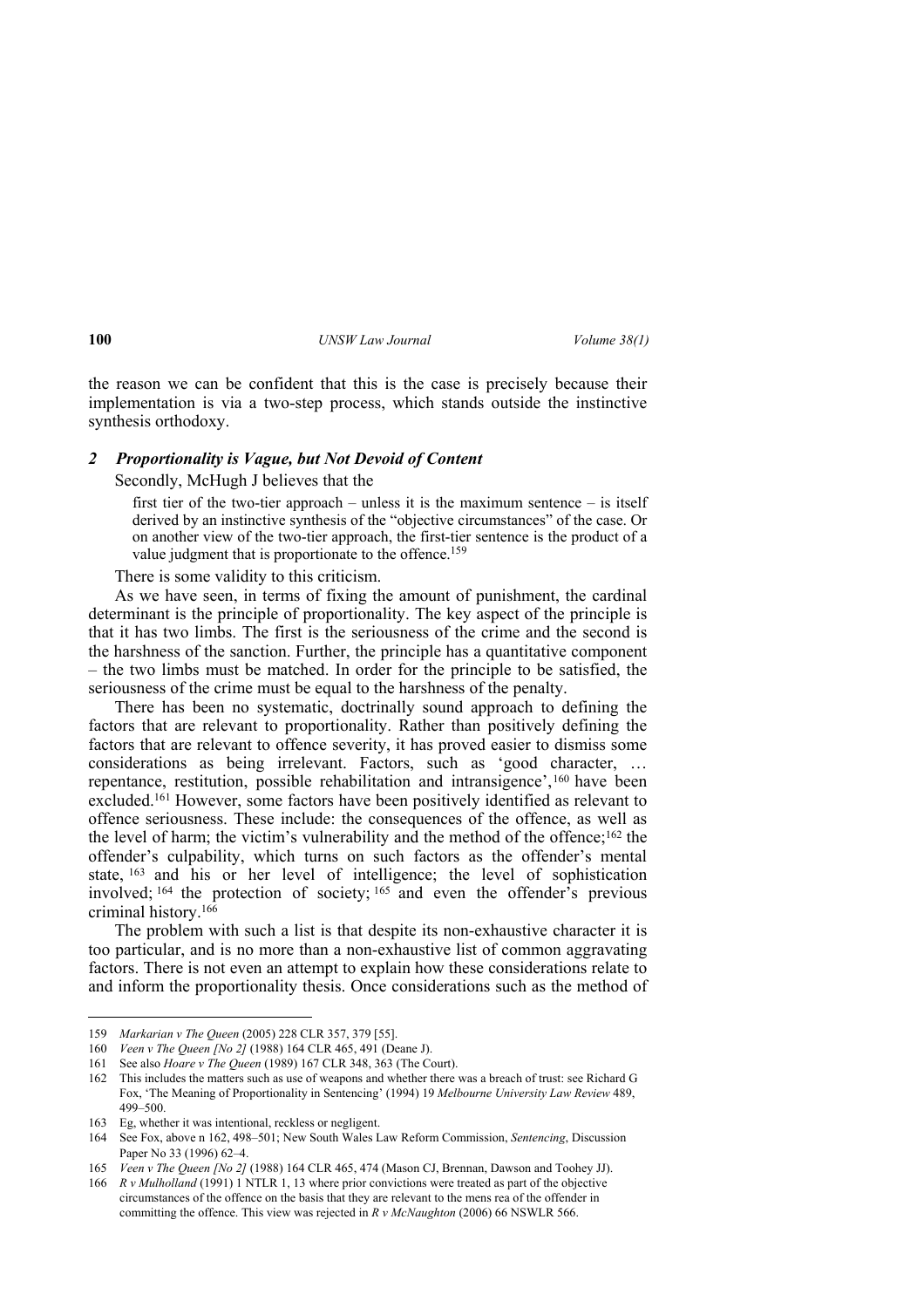the offence and the victim's vulnerability are included, there appears to be no logical basis for not including other considerations that are typically thought to increase the severity of an offence, such as breach of trust, the prevalence of the offence, profits derived from the offence, and an offender's degree of participation. Moreover, once these considerations are accepted as being part of the proportionality principle, there is a possibility that they will be counted twice when it comes to sentencing: first as part of determining the proportionate penalty and again when it comes to offsetting and weighing aggravating and mitigating considerations. The opaqueness of the instinctive synthesis provides no safeguard against this double counting.<sup>167</sup>

It is for this reason that despite the widespread recognition of the principle, there is no convergence in sentences either within or across jurisdictions – not even in those that ostensibly place cardinal emphasis on proportionality in sentencing determinations.<sup>168</sup> The vagaries are so pronounced that it is verging on doctrinal and intellectual fiction to suggest that an objective answer can be given to common sentencing dilemmas, such as how many years of imprisonment is equivalent to the pain felt by an assault victim, or whether a burglar should be dealt with by way of imprisonment or fine, or the appropriate sanction for a drug trafficker.

Some commentators have argued that proportionality is so obscure as to be meaningless. Jesper Ryberg notes that one of the key and damaging criticisms of proportionality is that it 'presupposes something which is not there, namely, some objective measure of appropriateness between crime and punishment'.<sup>169</sup> The most obscure and unsatisfactory aspect of proportionality is that there is no stable and clear manner in which the punishment can be matched to the crime. Ryberg further notes that to give content to the theory it is necessary to rank crimes, rank punishments and 'anchor the scales'.<sup>170</sup>

Thus, when it comes to matching the harshness of the punishment to the gravity of an offence, there is considerable speculation about whether it can be done with any degree of objectivity or precision. The main difficulty here is that the two currencies are different. The interests typically violated by criminal offences are physical integrity and property rights. At the upper end of criminal sanctions, the currency is (deprivation of) freedom. The only conceivable way to give content to the proportionality principle is to ascertain the extent to which offenders and victims are set back by various offence and penalty types.171 This requires research and modelling into the life trajectories of both victims and offenders and for the courts to make clear assumptions regarding the impact of both crimes and punishments. To this end, considerable progress has been made in

<sup>167</sup> I thank the anonymous referee for this observation.

<sup>168</sup> See also Jesper Ryberg, *The Ethics of Proportionate Punishment: A Critical Investigation* (Kluwer Academic, 2004) 2.

<sup>169</sup> Ibid 184.

<sup>170</sup> Ibid 185.

<sup>171</sup> See further Andrew von Hirsch and Andrew Ashworth, *Proportionate Sentencing: Exploring the Principles* (Oxford University Press, 2005)*.*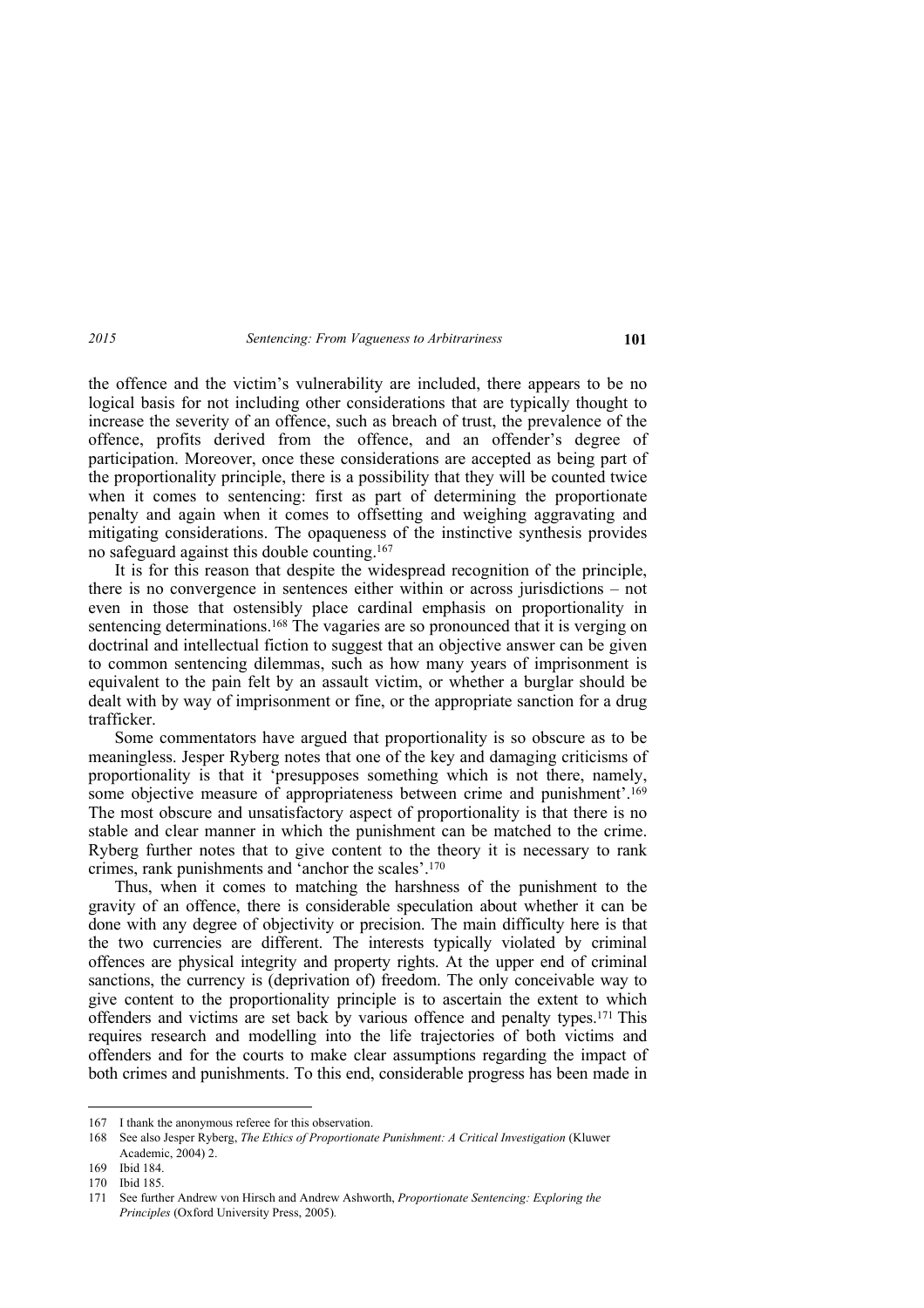setting out a framework for injecting coherency and content into the proportionality principle. It has been suggested that the common variable that should be used to calculate both parts of the proportionality thesis is the extent to which key interests of individuals are set back by the crime. This requires collation of the results of existing data and further strategic research into the effects of crime on victims and the impact of the main forms of punishments on offenders.<sup>172</sup>

However, for current purposes the most important point is that the obscurity of one aspect of the sentencing process (proportionality) cannot be used as a basis for further mystifying the process. As we have seen, against the backdrop of the instinctive synthesis the courts have declared proportionality as being the main sentencing determinant. If it is accurate that proportionality is itself devoid of any core content, then any level of rigour or objectivity associated with the instinctive process is illusory and the whole process is exposed as being a judicial whim. The absence of any content to proportionality and the prospect of better refining the concept cannot be used to shore up the use of the instinctive synthesis; to the contrary, it is a forceful reason to abolish it. Given the current shortcomings of proportionality, the only tenable approach is to more fully define its content and this can best occur in the context of a detailed and rigorous assessment and evaluation of the doctrinal underpinnings of the doctrine and empirical research into its constituent features. The most effective catalyst for this approach is a transparent approach to sentencing – not one that is accepting of approximation and subjectivity. Of course, many judgments involve a degree of subjectivity and generalisations. A two-tier approach will not eliminate them totally. It will, however, make them clearer and thereby provide an enhanced opportunity for testing their validity and revisiting or refining their relevance or scope.<sup>173</sup>

### *3 Objective Alterations Can Be Made to the Sentence*

The third reason McHugh J supports the instinctive synthesis approach is that he believes it is not possible to make objective additions and subtractions from the starting point:

[E]ven if the judge can correctly assess the first-tier sentence, the judge must still correctly assess the quantum of the increment or decrement for each factor in the process. … [I]t would require a judge to have the statistical genius and mental agility of a Carl Friedrich Gauss to arrive at the correct sentence using these methods. … [M]athematical increments and decrements to some pre-determined notional sentence are 'apt to give rise to error'.<sup>174</sup>

<sup>172</sup> See Mirko Bagaric, 'Injecting Content into the Mirage that is Proportionality in Sentencing' (2013) 25 *New Zealand Universities Law Review* 411; Andrew von Hirsch and Nils Jareborg, 'Gauging Criminal Harm: A Living-Standard Analysis' (1991) 11 *Oxford Journal of Legal Studies* 1.

<sup>173</sup> In relation to the development of the proportionality principle in particular, the two-tier approach is preferable over the instinctive synthesis because it is only pursuant to the former approach that courts would be required to clearly demarcate the proportionate sentencing range (and then proceed with adjustments for aggravating and mitigating considerations). This transparency is likely to result in robust analysis, refinement and improvement of sentencing ranges – at least there would be the opportunity for concrete analysis and discussion on this issue. I thank the anonymous referee for raising this issue.

<sup>174</sup> *Markarian v The Queen* (2005) 228 CLR 357, 380 [56] (citations omitted).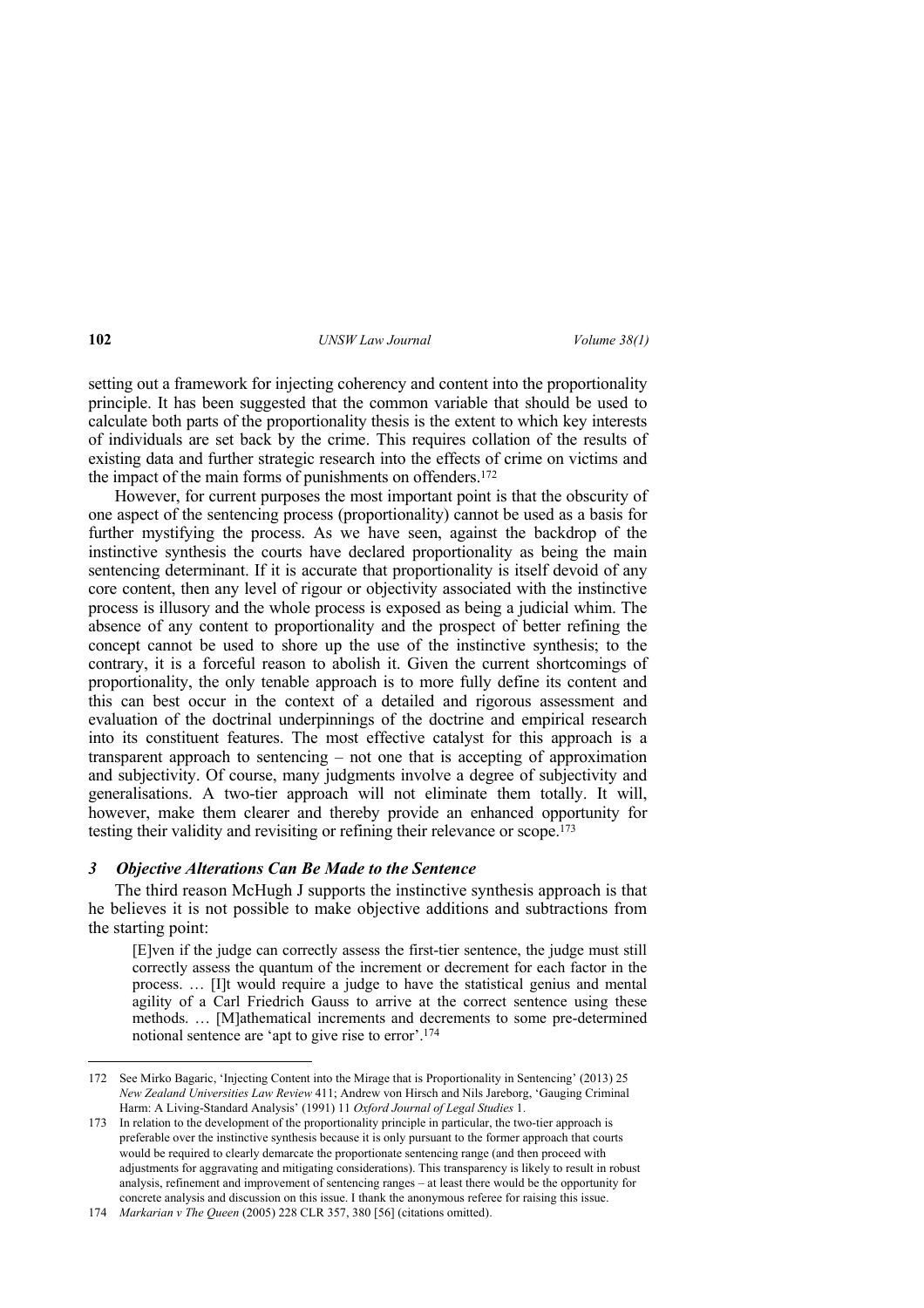This is patently flawed. As noted in Part IV above, in the context of some mitigating factors, judges already make precise mathematical reductions in penalties. This process can be expanded to include all relevant factors. There is no basis for assuming that it would lead to greater error than is the case with instinctive synthesis. Rather, because of the extra transparency it is likely to expose more error. This is desirable from the perspective of all relevant stakeholders.

## *4 Proportionality and Two-Tier Sentencing are Harmonious*

Fourthly, McHugh J believes two-tier sentencing is inconsistent with proportionate sentencing:

At the end of the process, the two-tier sentencer must ask whether the result of the additions and subtractions from the objectively determined sentence is proportionate to the accused's offence. What happens if the judge concludes that the result is not proportionate to the offence? It would be almost a miracle if it was. If the judge tinkers with the quantum of each component in the sentence to achieve a result compatible with the concept of proportionality, the two-tier structure is meaningless, if not a charade.<sup>175</sup>

Once again, this criticism is too strident. If at the end of the process it emerges that a disproportionate sentence evolves from the calibration, there is cause for the sentencer to readjust the calculations – there is no charade associated with this approach. A disproportionate outcome (unless the statute expressly provides for the acceptability of a disproportionate outcome)<sup>176</sup> evinces an error in the calculation, in the same way that an examiner is put on notice of error if the marks add up to more than 100 per cent.

## *5 Judges Should Never Be Influenced by Informal Interactions with Other Judges*

Finally, McHugh J defends the rigour of the instinctive synthesis by stating the measure selected by the judge is not plucked out of the air but is an informed judgment:

One reason why the idea of instinctive synthesis is apparently abhorrent to lawyers who value predictability and transparency in sentencing is that they see the instinct of a sentencing judge as entirely subjective, personal, arbitrary and unconfined. In fact, although a sentencing judge does ultimately select a number, it is not from thin air that the judge selects it. The judicial air is thick with trends, statistics, appellate guidance and, often enough these days, statutory guidance. First, the sentencing judge almost never imposes a sentence for an offence that has been committed for the first time. A sentencing judge may have seen dozens or scores of such cases and develops, through experience, a sense of the relative gravity of offences and the relative circumstances of offenders that dictate the weighting of different factors in the sentencing process. The need to give greater weight to general or specific deterrence in response to crime trends is one factor to which a

<sup>175</sup> Ibid 386 [69].

<sup>176</sup> See discussion in Part III(B) for examples where this occurs.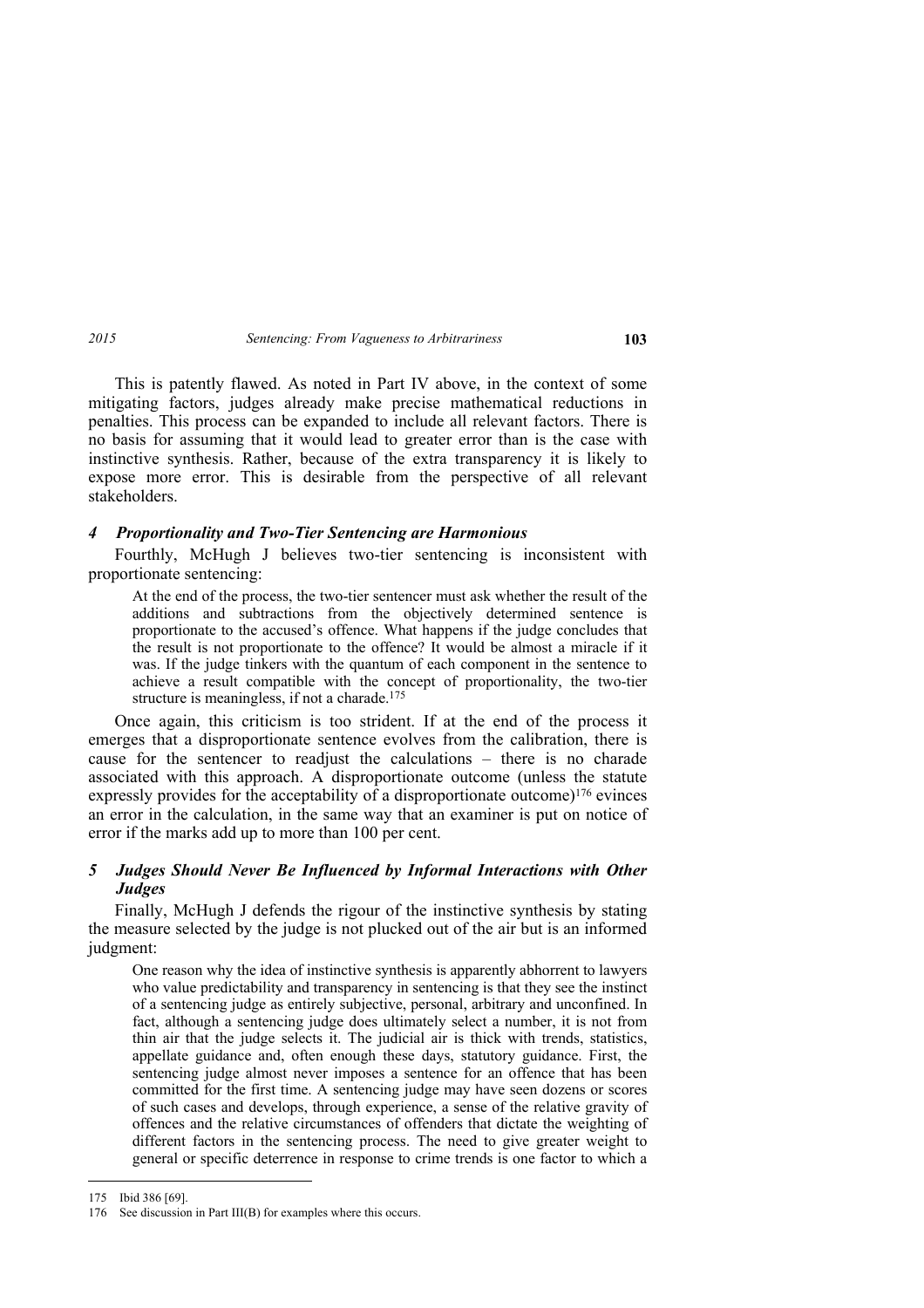sentencing judge has special sensitivity. A sentencing judge also has the *benefit of collegiate knowledge, both formally through reading the judgments of other judges and informally through interaction with other judges*. No one suggests that the judicial robe carries in its seams the wisdom of Solomon, but judicial experience in sentencing is a skill to be respected by the community and other judges.<sup>177</sup>

This statement provides one of the strongest reasons for discarding the instinctive synthesis. Sentencing decisions are too important to leave to chance. The accuracy or probity of the decision should not be dependent on how long the particular judge has been at the bench – the law should be sufficiently clear so that it can be applied properly by even novice judges. <sup>178</sup> Moreover, the considerations that inform a sentencing judge should not be as fickle as the disposition of a judge to consult a colleague and, in the event, should always be transparent and clear. They must be known to the prosecution and defence. Informal dealings with other judges which have the capacity to shape the outcome of a case have no role in an open system of justice; nor, indeed, in any legal system that ascribes to concepts of justice.

## **G The Implicit and Intrinsic Problems Associated with Unfettered Judicial Discretion**

Central to the dispute about the instinctive synthesis is the degree of trust and confidence that the community should have in the wisdom and intellect of judges. Judges are intelligent, have been successful lawyers and do not have a vested interest in cases. The community can take this for granted. Yet, despite that, they are first and foremost people, whose judgments and standards are shaped by their experiences and values. And it is for this reason that it is better to have rules (even bad ones) governing human activity than intelligent, wellintentioned, men and women prescribing situational edicts. The most basic rule of law virtue is that the community must be governed by rules, not men.179 The breadth of the instinctive synthesis stands apart from this. It is a curious artefact, in a modern legal world in which particularity has rightly prevailed over hunches. As noted by Kirby J in *Markarian v The Queen*:

With all respect to those of the different opinion, the phrase 'instinctive synthesis' sends quite the wrong signals for the law of sentencing in Australia. Who are those who have the 'instincts' in question? Only the judges. This is therefore a

<sup>177</sup> *Markarian v The Queen* (2005) 228 CLR 357, 388 [76]–[78] (emphasis added).

<sup>178</sup> Of course experience can assist to improve many judgments, however, against a backdrop of an unfettered discretionary process there is no way to measure improvement; as opposed to simply changed or different outcomes. I thank the anonymous reviewer for this observation.

<sup>179</sup> As noted by Neil MacCormick: 'A concern for the rule of law is one mark of a civilised society. The independence and dignity of each citizen is predicated on the existence of a "governance of laws, not men"': Neil MacCormick, 'Rhetoric and the Rule of Law' in David Dyzenhaus (ed), *Recrafting the Rule of Law* (Hart Publishing, 1999) 163, 163. See also MacCormick, *Rhetoric and the Rule of Law*, above n 11; Bingham, above n 137. I thank the anonymous referee for this observation. For an excellent discussion of MacCormick's Theory of Law, see Sangha and Moles, *MacCormick's Theory of Law*, above n 11.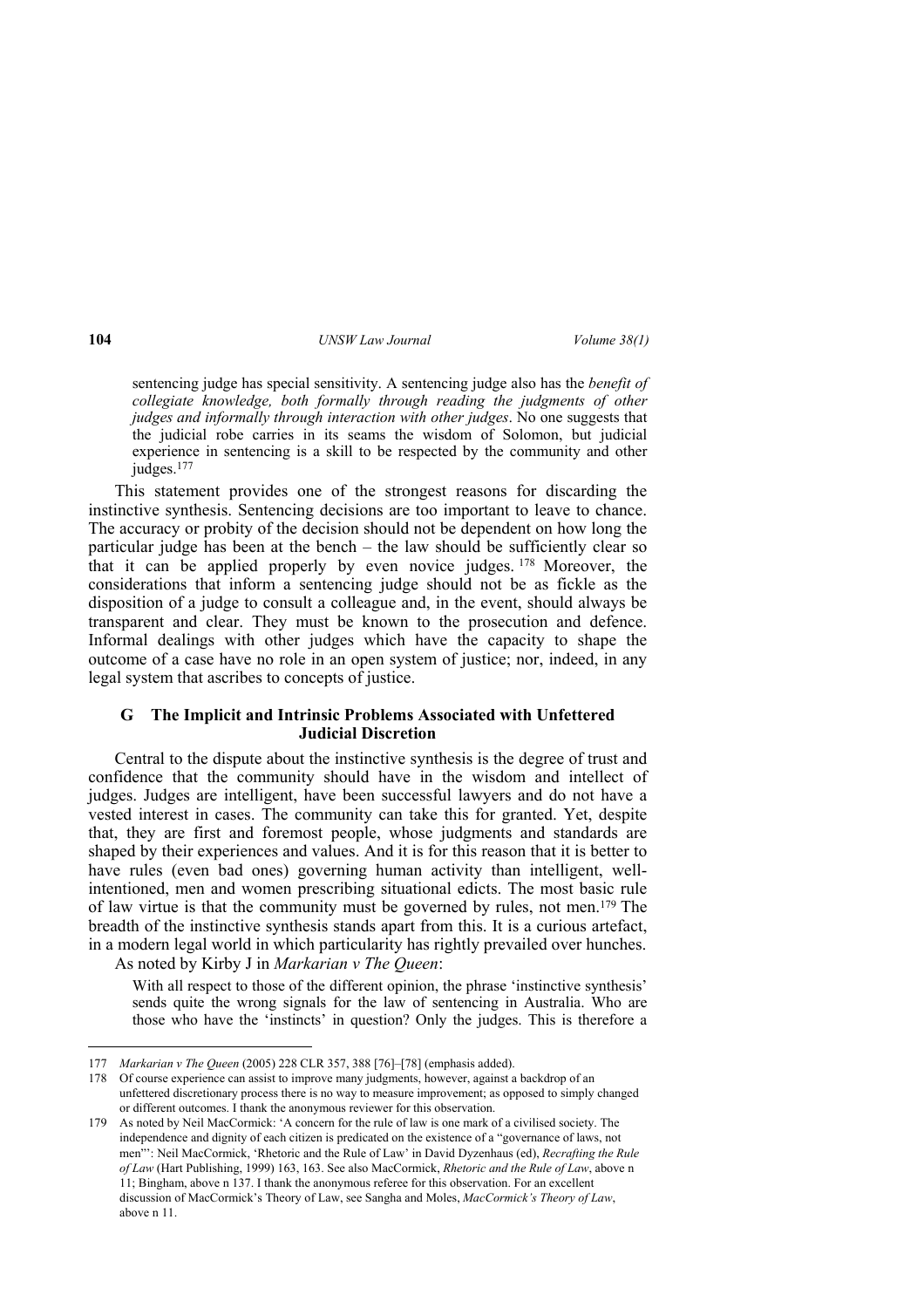formula that risks endorsement of the deployment of purely personal legal power. It runs contrary to the tendency in other areas of the law, notably administrative law, to expose to subsequent scrutiny the use of public power by public officials. It is contrary to the insistence of Australian courts, including this Court, that judicial officers must give reasons for their decisions. At this stage in the development of the Australian law of sentencing, this Court should be encouraging, not impeding, transparency and accountability of judicial decisionmaking. I remain of the view that '[i]t is too late (and undesirable) to return to unexplained judicial intuition'. Talk of 'instinctive synthesis' is like the breath of a bygone legal age. It resonates with a claim, effectively, to unexplainable and unreviewable power.<sup>180</sup>

While the maxims relating to the undesirability of largely unfettered discretion are ancient,<sup>181</sup> the empirical evidence is recent and it is definitive. Judges are influenced by their political views and values, and life experiences shape their attitudes. It has been established that key drivers of judicial determinations include the judge's preference for the outcome of the case and their desire for it not to be overturned on appeal.<sup>182</sup>

## *1 Judges are Influenced by Considerations of which They Are Unaware, Including Race, Sex and Income*

Judges are understandably outcome driven, but what often makes the outcomes unacceptable are the hidden influences which underpin them. All humans have preferences and biases. The most difficult to negate are those of which the holder is unaware. Judges, like all people, view themselves as being objective and fair while having a bias blind spot when it comes to their own decision-making. <sup>183</sup> Judge Richard Posner in his seminal work, *How Judges Think*, states that: 'We use introspection to acquit ourselves of accusations of bias, while using realistic notions of human behavior to identify bias in others'.<sup>184</sup> The default position of people 'is to assume that their judgments are uncontaminated'185 with implicit bias and that 'judges are inclined to make the same sorts of favourable assumptions about their own abilities that non-judges

<sup>180 (2005) 228</sup> CLR 357, 403–4 [129] (citations omitted).

<sup>181</sup> For a relatively recent illustration of where the High Court criticised an unfettered discretion as being contrary to notions of 'fairness and decency' in the administration of criminal justice, see *Lacey v A-G (Qld)* (2011) 242 CLR 573, 583 [19] (French CJ, Gummow, Hayne, Crennan, Kiefel and Bell JJ). The concept on an unfettered discretion is also discussed and criticised (in the context of the limits of the criminal appeal process) in Bibi Sangha and Robert Moles, 'Mercy or Right? Post-Appeal Petitions in Australia' (2012) 14 *Flinders Law Journal* 293. See also Bibi Sangha and Robert Moles, 'Post-Appeal Review Rights: Australia, Britain and Canada' (2012) 36 *Criminal Law Journal* 300. I thank the anonymous reviewer for this observation.

<sup>182</sup> Nicola Gennaioli and Andrei Schleifer, 'Judicial Fact Discretion' (2008) 37 *Journal of Legal Studies* 1.

<sup>183</sup> Jennifer K Robbennolt and Matthew Taksin, 'Can Judges Determine Their Own Impartiality?' (2010) 41(2) *Monitor on Psychology* 24.

<sup>184</sup> Richard A Posner, *How Judges Think* (Harvard University Press, 2010) 121.

<sup>185</sup> Timothy D Wilson, David B Centerbar and Nancy Brekke, 'Mental Contamination and the Debiasing Problem' in Thomas Gilovich, Dale Griffin and Daniel Kahneman (eds), *Heuristics and Biases: The Psychology of Intuitive Judgment* (Cambridge University Press, 2002) 185, 190.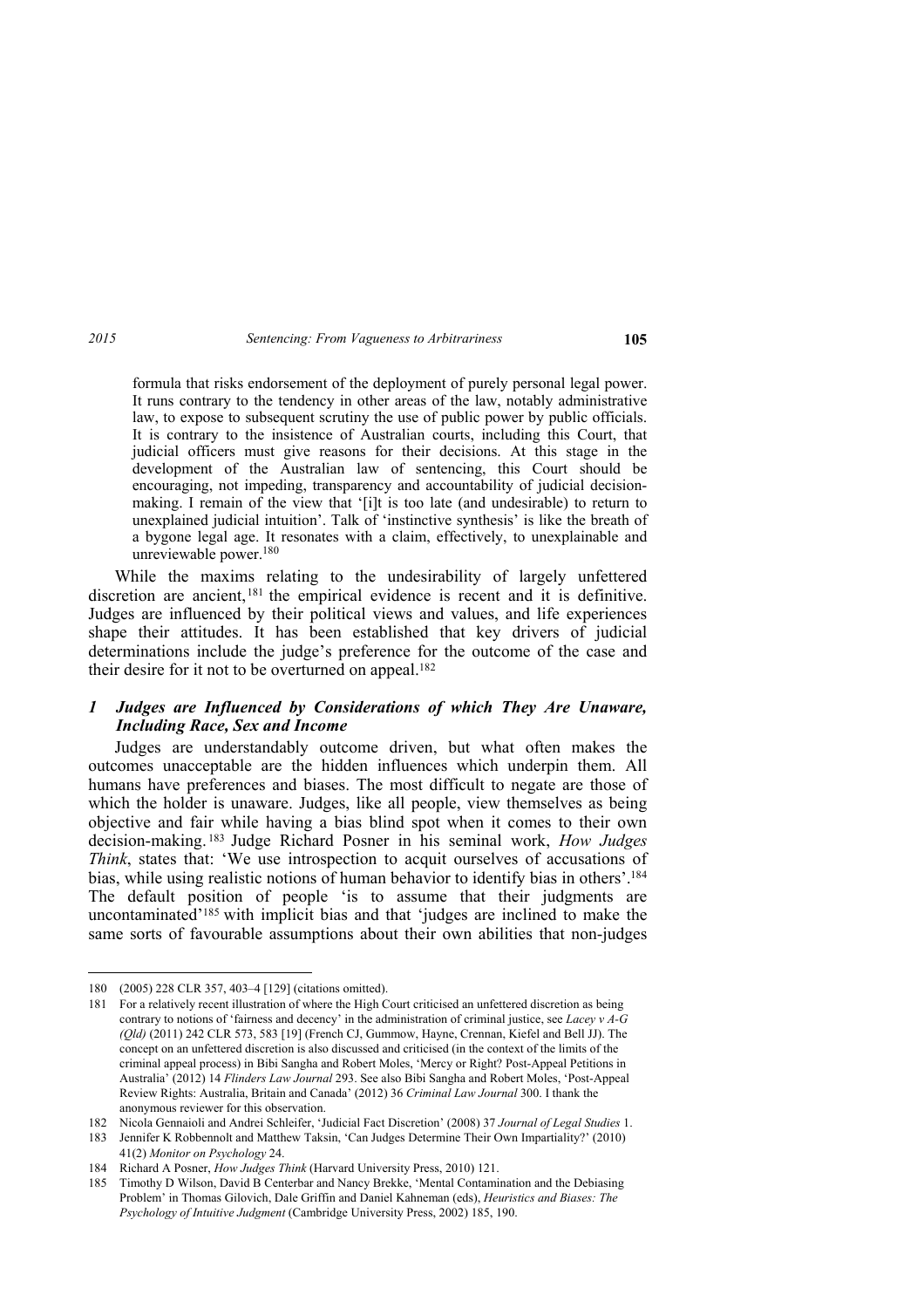do'.186 The truth is otherwise. All people are influenced by their life journey and are 'more favourably disposed to the familiar, and fear or become frustrated with the unfamiliar'.<sup>187</sup>

The evidence regarding the impact of implicit judicial bias is considerable. The range of traits which influence the outcome of decisions is wide-ranging. Thus, we see that attractive offenders receive more lenient penalties than other accused – except when the attractive appearance is used to facilitate the crime.<sup>188</sup> In one study, 77 per cent of unattractive defendants received a prison term, while only 46 per cent of attractive defendants were subjected to the same penalty.<sup>189</sup> Thus, unattractive people are approximately 50 per cent more likely to be imprisoned than attractive people.

Gender also influences sentences, with a United States study examining over 20 000 records showing that females are treated more leniently than males.<sup>190</sup>

There is firm evidence of judicial bias on the basis of race. Jeffrey Rachlinski et al show that white judges display a strong white preference in their decisions, while black judges display no overall preference.<sup>191</sup> They note that a key way to deal with this is to bring the biases to the surface: '[W]hen judges are aware of a need to monitor their own responses for the influence of implicit racial biases, and are motivated to suppress that bias, they appear able to do so'.<sup>192</sup>

Racial discrimination in sentencing has been long documented.193 In one of the most wide-ranging surveys, using data from over 77 000 offenders that were sentenced, the data revealed that a black defendant who is sentenced in the same court and who commits the same offence and has the same criminal history as a white accused, will receive a 12 per cent longer prison term than a white offender.<sup>194</sup>

Judicial bias extends well beyond race to matters such as socioeconomic background. A recent analysis of child custody cases showed that judges favour

<sup>186</sup> Jeffrey J Rachlinski et al, 'Does Unconscious Racial Bias Affect Trial Judges?' (2009) 84 *Notre Dame Law Review* 1195, 1228.

<sup>187</sup> Rose Matsui Ochi, 'Racial Discrimination in Criminal Sentencing' (1985) 24 (Winter) *Judges* 6, 53.

<sup>188</sup> Birte Englich, 'Heuristic Strategies and Persistent Biases in Sentencing Decisions' in Steffen Bieneck, Margit E Oswald and Jörg Hupfeld-Heinemann (eds), *Social Psychology of Punishment of Crime* (Wiley-Blackwell, 2009) 295.

<sup>189</sup> John E Stewart, 'Defendant's Attractiveness as a Factor in the Outcome of Criminal Trials: An Observational Study' (1980) 10 *Journal of Applied Psychology* 348.

<sup>190</sup> D Steffensmier and S Demuth, 'Does Gender Modify the Effects of Race-Ethnicity on Criminal Sanctioning? Sentences for Male and Female White, Black and Hispanic Defendants' (2006) 22 *Journal of Qualitative Criminology* 241. See also David B Mustard, 'Racial, Ethnic, and Gender Disparities in Sentencing: Evidence from the US Federal Courts' (2001) 44 *Journal of Law and Economics* 1, where it is shown that females receive a 12 per cent shorter penalty than males.

<sup>191</sup> Rachlinski et al, above n 186.

<sup>192</sup> Ibid 1221.

<sup>193</sup> Ochi, above n 187.

<sup>194</sup> Ronald Everett and Roger Wojtkiewicz, 'Difference, Disparity, and Race/Ethnic Bias in Federal Sentencing' (2002) 18 *Journal of Quantitative Criminology* 189; David S Abrams, Marianne Bertrand and Sendhil Mullainathan, 'Do Judges Vary in Their Treatment of Race?' (2012) 41 *Journal of Legal Studies* 347.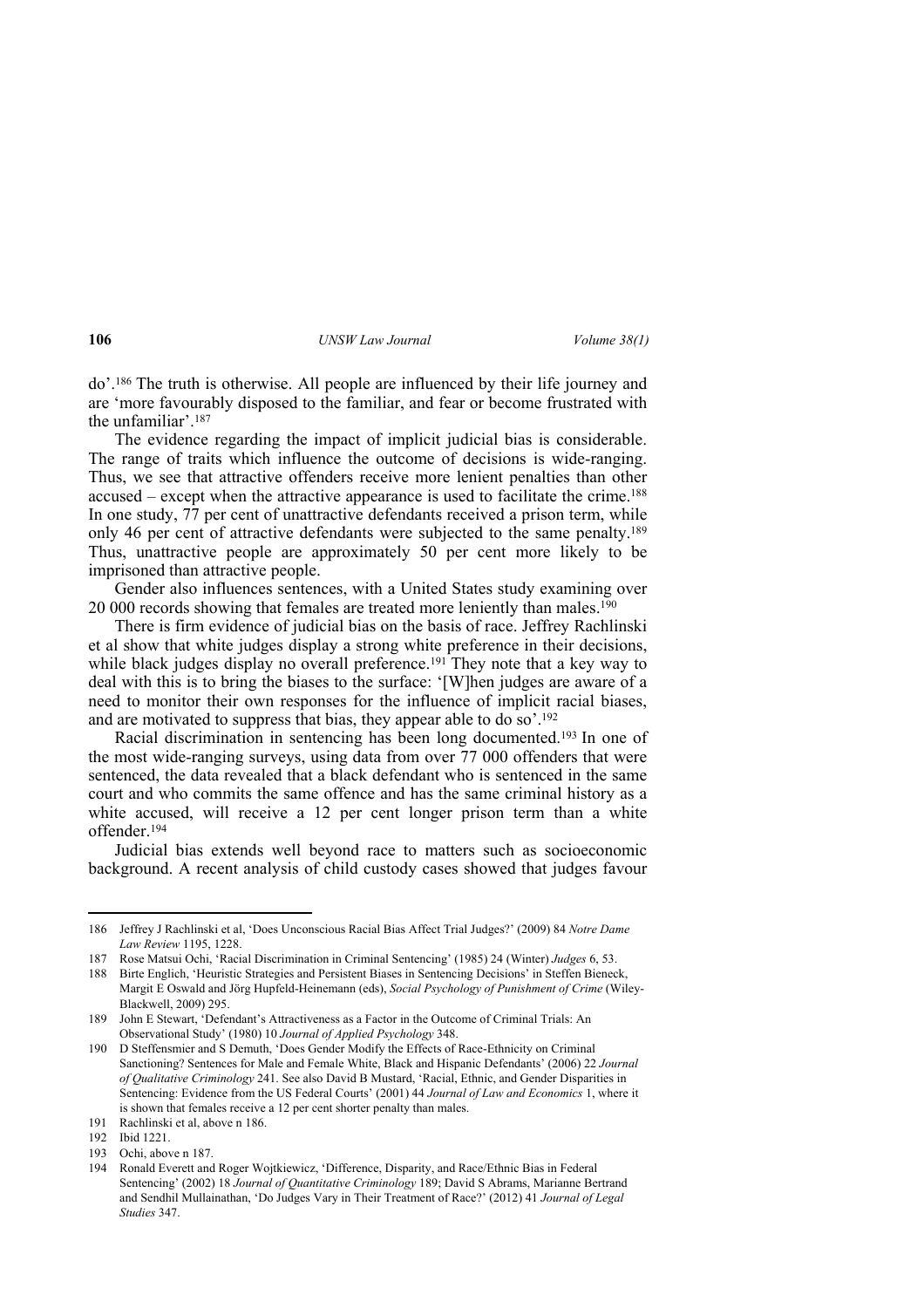wealthy litigants to those who are impoverished, leading to worse case outcomes for people on low incomes.<sup>195</sup>

Victim traits also impact sentencing outcomes. Black offenders who harm white victims were found to receive heavier penalties than when the victim was black, presumably because 'the judges were also White, and their in-group or worldview was more threatened by criminal conduct against persons from their in-group'.<sup>196</sup>

The political preferences of judges are also important. It has been demonstrated that in the United States, Democrat-appointed judges punish more leniently than Republican-appointed judges. This occurs even in a system where there are mandatory sentences. The judges achieve this by distorting fact finding.<sup>197</sup> As noted by Nicola Gennaioli and Andrei Schleifer, 'there is now enormous literature indicating that race, gender and the party of the nominating president affect the decisions of appellate judges, especially in politically sensitive cases'.<sup>198</sup>

The mindset of a judge also influences the outcome of criminal cases. In one study, a mock file (where the offender was charged with prostitution) was assigned to judges who were requested to set bail. Half of the judges were instructed to think about their own death before setting bail. It transpired that they set bail at a much higher amount (US\$450) compared to the control group (US\$50).<sup>199</sup>

The comfort level of a judge affects case outcome. In a recent study, offenders were better treated after rather than before a judicial meal break. A study examining the decisions of a parole court in Israel over a 10 month period, and taking into account over 1000 rulings, ascertained that the single biggest influence on whether a prisoner was granted parole was the length of time that had passed since the judge had a meal break. After the meal breaks, judges would grant parole at the rate of 65 per cent and it would drop to between 0 and 10 per cent as time wore on.<sup>200</sup> The researchers speculated that the reason for this was because

<sup>195</sup> Michele Benedetto Neitz, 'Socioeconomic Bias in the Judiciary' (2013) 61 *Cleveland State Law Review* 137.

<sup>196</sup> Siegfried L Sporer and Jane Goodman-Delahunty, 'Disparities in Sentencing Decisions' in Steffen Bieneck, Margit E Oswald and Jörg Hupfeld-Heinemann (eds), *Social Psychology of Punishment of Crime* (Wiley-Blackwell, 2009) 379, 390.

<sup>197</sup> Max M Schanzenbach and Emerson H Tiller, 'Strategic Judging under the US Sentencing Guidelines: Positive Political Theory and Evidence' (2006) 23 *Journal of Law, Economics and Organisation* 24.

<sup>198</sup> Gennaioli and Schleifer, above n 182.

<sup>199</sup> Abram Rosenblatt et al, 'Evidence For Terror Management Theory I: The Effects of Mortality Salience on Reactions to Those Who Violate or Uphold Cultural Values' (1989) 57 *Journal of Personality and Social Psychology* 681, cited in Sporer and Goodman-Delahunty, above n 196, 390.

<sup>200</sup> Shai Danzinger, Jonathan Levav and Liora Avnaim-Pesso, 'Extraneous Factors in Judicial Decisions' (2011) 108(17) *Proceedings of the National Academy of Science*s <http://www.pnas.org/content/ 108/17/6889>.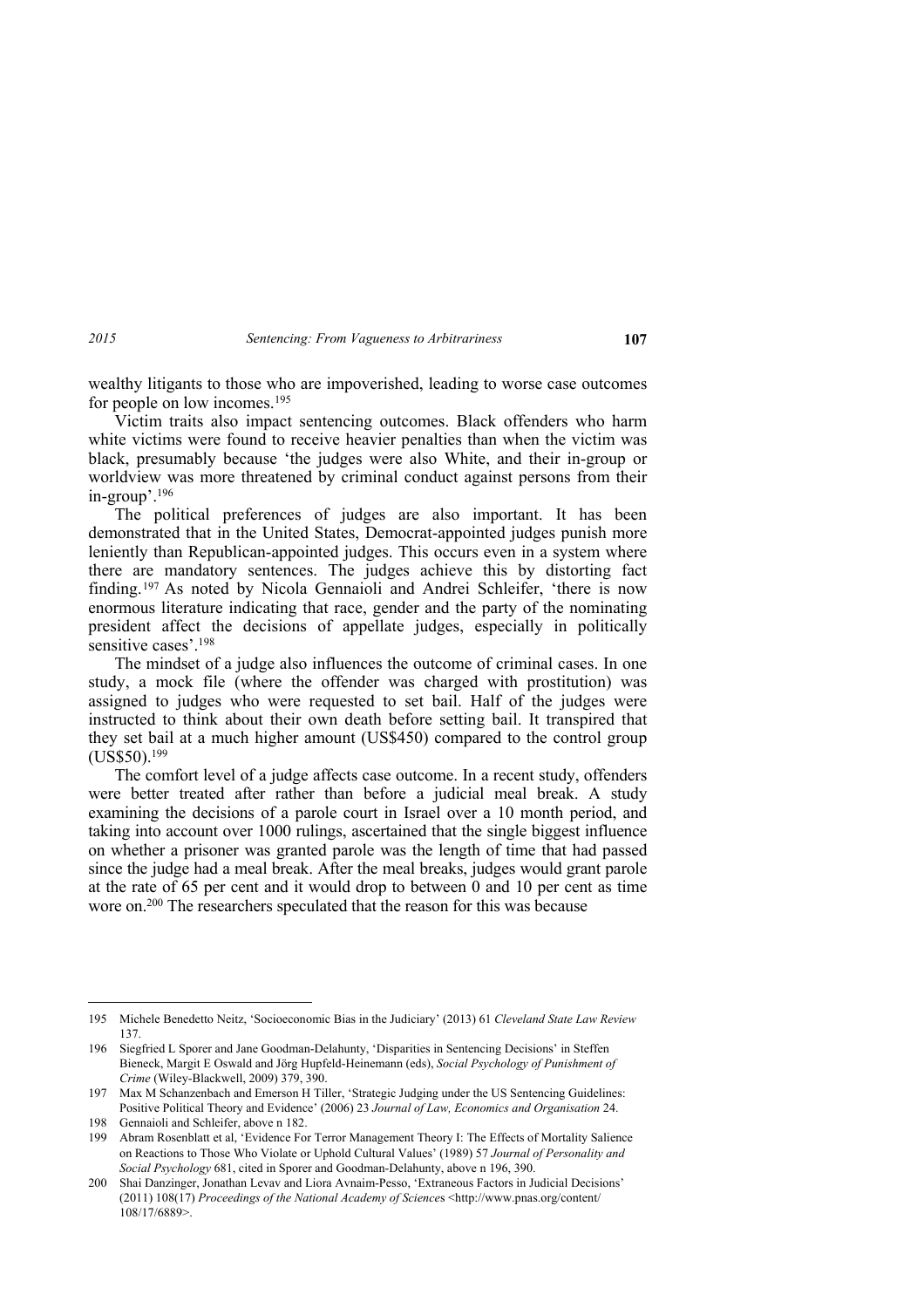all repetitive decision-making tasks drain our mental resources. We start suffering from 'choice overload' and we start opting for the easiest choice. … And when it comes to parole hearings, the default choice is to deny the prisoner's request. The more decisions a judge has made, the more drained they are, and the more likely they are to make the default choice. Taking a break replenishes them.<sup>201</sup>

## *2 Judges are Also Influenced by Numbers – Even if Poorly Informed*

A type of bias that has potentially important implications for sentencing and which, in fact, supports the outcome (though not the reasoning) in *Barbaro*, is what is known as the 'anchoring effect'. Research shows that judges (like all people) are affected by the requests and demands of others, including prosecutors and even inexperienced people, regarding their expectation of sentence.

There is a phenomenon called the anchoring effect,<sup>202</sup> which is a bias people form towards evaluating numbers by focusing on a numerical reference point and making adjustments from that point. Most people place disproportionate emphasis on the initial anchor, so far as it impacts on their final figure.<sup>203</sup> One study showed that experienced judges were influenced by submissions regarding sentence, even if they were not made by experts. In the study, a computer science student who was acting in the role of a prosecutor made either a demand for a high sentence (34 months) or low sentence (12 months) for the identical crime (rape). The judges who received the high demand gave a sentence which, on average, was eight months longer than those who received the demand for the lower sentence.<sup>204</sup> This study confirms results in other studies focusing on damages awards in civil cases and in non-legal settings that show that even arbitrary and irrelevant numbers have an anchoring effect.<sup>205</sup>

More subtle studies undertaken in the criminal law setting suggest that prosecution sentencing submissions have a considerable influence on judges, which are only partly moderated by contrary defence submissions. This may be partly because 'defense attorneys assimilate their sentencing demand to the demand from the prosecutor', <sup>206</sup> and that is an 'unintended process'. <sup>207</sup> The suggested reason for this is the sequence in the courtroom:

By granting the defense attorney the right of the last word, the legal system simultaneously grants the prosecutor the right of the first word. This allows the prosecution to introduce a judgmental anchor that determines the final sentence,

<sup>201</sup> Ed Yong, 'Justice is Served, but More So after Lunch: How Food-Breaks Sway the Decisions of Judges' on *Discover* (11 April 2011) <http://blogs.discovermagazine.com/notrocketscience/2011/04/11/justice-isserved-but-more-so-after-lunch-how-food-breaks-sway-the-decisions-of-judges/#.UyA57YUt18F>.

<sup>202</sup> Colin Miller, 'Anchors Away: Why the Anchoring Effect Suggests that Judges Should be Able to Participate in Plea Discussions' (2013) 54 *Boston College Law Review* 1667.

<sup>203</sup> Thomas Mussweiler, Birte Englich and Fritz Strack, 'Anchoring Effect' in Rüdiger F Pohl (ed) *Cognitive Illusions: A Handbook on Fallacies and Biases in Thinking, Judgement and Memory* (Psychology Press, 2004) 183.

<sup>204</sup> See also Stephanos Bibas, 'Plea Bargaining Outside the Shadow of Trial' (2004) 117 *Harvard Law Review* 2463.

<sup>205</sup> For a discussion of the relevant studies, see Miller, above n 202.

<sup>206</sup> Birte Englich et al, 'The Last Word in Court – A Hidden Disadvantage for the Defense' (2005) 29 *Human Behaviour* 705, 717.

<sup>207</sup> Ibid.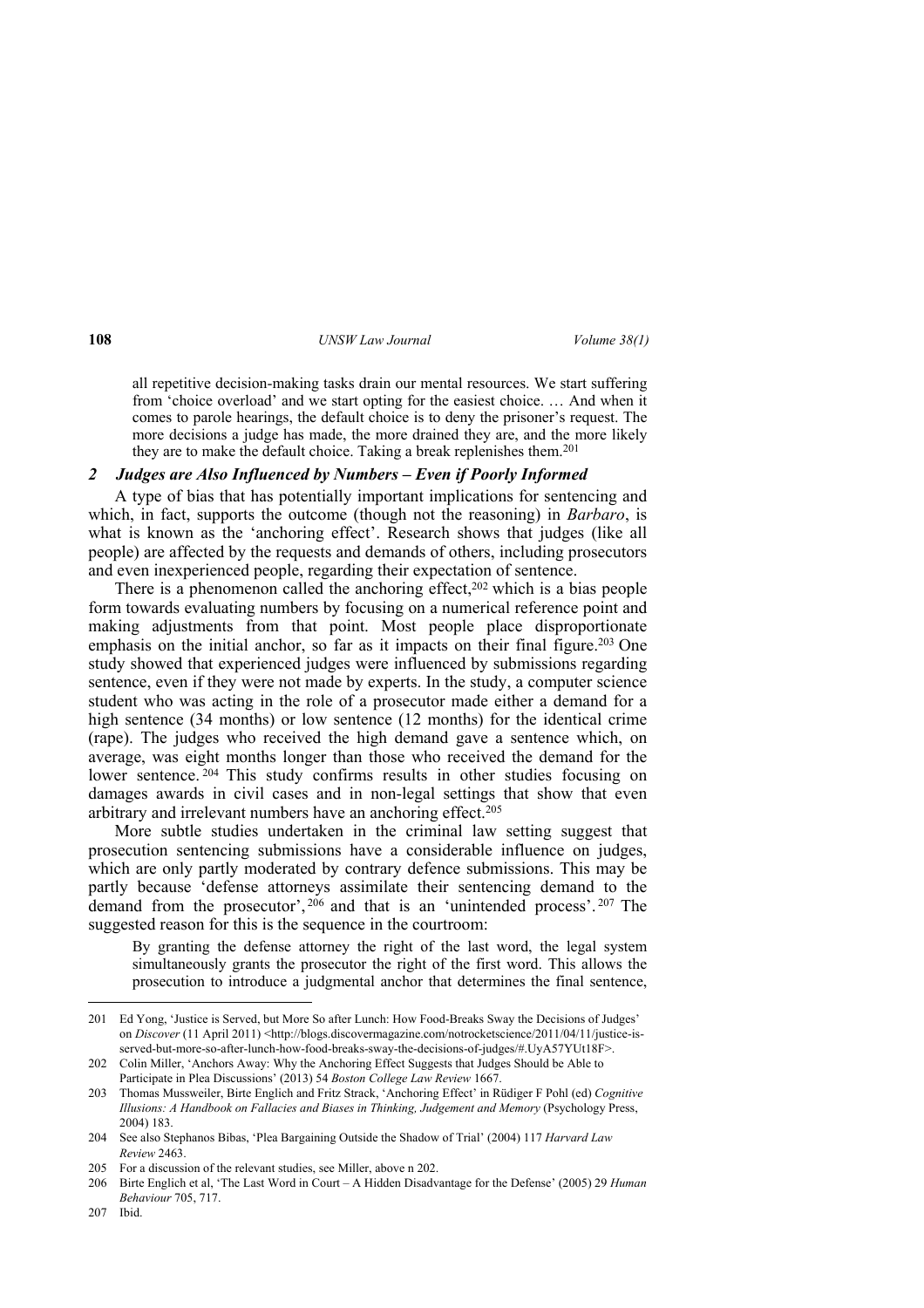by influencing the judge not only directly, but also (and predominantly) indirectly via its influence on the defense attorney's demand.<sup>208</sup>

The above findings provide reasons for proscribing prosecution submissions on sentencing ranges. Thus, the outcome of the decision in *Barbaro* is not without any empirical foundation. However, while anchoring bias supports the outcome in *Barbaro*, it cannot justify the decision because legal acceptance of anchoring bias would require a profound alteration to core aspects of the adversarial system, given that the bias also operates in civil cases – selective application to sentencing matters would be an exercise in expediency. Moreover, as noted above, subconscious bias can at least be partly negated by an awareness of its existence.

Most of the above studies relate to implicit biases or extra-legal influences of United States judges. No similar studies have been undertaken in Australia. While Australian judges are appointed differently from their United States counterparts, the judicial role is identical in both countries and hence there is no reason to believe that the reasoning of Australian judges is any less impacted by such considerations. <sup>209</sup> Certainly, there is evidence of irregular patterns of sentencing when it comes to the most disadvantaged sector in the Australian community.

In Australia, the most over-represented group in prison are Indigenous Australians. Their incarceration rate is 15 times higher than the rate for non-Indigenous Australians.210 A Victorian study comparing the rate of imprisonment for both Indigenous and non-Indigenous offenders confirmed that the former were more likely to have a criminal record (84 per cent of Indigenous offenders had a prior conviction; compared to 75 per cent for non-Indigenous offenders),<sup>211</sup> but even when controlling for this and other known sentencing variables, Indigenous offenders were still more likely to be imprisoned.212 The reason for these findings is unclear. There are three possible explanations: (i) the researchers did not eliminate all variables that impacted on sentence; (ii) actual bias by judges and magistrates; or (iii) subconscious bias by magistrates and judges. There is no evidence in support of the second alternative.213 However, the possibility of subconscious bias cannot be ignored. Not because judicial officers

<sup>208</sup> Ibid 718.

<sup>209</sup> Although without positive evidence of bias, it is necessary to be cautious about transposing United States research and experience to Australia. I thank the anonymous reviewer for this observation.

<sup>210</sup> Australian Bureau of Statistics, above n 18.

<sup>211</sup> The same overall trend exists in the United States: The Sentencing Project, *Reducing Racial Disparity in the Criminal Justice System: A Manual for Practitioners and Policymakers* (2<sup>nd</sup> ed, 2008) 6.

<sup>212</sup> Sentencing Advisory Council (Vic), *Comparing Sentencing Outcomes for Koori and Non-Koori Adult Offenders in the Magistrates' Court of Victoria* (2013).

<sup>213</sup> However, there has been no wide-ranging study undertaken to negate this possibility. For discussion of this issue, see Chris Cunneen, 'Racism, Discrimination and Over-Representation of Indigenous People in the Criminal Justice System: Some Conceptual and Explanatory Issues' (2006) 17 *Current Issues Criminal Justice* 329. For some guarded observations, see Lucy Snowball and Don Weatherburn, 'Does Racial Bias in Sentencing Contribute to Indigenous Overrepresentation in Prison?' (2007) 40 *Australia and New Zealand Journal of Criminology* 272.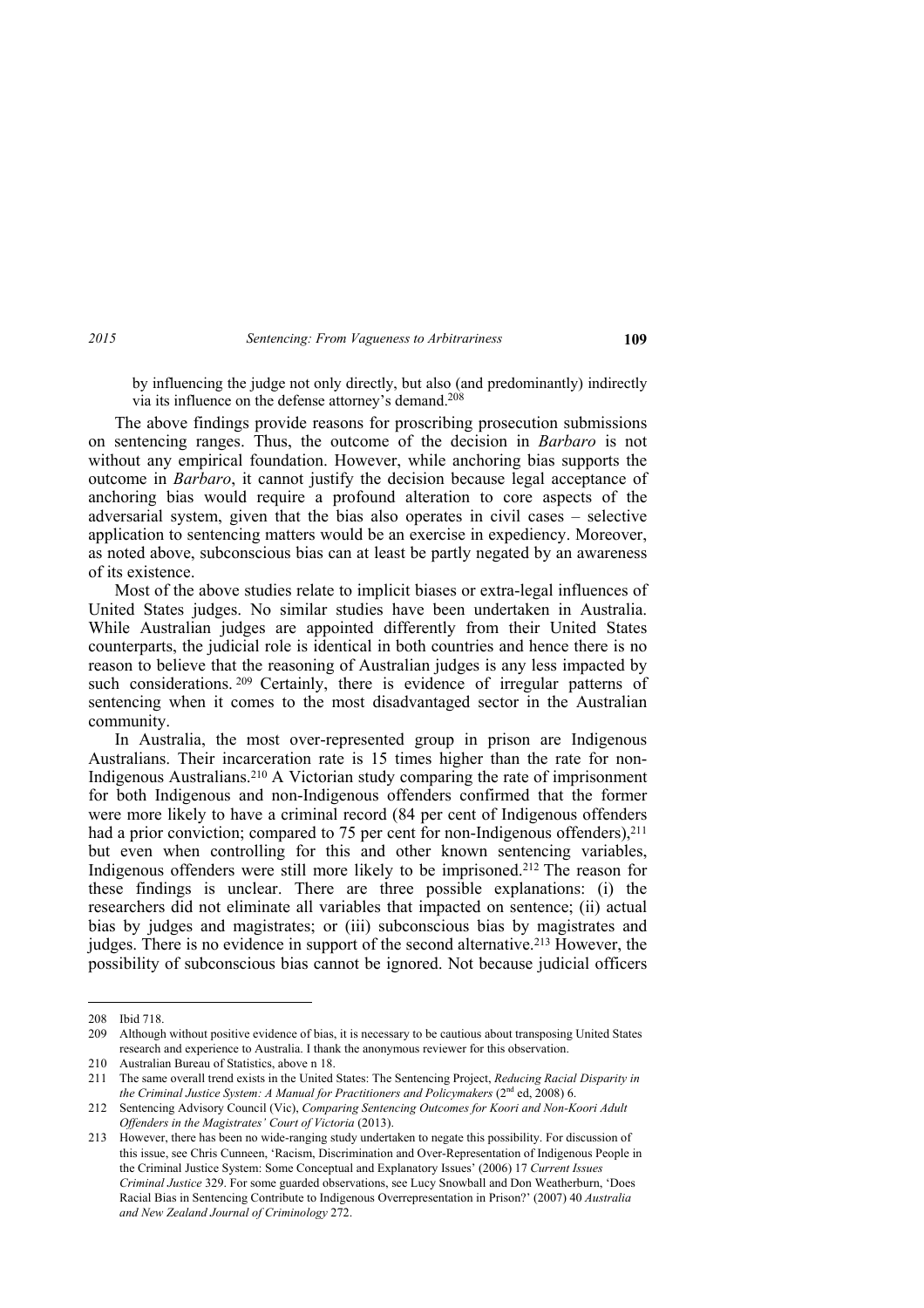have any considered dislike of indigenous offenders, but simply because of the normal tendency for humans to better understand and associate with people similar to them. The narrative, life journey and values of Indigenous accused are largely foreign to courts and hence may be less likely to influence courts than pleas made on behalf of offenders who come from backgrounds more familiar to judges. In any event, there is a need to further explore the reasons for the higher penalties for Indigenous offenders.

## *3 Two-Tier Reasoning Will Not Negate Implicit Bias but Will Limit It*

The key point from the above discussion is that the considerations that influence judicial decision-making are multi-faceted and many of them have no relationship to the facts of the case or the words of the statute and, often, they are even not known to the judge. In light of this, it is imperative that the actual reasoning process by which important decisions are made is clearly and precisely set out – the more detail the better. Facilitating, and – even worse – encouraging, a global, intuitive, decision-making regime is pro-hunch and anti-law.

It is a process that should be discouraged by the lawmakers. This, too, is recognised by Kirby J in *Markarian v The Queen*:

[A]s the present appeal demonstrates, appellate courts expounding general principles should encourage revelation at least of the important adjustments that are made by a sentencing judge. They [the courts] should not be encouraging the thought that there descends upon a judicial officer, following appointment, a mystical 'instinct' or 'intuition' that ensures that he or she will get the sentence right 'instinctively'. That approach discourages explanation of the logical and rational process that led to the sentence, so far as it can reasonably be given and is useful  $214$ 

The only way to remedy this is through legislative change. As noted by Posner, judges, like all people, are utility maximisers and gain satisfaction from different aspects of their role, including its prestige and influence.<sup>215</sup> In making decisions, judges give effect to their own preferences, which are contingent upon their 'background, temperament, training, experience, and ideology, which shape his [or her] preconceptions and thus his [or her] response to arguments and evidence'.<sup>216</sup>

Judges are unlikely to make the sentencing determination process more clear and in the process reduce their capacity to craft a decision affirming what they believe is the appropriate result. This would be inconsistent with human nature. Individuals have a preference to shape the world in light of their preferences and beliefs. There is an innate desire for people to influence their surroundings. From the perspective of judges, it means retaining as much capacity as possible to impose their views on cases before them. This desire is understandable but

<sup>214 (2005) 228</sup> CLR 357, 404 [130].

<sup>215</sup> Posner, above n 184, 35–6.

<sup>216</sup> Ibid 249.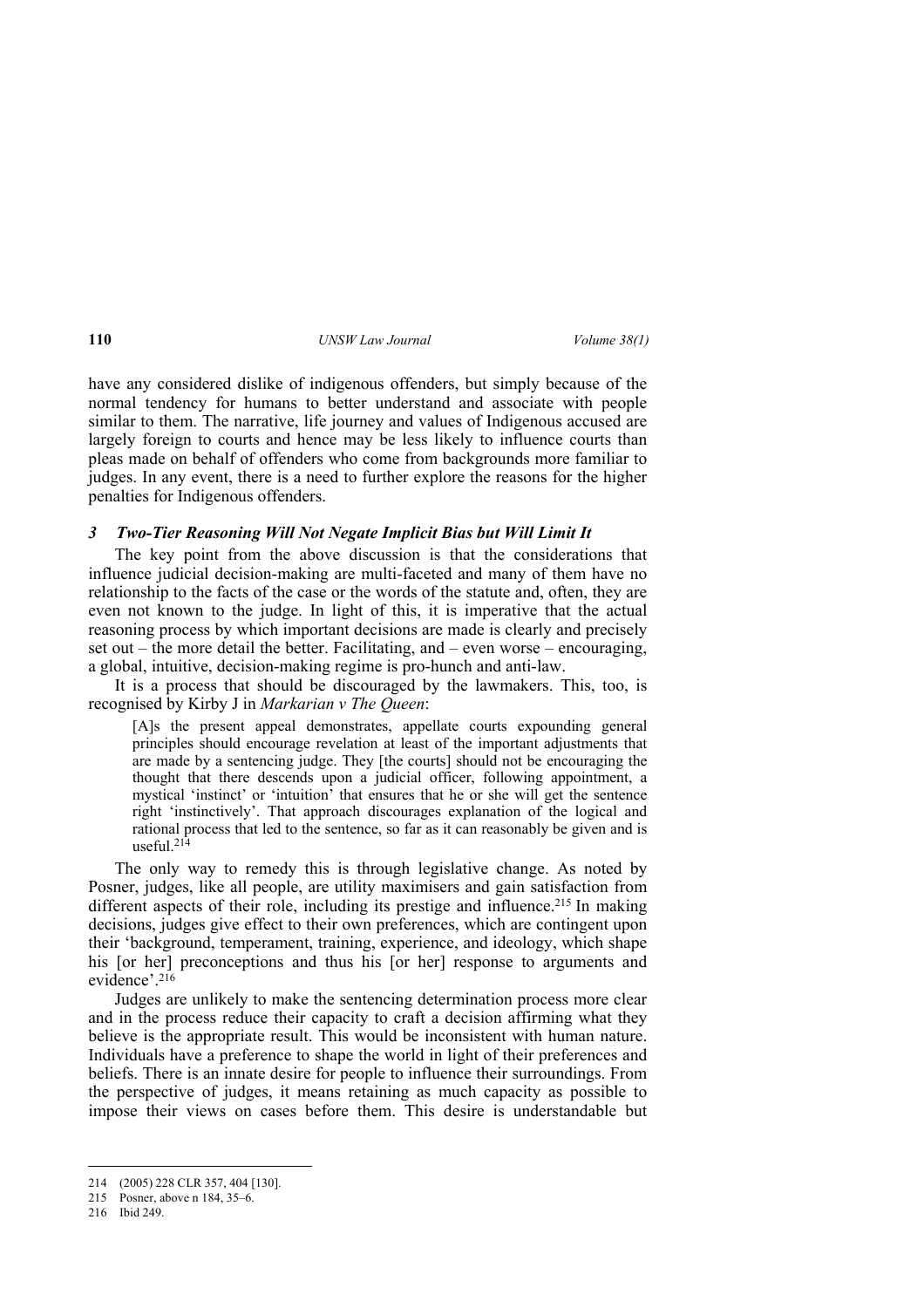should not be accommodated in a system governed by rules instead of by men and women.

A two-step approach would, of course, not totally negate implicit judicial bias, but by making it necessary for judges to justify more clearly and precisely their reasoning, it would necessarily curtail the opportunity for judges to shape each sentence according to what they impressionistically believe is the best outcome. There is also evidence that setting out even non-binding sentencing guidelines reduces the influence of subconscious bias in sentencing.217 At the minimum it will require judges to think more carefully about sentencing decisions and resist any temptation to obfuscate or 'keep secret' the underpinnings of their reasoning. The temptation for judges to keep secret their real thinking has been recognised by one prominent former judge. Justice Kirby in *Markarian v The Queen* stated:

Functional analysis also suggests that talk of judicial 'instinct' is ill-advised. If, in reasoning, the judicial officer does make a significant adjustment for a particular factor – measurable in the judge's opinion in quantitative or percentage terms – the choice before the law is whether that factor should be specifically exposed in the reasons or not. There are many grounds of policy and principle, in such circumstances, why it should be. If it is not identified, the risk that arises is that identified by Hulme J in the Court of Criminal Appeal in this case. *Some judges will feel that it is safer, wiser or even essential to keep the process of reasoning secret.* That course is good neither for the parties, nor for the community, nor for the discharge of the functions of sentencing, nor for appellate review. With some judicial officers, talk of 'instinct' and pure 'intuition' might be understood as endorsing a process of sentencing that involves little more than plucking a figure from the air, to use Hulme J's telling expression.<sup>218</sup>

## **VI CONCLUDING REMARKS AND ADVANTAGES OF TWO-TIER SENTENCING**

Owing to the limited nature of human foresight, future situations cannot necessarily be anticipated in advance and, accordingly, in any area of the law a strong argument can be made for maintaining some degree of discretion. Sentencing practice, however, is so nebulous and unconstrained that even the outcome of stock-in-trade cases is unpredictable. As the situation presently stands, sentencing law is so indeterminate that judges are free to switch from one rationale to another as they choose, according to the case or type of case before

<sup>217</sup> Richard D Hartley, Sean Maddan and Jeffery T Walker, 'Sentencing Practices under the Arkansas Sentencing Guideline Structure' (2006) 34 *Journal of Criminal Justice* 493, where a study showed that following the introduction of sentencing guidelines extra-legal factors had less influence. Thus, while values and biases cannot be eliminated from judicial decision-making, they can be reduced. I thank the anonymous reviewer for this observation.

<sup>218 (2005) 228</sup> CLR 357, 404–5 [131] (citations omitted) (emphasis added).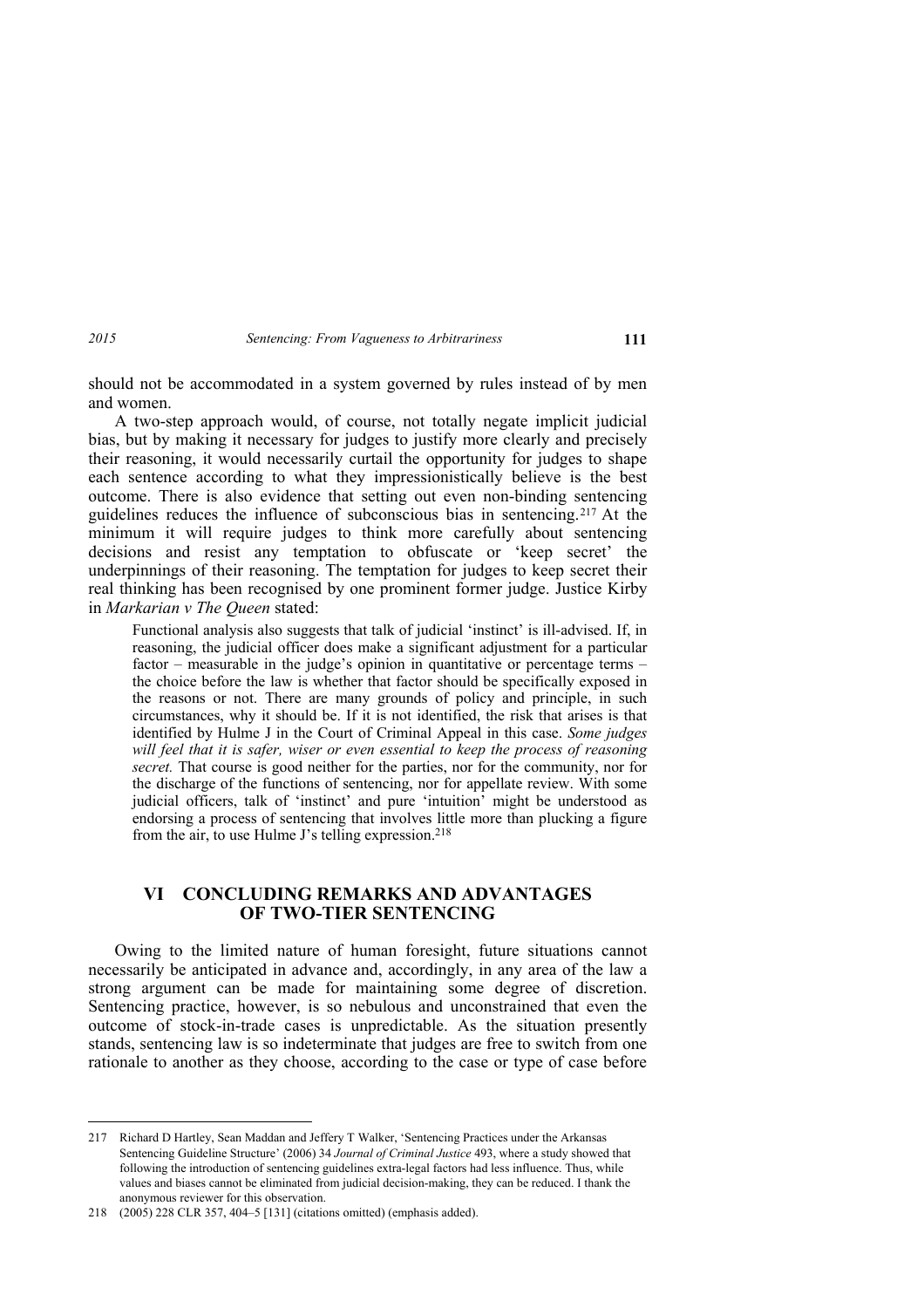them, which amounts to the liberty to determine and to switch policy at a whim.<sup>219</sup>

The instinctive synthesis approach leads to inconsistency, both in outcome and principle, and makes sentencing unpredictable. Given the richness and fullness of factors that can influence sentencing and the fact that judges are not required to stipulate the degree of weight or emphasis that is accorded to any particular consideration, it is misconceived to assert that it is possible to attain consistency in principle or individualised justice – certainly, it is impossible to demonstrate the attainment of such objectives. The quest for 'individualised justice' in this context is futile; there is no evidence that it is anything other than an individualised judicial preference. The use of the term 'justice' in the court's description of the process is inappropriate – probably reflexive and possibly expedient.

In addition, the instinctive synthesis cuts across developments in other areas of law, whereby increased transparency and particularity is required. It also enables unbridled and undetectable judicial implicit bias to readily influence sentencing decisions. The anomaly that is the instinctive synthesis is jurisprudentially flawed – fundamentally so, and should be discarded as a decision-making methodology.

An incidental disadvantage of the instinctive synthesis is that it provides a disincentive to jurisprudential and doctrinal development of sentencing law. In order to achieve what is considered by the court to be the appropriate outcome, the instinctive synthesis allows the court effectively to ignore the operation of any variable by reducing its impact to negligible weight. A more regimented reasoning process would promote engagement with supposedly relevant considerations.

The instinctive synthesis makes it difficult for progress to be made in the discipline of sentencing. If we do not know why and how a particular conclusion has been reached (that is, why a particular sanction was imposed) it is not possible to subject the decision, in any serious respect, to logical evaluation. At present, we have a process where certain factual data are entered; the data are then subjected to poorly defined variables and a conclusion is formed. Given that the relevant considerations are always to some extent conflicting and are not prioritised in a process of lexical ordering, <sup>220</sup> however, we are normally not adequately informed of the rationale underlying the decision. Conflicting principles without weight are vacuous, since they can be used to justify a broad range of conclusions.

A two-stage process would require more rigour and inject more complexity into an already difficult process. It would make sentencing a more exacting task,

<sup>219</sup> See also Andrew Ashworth, *Sentencing and Criminal Justice* (Butterwoths, 2nd ed, 1995) 60.

<sup>220</sup> Lexical ordering is the manner by which certain objects are chosen over others: see John Rawls, *A Theory of Justice* (Harvard University Press, 1971)*.*